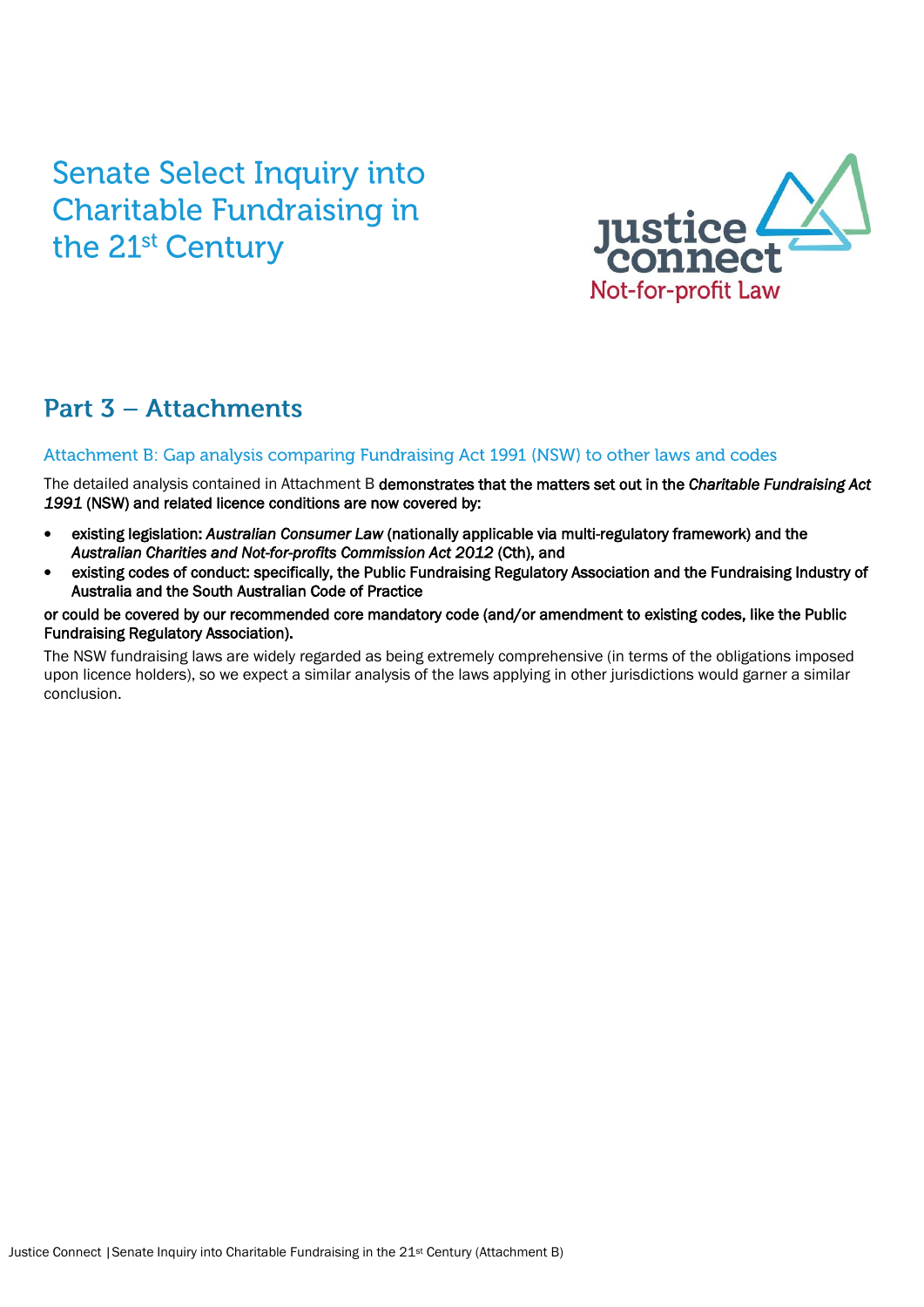**Act, ACL)**

### **Comments**

### **3 Objects**

The objects of this Act are:

- (a) to promote proper and efficient management and administration of fundraising appeals for charitable purposes, and
- (b) to ensure proper keeping and auditing of accounts in connection with such appeals, and
- (c) to prevent deception of members of the public who desire to support worthy causes.

Objects and Powers of ACNC:

3(a) – ACNC Act, Part 1-2, Division 15, section 15-5 (1)(a)

3(b) – ACNC Act, Part 1-2, Division 15, section 15-5 (1)(a)

3(c) – ACNC Act, Part 1-2, Division 15, section 15-5 (1)(a)

3(c) – ACL, Part 2-1, section 18

The general powers and objectives of the ACNC cover the objectives of the Act as well as the ACL covering Object (c).

\*\* Relevant provisions of the ACL will only apply in respect of conduct that is in "trade or commerce". Fundraising can be a "business or professional activity", whether or not the NFP is itself (in an overall sense) operating as a business. It is the fundraising (the activity), rather than the organisation that is the focus. The more businesslike and professional are the fundraising activities of the NFP, the more likely it is that they will constitute conduct undertaken in trade or commerce and be subject to the ACL

# **7 Religious organisations exempt from Act**

- (1) This Act (apart from section 48) does not apply to:
	- (a) a religious body or a religious organisation in respect of which a proclamation is in force under section 26 of the *Marriage* Act *1961* of the Commonwealth or a religious body, or an organisation or office, within a denomination in respect of which such a proclamation is in force, or

(b), (c) and (d) and (2) and (3)

Under the ACNC Act, a Basic Religious Charity does not have to:

- answer financial information questions in its Annual Information Statement;
- submit annual financial reports to the ACNC (section 60-60); or
- comply with the ACNC governance standards. (section 45-10(5))

The ACNC cannot suspend or remove a Basic Religious Charity (section 100- 5(3)).

There are exemptions under the ACNC Act for a Basic Religious Charity.

However, exempting entities from registration is confusing to the public.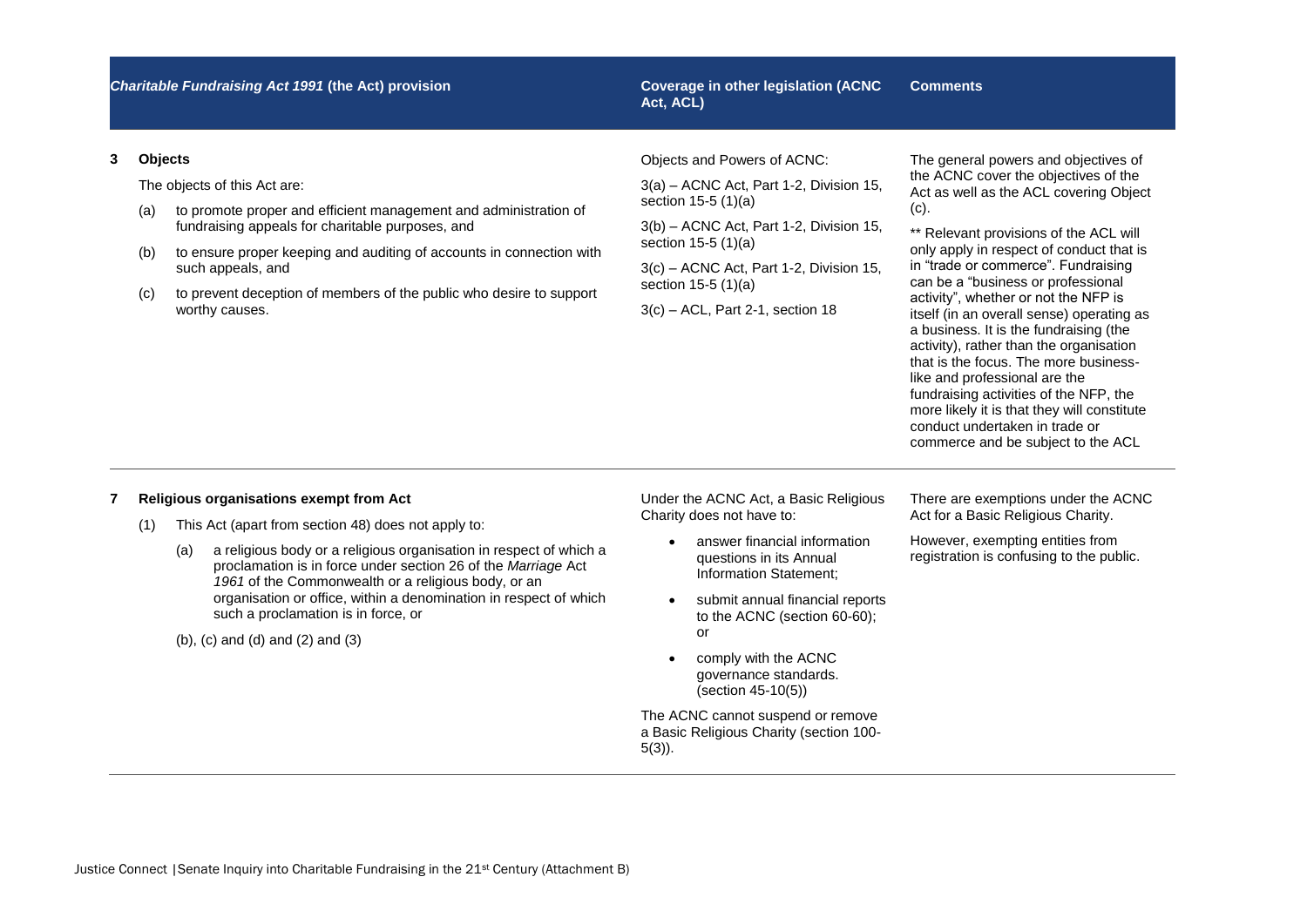**Act, ACL) Comments**

Section 9(2) – See analysis of Charitable Fundraising Authority Conditions in below table.

# **9 Conducting unlawful fundraising**

…

Someone who conducts fundraising without the requisite authority (either personally or on behalf of an organisation) is guilty of an offence.

- (1) A person who conducts a fundraising appeal is guilty of an offence unless the person:
	- (a) is the holder of an authority authorising the person to conduct the appeal, or
	- (b) is a member of an organisation, or an employee or agent of a person or organisation, that holds such an authority and is authorised, by the person or organisation that holds the authority, to conduct the appeal, or
	- (c) is authorised under subsection (3) to conduct the appeal without an authority.

Maximum penalty: 50 penalty units.

- (2) A person who conducts a fundraising appeal in contravention of any condition attached to an authority authorising the appeal is guilty of an offence. Maximum penalty: 50 penalty units.
- (3) The following may conduct a fundraising appeal without being the holder of an authority:
	- (a) an organisation or person, or one of a class of organisations or persons, authorised by the regulations,
	- (b) an organisation established by an Act and subject to the control and direction of a Minister,
	- (c) a member, employee or agent of any organisation or other person referred to in paragraph (a) or (b) who is authorised by the organisation or other person to conduct the appeal,

The exceptions are confusing to the public.

One mandatory code covering all fundraisers and fundraising activities would be less confusing.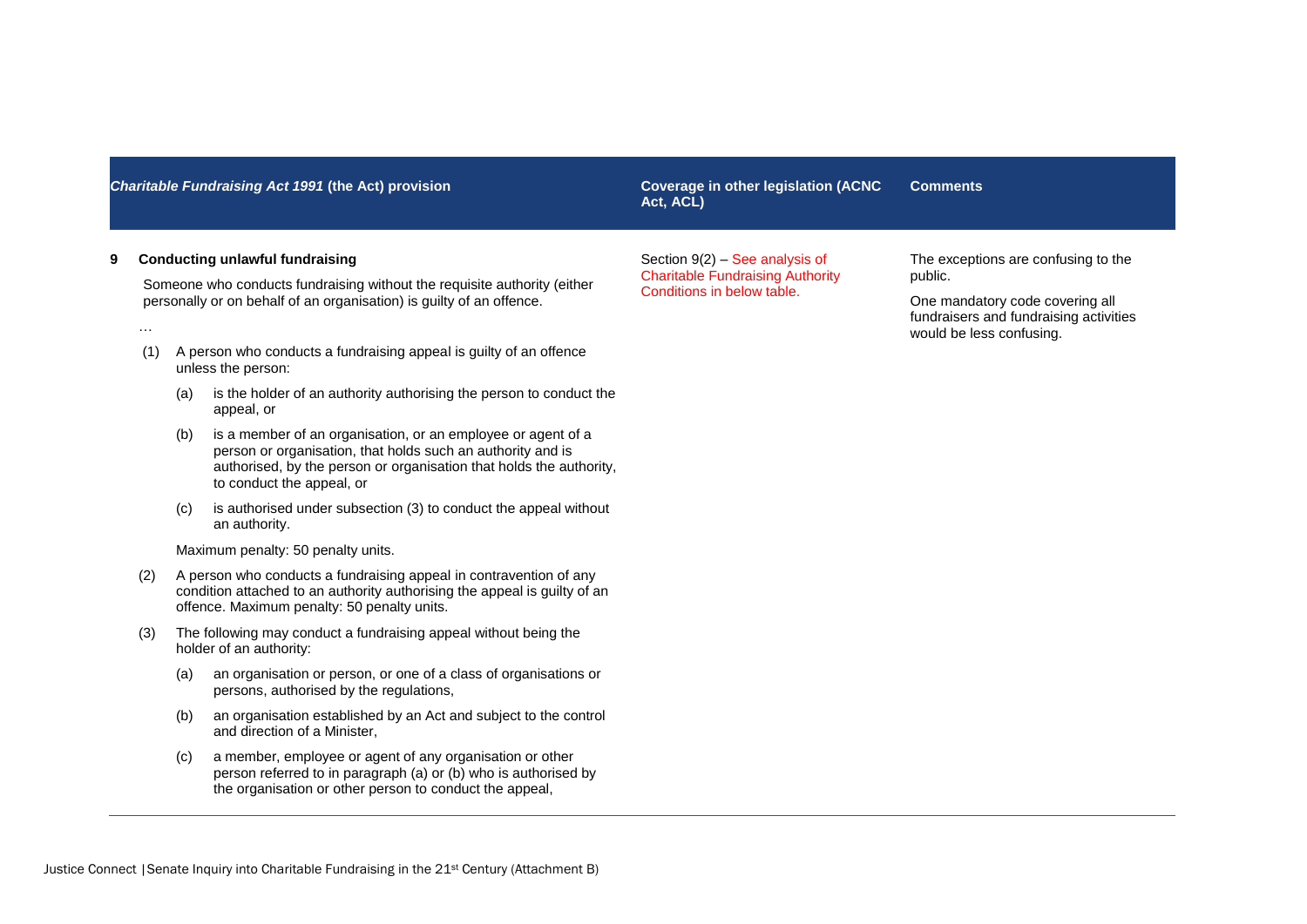**Act, ACL) Comments**

(d) a person who, in accordance with section 11, conducts the appeal in conjunction with the holder of an authority.

### **11 Appeals conducted by persons engaged in business or otherwise deriving benefit**

- (1) A person (in this section called the "trader") must not conduct a fundraising appeal:
	- (a) in connection with the supply of goods or services in the course of any trade or business carried on by the person, or
	- (b) otherwise partly for the person's benefit, except in accordance with this section. Maximum penalty: 50 penalty units.
- (2) Such an appeal must be conducted in accordance with the following conditions:
	- (a) the appeal must be conducted jointly by the trader and a person or organisation that holds an authority to conduct the appeal,
	- (b) any advertisement, notice or information concerning the appeal must identify the trader and the holder of the authority,
	- (c) any such advertisement, notice or information must give details (to the extent required by the conditions of the authority) of the intended distribution of funds raised in the appeal or of any guaranteed minimum payment, or proportion of profits, to be paid by the trader to any person or organisation as a result of the appeal.
- (3) Nothing in this section affects the Minister's discretionary power to attach any other condition to an authority.

11(2)(b)–(c) – ACL, Part 2-1, section 18 and Part 3-1, section 29(h)

Trader definition is confusing and out of date in terms of many modern methods of fundraising and the approach to corporate social responsibility and social enterprises. There are for profit fundraising entities which are not considered traders. There is uncertainty and a lack of understanding as to when this applies.

Reliance on ACL achieves more coverage and consistency in protecting the public from misleading statements made by companies particularly those made by for profit entities.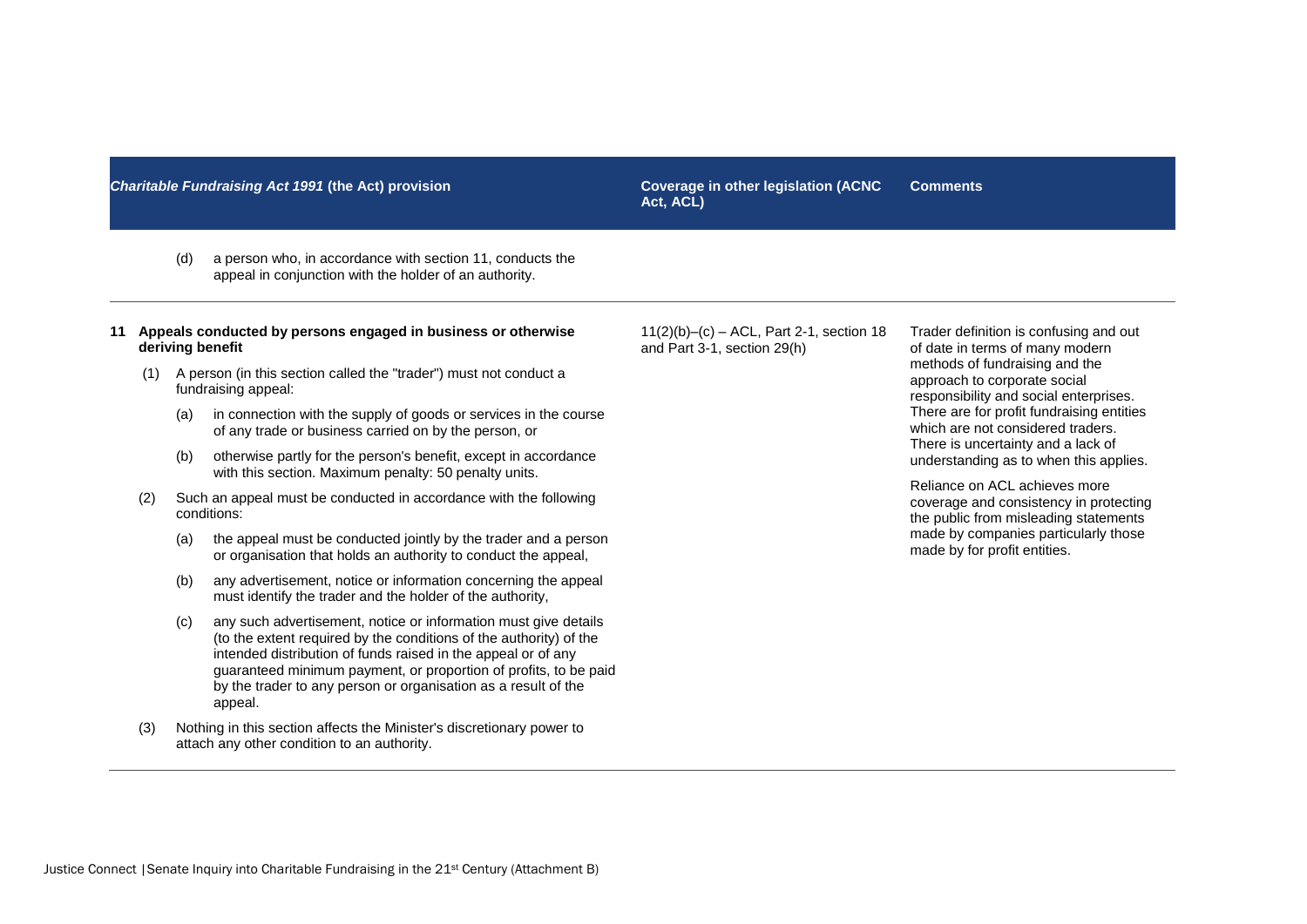|     | Charitable Fundraising Act 1991 (the Act) provision |                     |                                                                                                                                                                                                                                                                                                                                                                                                                                                                                                                                                                                                                                             | <b>Coverage in other legislation (ACNC</b><br>Act, ACL)                                                                    | <b>Comments</b>                                                                                                                                                                                                                                                     |  |
|-----|-----------------------------------------------------|---------------------|---------------------------------------------------------------------------------------------------------------------------------------------------------------------------------------------------------------------------------------------------------------------------------------------------------------------------------------------------------------------------------------------------------------------------------------------------------------------------------------------------------------------------------------------------------------------------------------------------------------------------------------------|----------------------------------------------------------------------------------------------------------------------------|---------------------------------------------------------------------------------------------------------------------------------------------------------------------------------------------------------------------------------------------------------------------|--|
|     | 12 Publicity<br>(1)<br>(2)                          |                     | A person who publishes any advertisement, notice or information<br>relating to any fundraising appeal which the person knows, or could<br>reasonably be expected to know, is being conducted unlawfully is guilty<br>of an offence. Maximum penalty: 50 penalty units.<br>In this section, " <b>publishing</b> " includes: (a) (b) and (c)                                                                                                                                                                                                                                                                                                  | ACL, Part 2-1, section 18                                                                                                  | Amendments to the ACL as proposed,<br>including to section 29 (false and<br>misleading representations) would be<br>relevant in relation to this section.                                                                                                           |  |
| 13. | (1)<br>(2)                                          | (a)<br>(b)<br>both. | False representations in conduct of fund raising appeal<br>(Repealed)<br>A person:<br>who is conducting or is proposing to conduct a fundraising<br>appeal, or<br>who is acting on behalf of a person who is conducting or is<br>proposing to conduct a fundraising appeal,<br>must not represent to an employee, agent or collector (whether<br>voluntary or not) that any thing required or permitted by this Act to be<br>done, or any condition precedent to a fundraising appeal to be<br>complied with, has been done or complied with when in fact it has not.<br>Maximum penalty: 50 penalty units or imprisonment for 6 months, or | ACL, Part 2-1, section 18                                                                                                  | Amendments to the ACL (as proposed,<br>including to section 29 (false and<br>misleading representations) would be<br>relevant in relation to this section.                                                                                                          |  |
| 16  | (2)                                                 | (a)                 | How application dealt with<br>The Minister may refuse an application for an authority if the Minister is<br>not satisfied as to any one or more of the following matters:<br>that the proposed appeal will be conducted in good faith for<br>charitable purposes,                                                                                                                                                                                                                                                                                                                                                                           | $16(2)(a) - (c)$ : ACNC Governance<br>Standard 1, Standard 4 and Standard<br>5.<br>$16(2)(g) - ACL$ , Part 2-1, section 18 | Fundamentally a person or<br>organisation could proceed without an<br>authority (in the same way a person<br>can drive a vehicle without a licence).<br>This also is relevant to discussion on<br>general lack of compliance, as<br>acknowledged by NSW (July 2016) |  |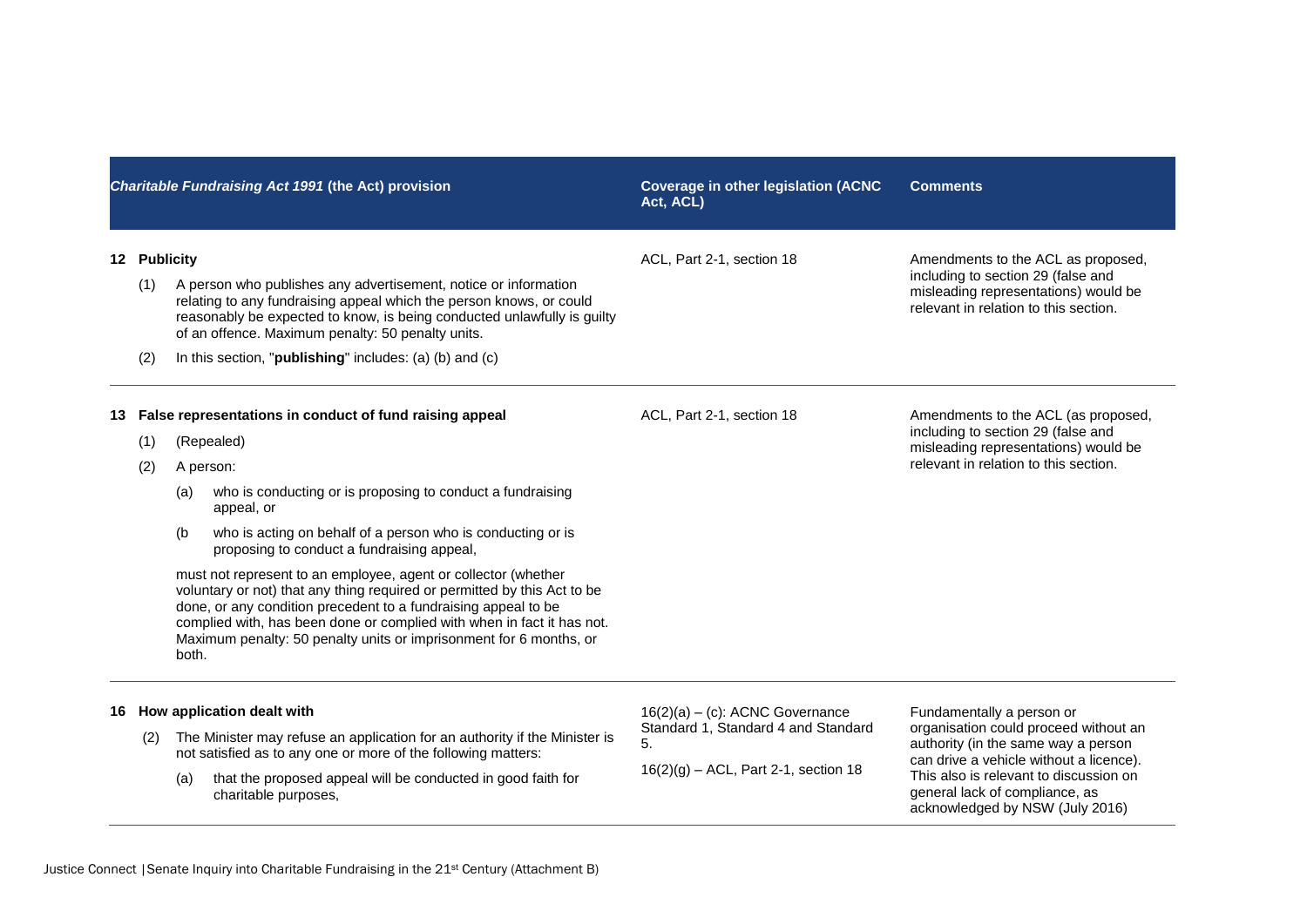# (b) that all of the persons proposing to conduct the appeal, and all persons associated with the proposed appeal, are fit and proper persons to administer, or to be associated with, a fundraising appeal for charitable purposes,

- (c) that the proposed appeal will be administered in a proper manner,
- $2(d) (f)$ ,  $(5)-(7)$  are largely procedural
- (3), (4) (Repealed)
- (5) (6) (7)

# **20 Proceeds of appeal**

- (1) Any money or benefit received in the course of a fundraising appeal conducted by the holder of an authority is to be applied according to the objects or purposes represented by or on behalf of the persons conducting the appeal as the purposes or objects of the appeal.
- (2) Subsection (I) does not operate:
	- (a) so as to prevent the deduction of lawful and proper expenses in accordance with the authority under which the appeal is conducted, or
	- (b) so as to prejudice the operation of the *Dormant Funds Act 1942* or of any Act or other law relating to the cy-pres application or other application of trust money.
- (3) The regulations may specify, or make provision for or with respect to the determination (by the decision of the Minister or otherwise) of, what constitutes a lawful and proper expense in connection with particular fundraising appeals or any class or description of fundraising appeals or fundraising appeals generally.

20(1), (6): ACNC Governance Standards.

ACL, Part 2-1, section 18 and Part 3-1, section 29(h)

ITAA97 30-130 for DGR endorsed entities covers 20(6)

TAA s8L covers 20(6)

ACNC Governance Standards require charities to take reasonable steps to make sure that the financial affairs of the charity are managed responsibly and to carry out the purposes and

Fundraising Review, Discussion Paper – July 2016. NSW Government

"*NSW does not undertake any specific compliance and enforcement under the Act because such an allocation of resources appears unjustified as there is no evidence of any particular problem in the sector. NSW has few complaints from persons donating to* 

*these appeals*. Charitable

operate on a not for profit basis. The ACNC and ATO require proper record keeping – separate bank accounts are unduly restrictive given

the sophisticated accounting software readily available.

If there has been fraud or theft or a breach of fiduciary duties, the person will be liable to the charity for the repayment or loss.

Relevant incorporation legislation will also be applicable.

Criminal law may also be applicable

Justice Connect |Senate Inquiry into Charitable Fundraising in the 21st Century (Attachment B)

**Act, ACL) Comments**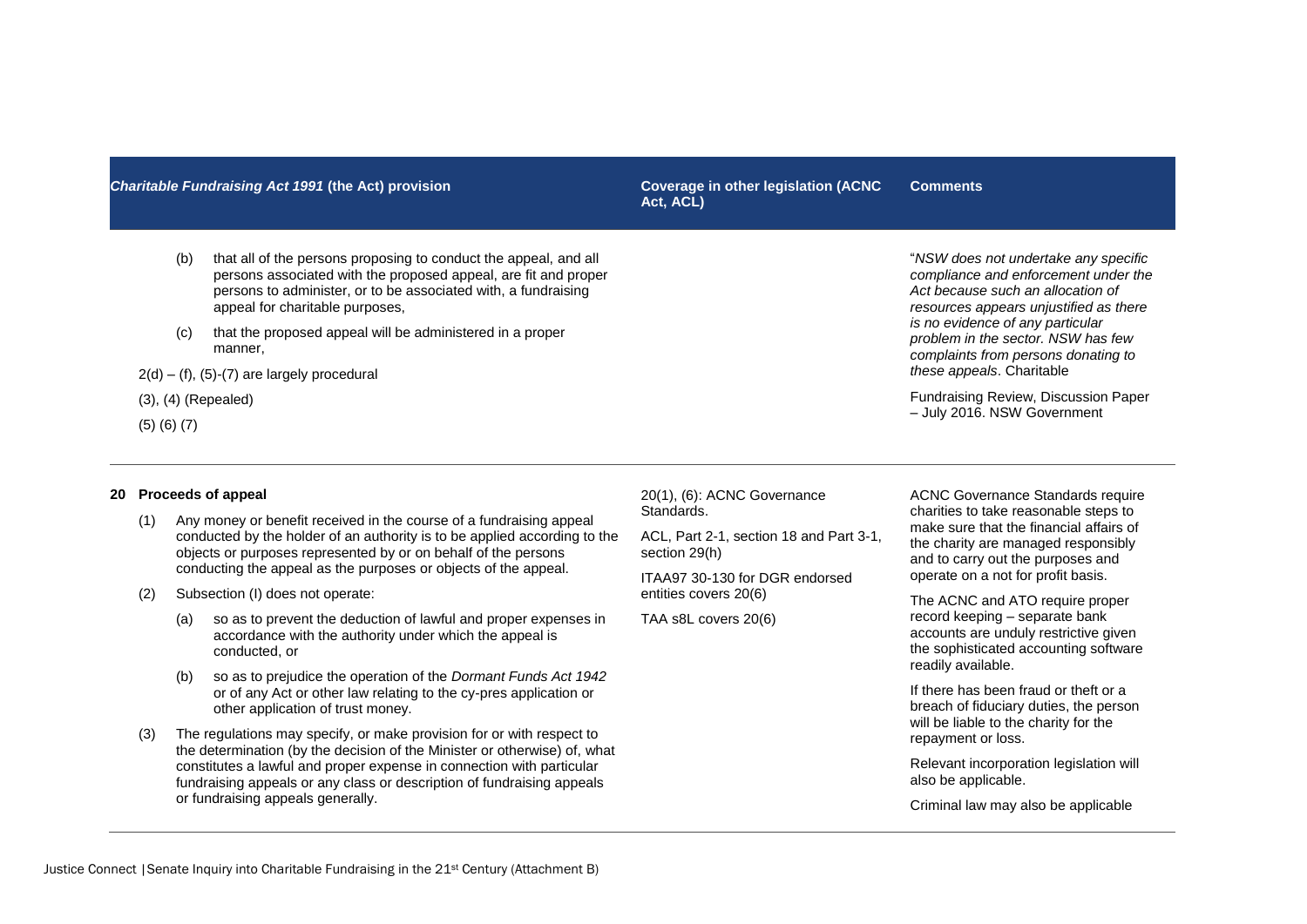**Act, ACL) Comments**

- (4) Any relevant Act or other law relating to the cy-pres application or other application of trust money applies to any money (not being trust money) that is subject to subsection (1).
- (5) Money or any benefit received in the course of a fundraising appeal may be applied outside New South Wales, except to the extent that:
	- (a) to apply it in that way would contravene subsection (1) or any other law, or
	- (b) the Minister, having regard to the public interest, prohibits the application of any such money or benefit by a condition of an authority authorising the appeal concerned.
- (6) Any money received in the course of a fundraising appeal, before the deduction of any expenses, is to be paid immediately into an account at a bank, building society or credit union or at any other institution prescribed (or of a class prescribed) by the regulations. The account is to consist only of money raised in the fundraising appeal concerned, or in that and other such appeals conducted by the same persons. The account is to be kept in the name of or on behalf of the person conducting the appeal and is to be operated by not fewer than 2 persons jointly. This subsection, however, has effect subject to the conditions of any particular authority.
- (7) A person conducting a fundraising appeal, or any member of the governing body of an organisation on whose behalf such an appeal is conducted, who:
	- (a) by act or omission is in any way directly or indirectly concerned in or party to a contravention of this section, or
	- (b) aids, abets, counsels or procures a contravention, is guilty of an offence. Maximum penalty: 50 penalty units or imprisonment for 6 months, or both.
- (8) A person convicted of an offence under this section in connection with a fundraising appeal conducted on behalf of an organisation is, in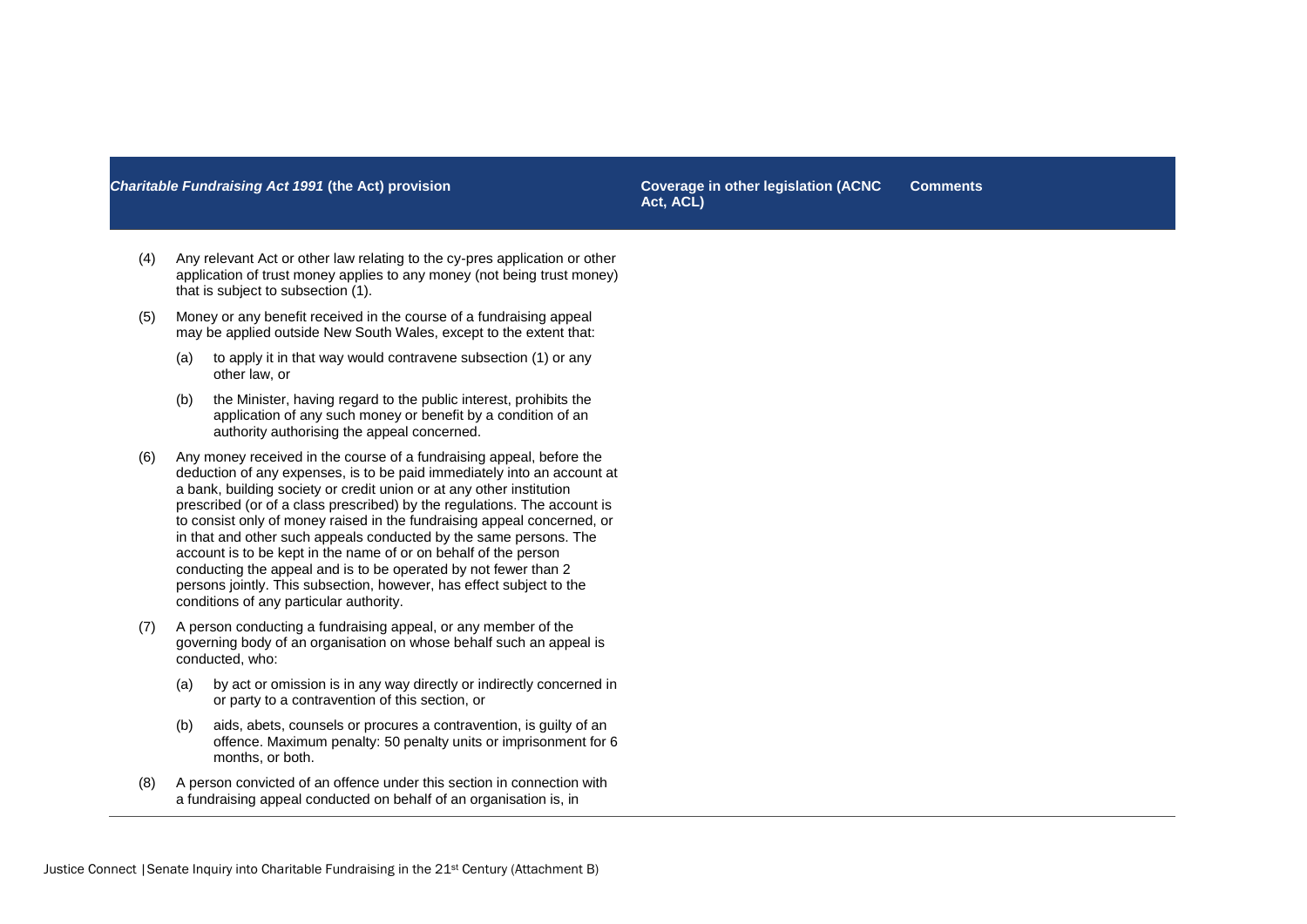| <b>Charitable Fundraising Act 1991 (the Act) provision</b> |                                                   |                                                                                                                                                                                                                                                                                                                                                                                                                                                                                                          | <b>Coverage in other legislation (ACNC</b><br>Act, ACL) | <b>Comments</b>                                                                                                                                                                                                                                                                                  |  |
|------------------------------------------------------------|---------------------------------------------------|----------------------------------------------------------------------------------------------------------------------------------------------------------------------------------------------------------------------------------------------------------------------------------------------------------------------------------------------------------------------------------------------------------------------------------------------------------------------------------------------------------|---------------------------------------------------------|--------------------------------------------------------------------------------------------------------------------------------------------------------------------------------------------------------------------------------------------------------------------------------------------------|--|
|                                                            | (9)                                               | addition to any liability for the offence, liable to the organisation for the<br>loss incurred by the organisation as a result of the offence.<br>An amount for which a person is liable under subsection (8) may be<br>recovered by the organisation concerned as a debt in any court of<br>competent jurisdiction.                                                                                                                                                                                     |                                                         |                                                                                                                                                                                                                                                                                                  |  |
| 21                                                         | (1)<br>(2)                                        | <b>Investment</b><br>Money received in the course of a fundraising appeal which is not<br>immediately required to be applied to the purposes or objects of the<br>appeal may be invested only in a manner for the time being authorised<br>by law for the investment of trust funds.<br>This section is subject to the provisions of the Public Authorities<br>(Financial Arrangements) Act 1987 or any other Act which confers<br>special powers of investment on the person or organisation concerned. | 20(1):- ACNC Governance Standard 5.                     | <b>ACNC Governance Standard 5</b><br>requires a charity to ensure that the<br>financial affairs of the charity are<br>managed responsibly.<br>This is unduly prescriptive. The money<br>raised is not always trust funds and the<br>broader obligations under the ACNC<br>Act are more suitable. |  |
|                                                            | Division 4- Requirements to be met by fundraisers |                                                                                                                                                                                                                                                                                                                                                                                                                                                                                                          |                                                         |                                                                                                                                                                                                                                                                                                  |  |

# **22 Keeping of records**

- (1) A person or organisation that conducts or has conducted a fund raising appeal must keep, in accordance with this section, records of income and expenditure in relation to each such appeal.
- (2) The records must:
	- (a) be kept in writing in the English language or so as to enable the records to be readily accessible and readily convertible into writing in the English language, and
	- (b) include any particulars required by the regulations, and

Section 22(1): ACNC Act Part 3-2, Section 55-5(1)

Section 22(2): ACNC Act Part 3-2, Section  $55-5(2) - (3)$ 

TAA s 8L

Under the ACNC Act, charities are required to keep two types of records: financial records and operational records.

These records must be kept for seven years and must be kept in English, or in a form that can be easily translated to English.

The Taxation Administration Act makes it an offence to incorrectly keep records if the person is required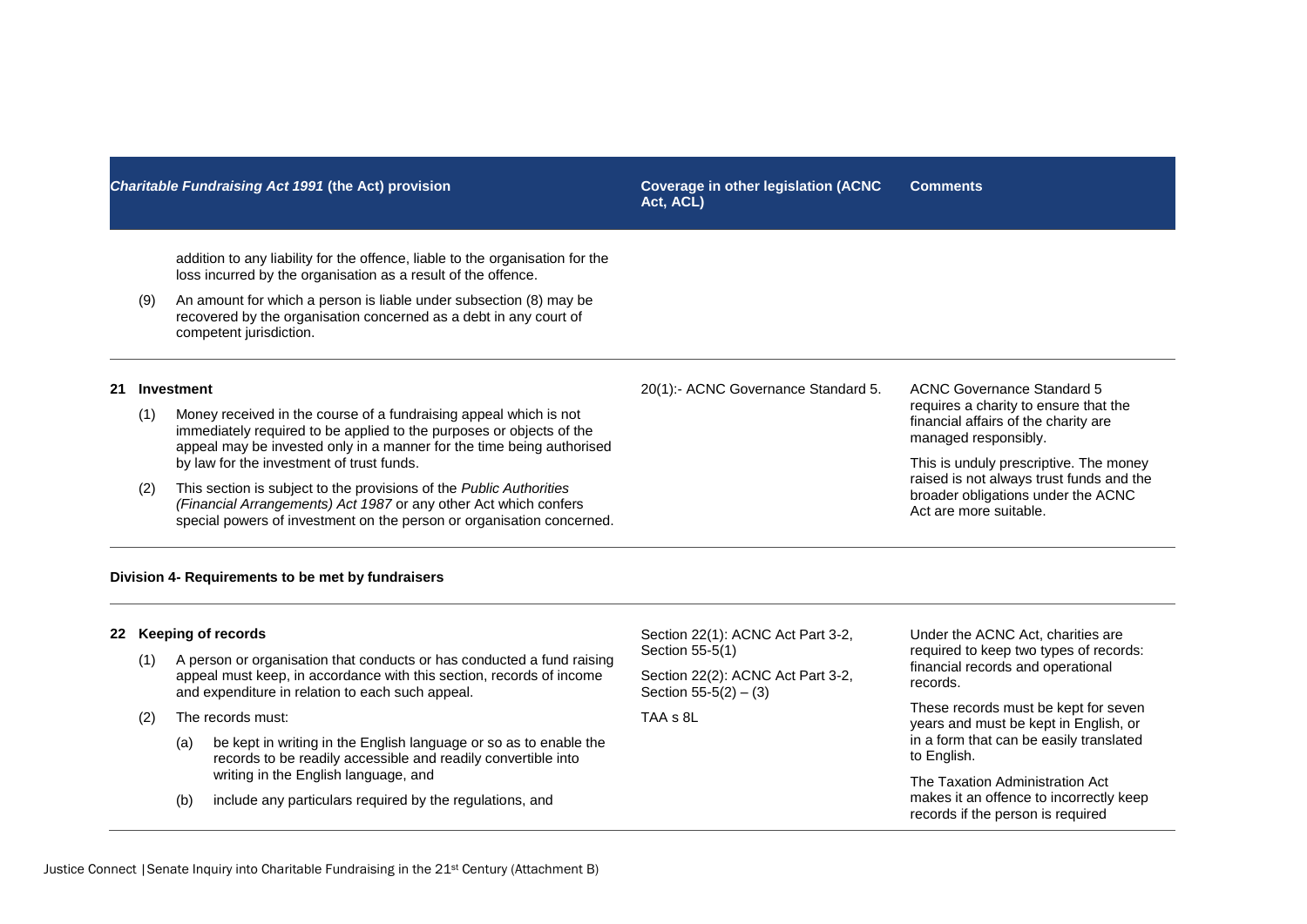Justice Connect |Senate Inquiry into Charitable Fundraising in the 21st Century (Attachment B)

# *Charitable Fundraising Act 1991* **(the Act) provision Coverage in other legislation (ACNC**

- (c) subject to the conditions of any authority, be kept at all times at the registered office of the person conducting the appeal, and
- (d) be kept for a period of at least 7 years (or such shorter period as the Minister may approve) after the receipt of the income or the incurring of the expenditure to which they relate.
- (3) A person or organisation that contravenes this section is guilty of an offence. In the case of an unincorporated organisation, every trustee or other person who, at the time of the offence, was a member of the governing body of the organisation is guilty of an offence. Maximum penalty: 50 penalty units.

# **23 Periodic return by holder of authority (other than incorporated organisation)**

- (1) A natural person or unincorporated organisation that for the time being holds an authority to conduct a fundraising appeal must send to the Minister returns giving details of the application of the proceeds of any fundraising appeals conducted by the person or organisation since the last such return was furnished (or, if no such returns have been lodged previously, since the authority was granted).
- (2) The returns are to be sent at such intervals as may be specified in the authority, at such times as may be so specified (or within such further time as the Minister may allow).
- (3) Each such return is to be in a form approved by the Minister and must show: (a) the gross amounts received from each appeal, and (b) the net amount received after the deduction of expenses.
- (4) A person or organisation that contravenes this section is guilty of an offence. In the case of an unincorporated organisation, every trustee or other person who, at the time of the offence, was a member of the governing body of the organisation is guilty of an offence. Maximum penalty: 50 penalty units.

Section 23: ACNC Act – Sections 60-B

and 60-C.

Financial Records under the ACNC Act can include general account books, cash book records, banking records, creditors' records, debtors' records, records of expenses and tax invoices and other relevant tax records. Charities are required to keep these records.

Charities are not required to submit financial records to the ACNC. However, charities report by submitting an Annual Information Statement and an annual financial report (if medium or large size, which means their annual revenue is greater than \$250 000).

Additional reporting obligations may be placed on registered entities by the Commissioner in special circumstances, for example, if the

pursuant to taxation laws, to keep accounts

It is unnecessarily duplicative and prescriptive to require this level of detail in respect to one aspect of a charity's activities.

**Act, ACL) Comments**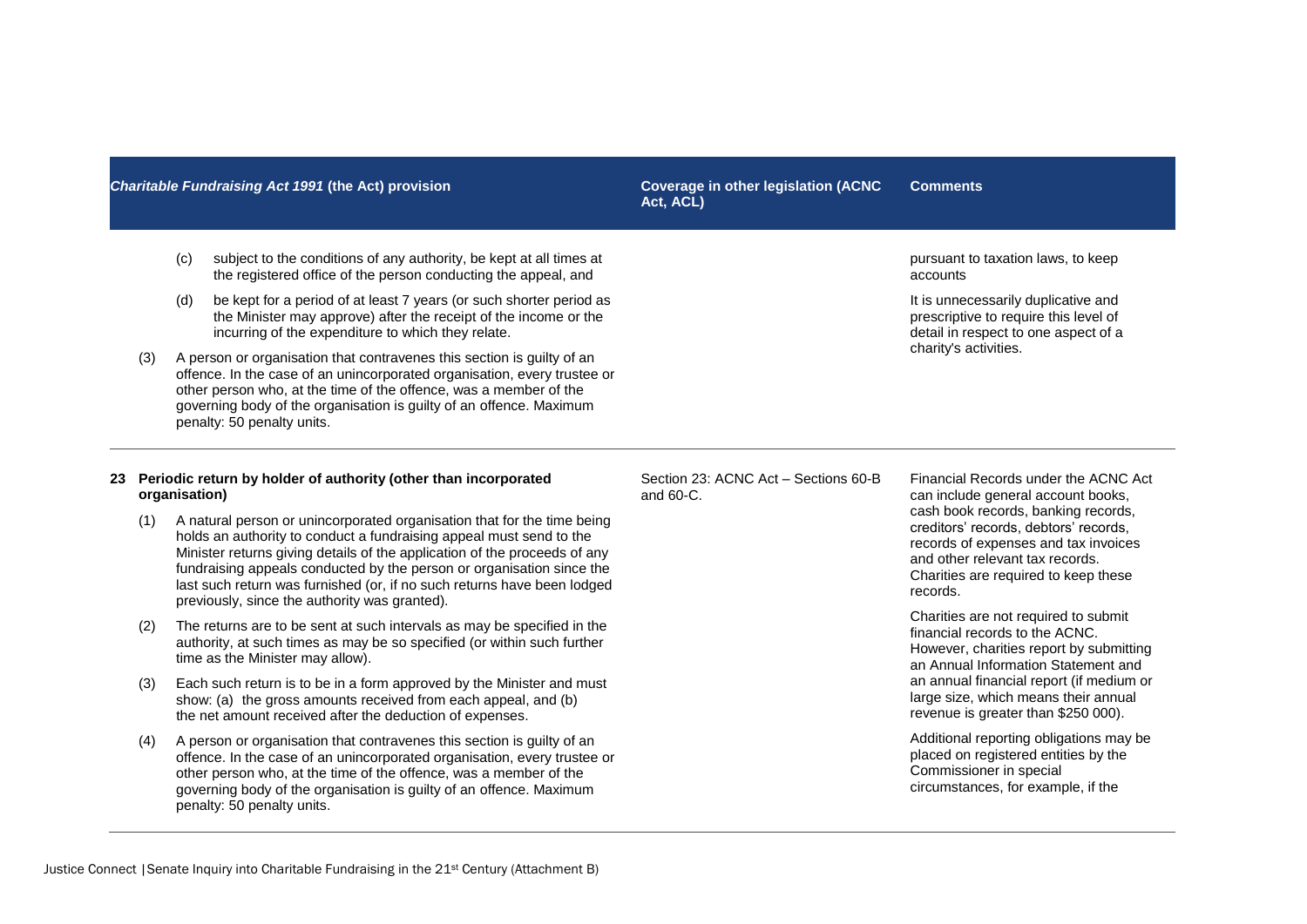**Charitable Fundraising Act 1991 (the Act) provision** 

**Coverage in other legislation (ACNC Act, ACL) Comments**

Commissioner is concerned about an entity's compliance with the ACNC Act.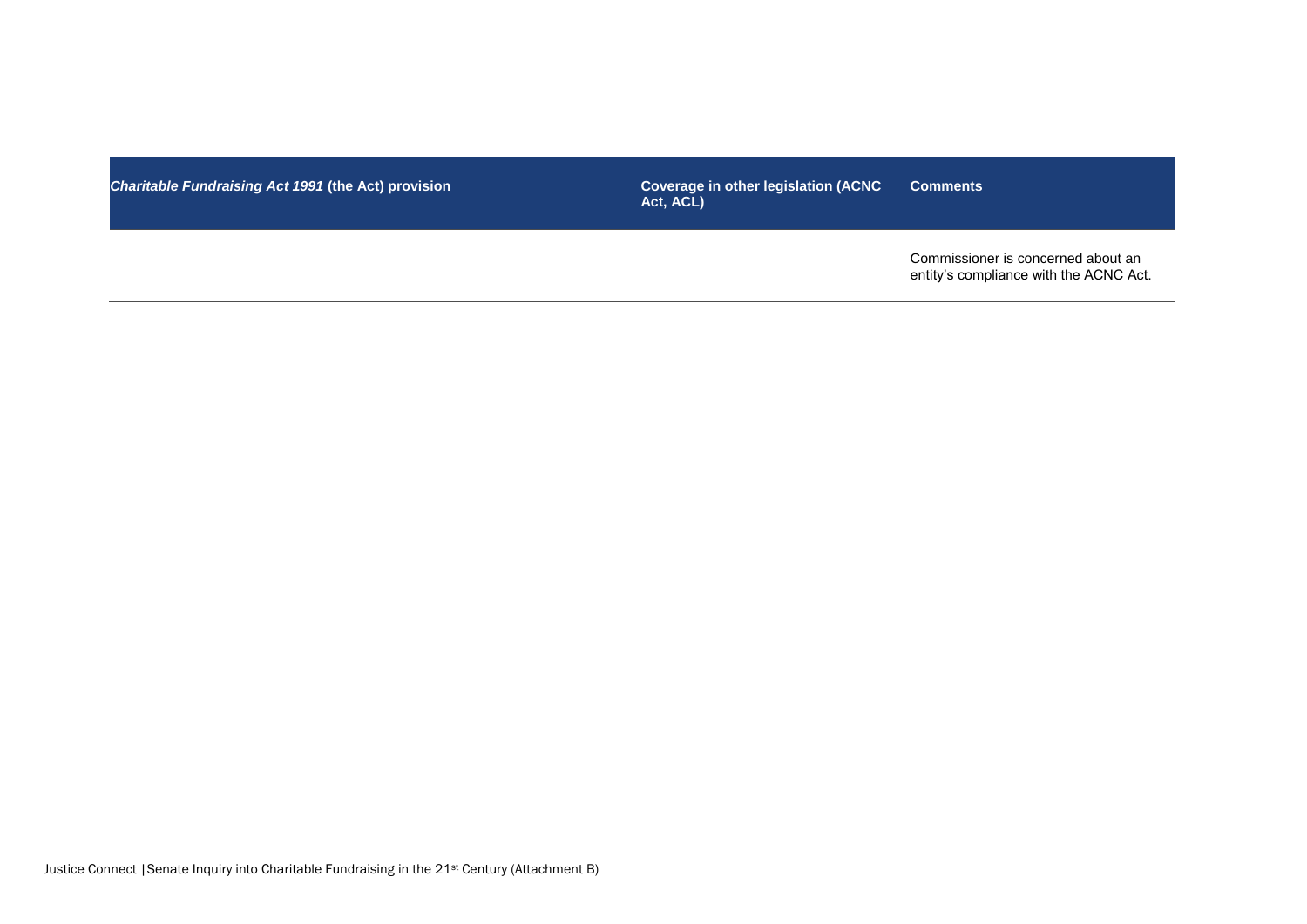### **24 Audit**

- (1) The accounts of any person or organisation that for the time being holds an authority to conduct a fundraising appeal, in so far as those accounts relate to receipts and expenditure in connection with any such appeals, must be audited annually by a person qualified to audit accounts for the purposes of the *Corporations Act 2001* of the Commonwealth or having other qualifications or experience approved by the Minister.
- (2) The auditor must report on:
	- (a) whether the accounts show a true and fair view of the financial result of fundraising appeals for the year to which they relate, and
	- (b) whether the accounts and associated records have been properly kept during that year in accordance with this Act and the regulations, and
	- (c) whether money received as a result of fundraising appeals conducted during that year has been properly accounted for and applied in accordance with this Act and the regulations, and
	- (d) the solvency of the person or organisation.
- (3) If the auditor, in the course of the performance of the auditor's duties for the purposes of this section, is satisfied that:
	- (a) there has been a contravention of this Act or the regulations, and
	- (b) the circumstances are such that, in the auditor's opinion, the matter has not been or will not be adequately dealt with by comment in the auditor's report on the accounts or by bringing the matter to the notice of the person concerned or of the trustees or members of the governing body of the organisation concerned (as the case may be), the auditor must immediately report the matter to the Minister.
- (4) A person or organisation that fails to have accounts audited as required by this section is guilty of an offence. In the case of an unincorporated organisation, every trustee or other person who, at the time of offence, was a member of the governing body of the organisation is guilty of an offence. Maximum penalty: 50 penalty units.

# Section 24(1) and 24(2): ACNC Act Sections 60-20 – 60-55.

Under the ACNC Act, medium and large charities must submit financial reports that have either been reviewed or audited, which are submitted to the ACNC along with the financial report.

In many jurisdictions, medium and large incorporated associations will be required to submit financial reports that have either been reviewed or audited, which are submitted to the regulator or the ACNC along with the financial report.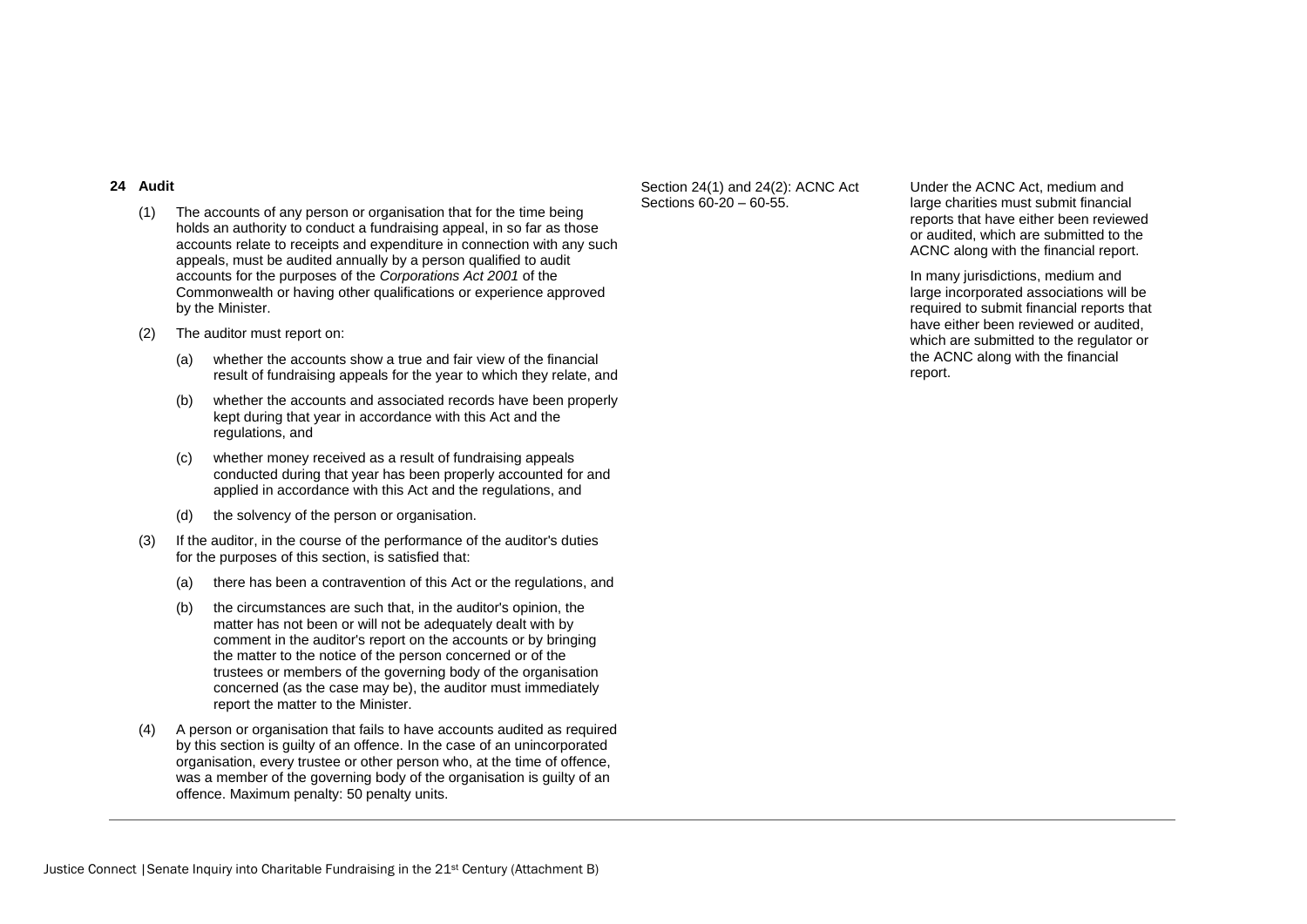**Act, ACL) Comments**

- (5) The requirements of this section are in addition to the requirements of any other law (including the *Corporations Act 2001* of the Commonwealth).
- (6) The whole or any part of a report prepared for the purposes of this section in respect of a corporation may be included in an auditor's report prepared for the purposes of the *Corporations Act 2001* of the Commonwealth or any other law in respect of the corporation.
- (7) Nothing in subsection (6) is intended to provide for the inclusion of any matter in an auditor's report for the purposes of the *Corporations Act 2001* of the Commonwealth or any other law of the Commonwealth if the inclusion of that matter would be contrary to the provisions of that Act or law.

### **25 Exemptions**

- (1) The regulations may make provision for or with respect to the exemption of a person or organisation (or of a class of persons or organisations) from all or any of the provisions of this Division, other than any provision relating to the keeping of records.
- (2) If a person or organisation referred to in subsection (1) enters into a contract or arrangement with another person by which that other person will or might receive any remuneration or benefit for conducting or participating in a fundraising appeal, that other person is not, by virtue of this section or any regulation, exempt from any of the provisions of this Division.

Section 25(1): ACNC Act Sections 60-  $20 - 60 - 55$ .

Under the Charitable Fundraising Regulation 2015, for the purposes of section 25(1) of the Act, a person or organisation is exempt from the requirement imposed under section 24(1) of the Act to have its accounts audited if it: does not receive more than \$250 000 gross in any financial year from any fundraising appeals that person or organisation conducts in that financial year, and is not the subject of a direction made by the Minister.

This aligns with the audit requirement under the ACNC Act, which exempts small charities (annual revenue is less than \$250 000) from submitting an audited financial report).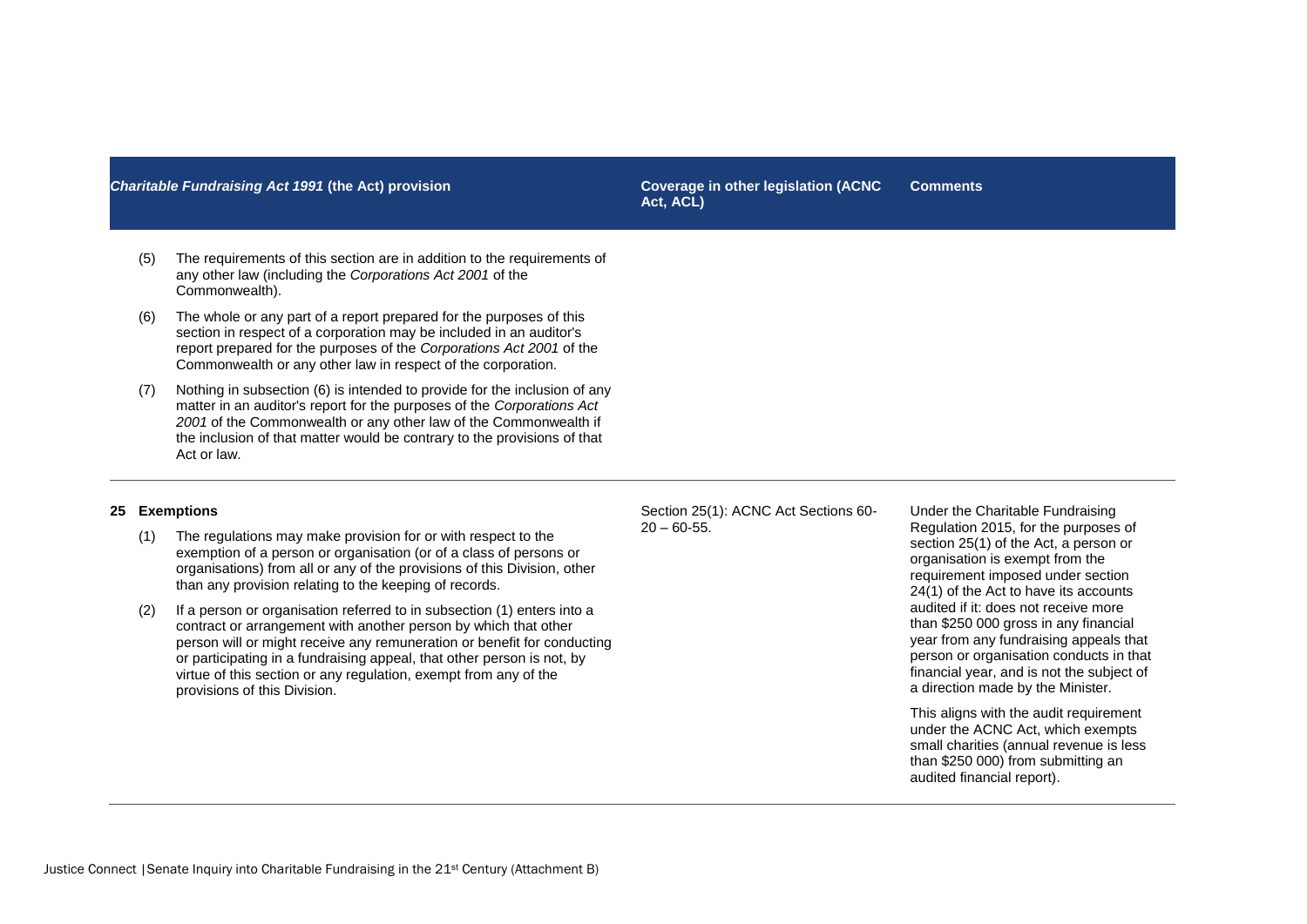# **Act, ACL) Comments**

### **26 Minister may inquire into fundraisers**

- (1) The Minister may, with respect to any matter arising under this Act, inquire into any person or organisation that:
	- (a) is conducting or has conducted, or is participating or has participated in, a fundraising appeal, or
	- (b) the Minister has reason to believe is conducting or has conducted, or is participating or has participated in, a fundraising appeal.
- (2) The Minister may cause an inquiry under this section to be made by an authorised inspector, either with respect to a particular matter or with respect to any matter.

ACL regulators can investigate complaints about potential breaches of the ACL and take enforcement action where necessary. ACL regulators include the ACCC, ASIC and state and territory consumer affairs / fair trading bodies.

ACNC has powers to investigate in the ACNC Act where there has or may have been a breach.

This is covered by existing legislation (i.e. ACNC or ACL or incorporations legislation) in most cases. Also criminal law may be relevant.

### **27 Power of Minister to require accounts etc**

- (1) For the purposes of any inquiry under this Part, the Minister or an authorised inspector may require any person to do any one or more of the following:
	- (a) to furnish accounts and statements in writing with respect to any matter in question at the inquiry, being a matter about which the person has or can reasonably obtain information,
	- (b) to provide answers in writing to any questions addressed to the person on any such matter,
	- (c) to verify any such account, statement or answer by statutory declaration,
	- (d) to attend at a specified time and place and give evidence or produce documents in the person's custody or under the person's control which relate to any matter in question at the inquiry,
	- (e) to furnish copies of or extracts from any document in the person's custody or under the person's control which relates to any matter

Section 27: ACNC Act Division 70 (Information gathering powers)

Under the ACNC Act, the ACNC has the compliance powers to gather information and monitor whether charities are meeting their obligations.

The Commissioner can gather information necessary to monitor registered entities' compliance with certain provisions and to assess registered entities' ongoing entitlement to registration. The Commissioner can gather information and documents necessary to determine whether information given in compliance with certain provisions is correct.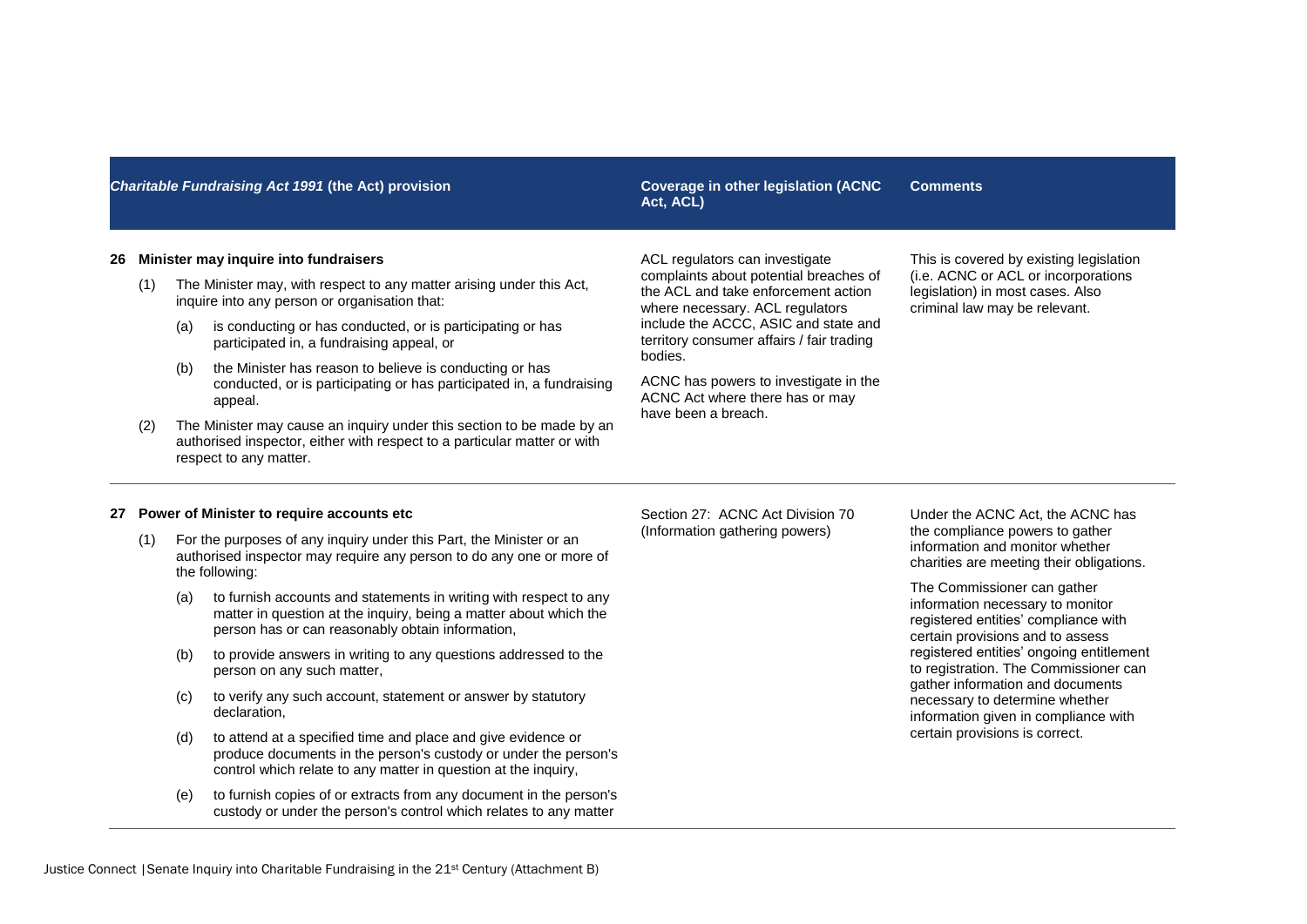**Act, ACL) Comments**

in question at the inquiry or to make any such document available for inspection.

- (2) Any requirement under this section is to be made by notice in writing served on the person concerned and specifying a reasonable time within which the requirement is to be complied with.
- (3) For the purposes of any inquiry under this Part, evidence may be taken on oath and the person conducting the inquiry may for that purpose administer oaths.
- (4) The person conducting the inquiry may take possession of documents produced to the person for such period as the person considers necessary for the purposes of the inquiry and may make copies of or take extracts from them. During that period the person conducting the inquiry must permit a person who would be entitled to inspect any one or more of those documents if they were not in the possession of the person conducting the inquiry to inspect at all reasonable times such of those documents as that person would be entitled to inspect.

### **28 Power of entry and inspection**

- (1) If an authorised inspector believes on reasonable grounds that any documents relevant to an inquiry under this Part are likely to be found on any premises, the authorised inspector may:
	- (a) enter the premises, and
	- (b) require production of the documents, and
	- (c) take copies of or extracts from the documents or take possession of the documents for such period as he or she considers necessary for the purposes of the inquiry.
- (2) Section 27 (4) applies to documents taken under subsection (1) (c).
- (3) A power conferred by this section:

Section 28: ACNC Act, Division 75 (Monitoring)

Under the ACNC Act, an ACNC officer can monitor whether certain provisions have been, or are being complied with. An ACNC officer may enter premises for the purpose of monitoring. This includes the power to inspect and seek production of any documents on the premises, and the power to take extracts from, or make copies of, any such document.

Similar provisions generally exist in the incorporations legislation.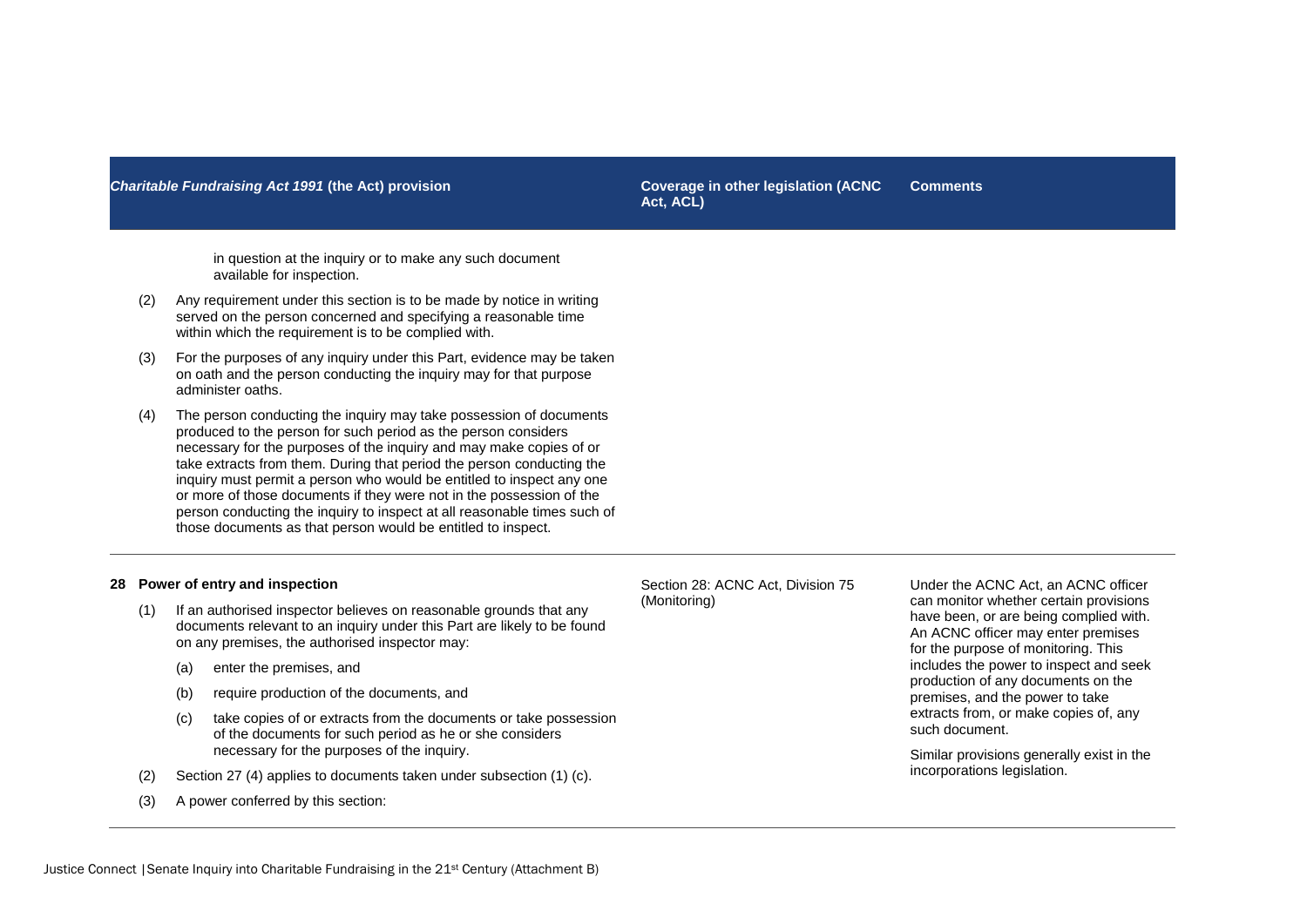**Act, ACL) Comments**

- (a) may not be exercised in relation to any premises used as a dwelling, or in relation to a part of any premises so used, except with the consent of the occupier of the premises or part or by the authority of a search warrant, and
- (b) may be exercised only at reasonable times and on reasonable notice to the occupier of any affected premises, except where the Minister has certified that, in the circumstances, the power may be otherwise exercised (in which case it may be exercised in accordance with the Minister's directions).
- (4) A power conferred by this section may not be exercised unless the person exercising it is in possession of a certificate issued by the Minister which:
	- (a) states that it is issued under this Act, and
	- (b) gives the name of the person to whom it is issued, and
	- (c) describes the nature of the powers conferred, and
	- (d) bears the signature of the Minister.
- (5) A person exercising a power to enter premises must produce his or her certificate to the occupier of the premises.
- (6) If damage is caused by a person exercising a power to enter premises, a reasonable amount of compensation is recoverable as a debt owed by the Crown to the owner of the premises unless the occupier hindered or obstructed the exercise of the power.

# **29 Search warrant**

(1) An authorised inspector may apply to an authorised officer (within the meaning of the *Law Enforcement (Powers and Responsibilities) Act 2002)* for a search warrant if the inspector has reasonable grounds for believing that documents relating to any matter in question at an inquiry Section 29: ACNC Act Division 75 (Monitoring), Section 75-85 (Monitoring warrants).

Under the ACNC Act, a warrant may be issued if the issuing officer is satisfied, by information on oath or affirmation, that it is necessary that one or more ACNC officers should have access to the premises for the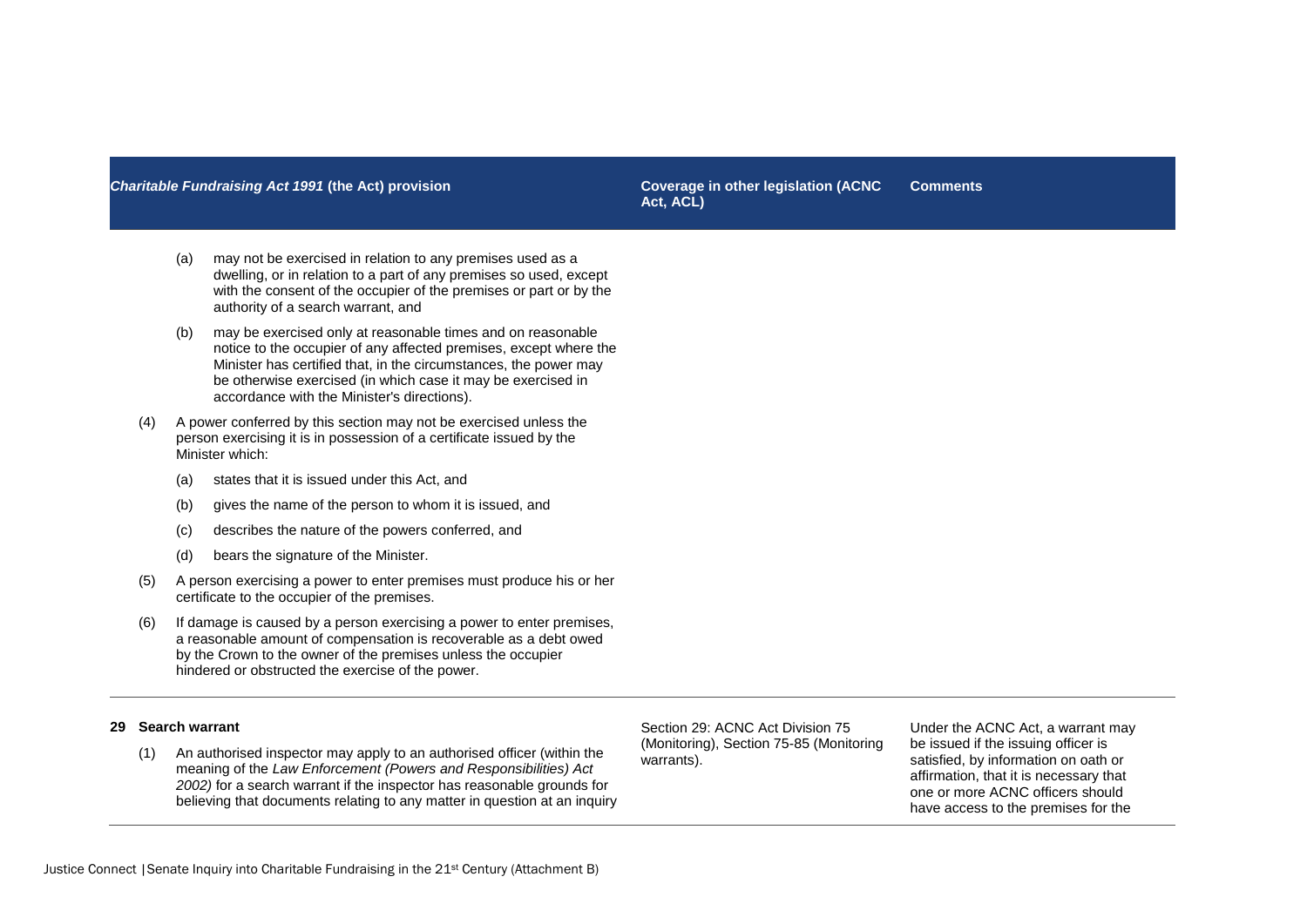**Act, ACL) Comments**

being conducted under this Part or Part 3A are kept at a particular place and that:

- (a) the place is used as a dwelling, or
- (b) a person having custody or control of those documents has neglected or failed to comply with a requirement under this Act to produce them or to furnish copies of or extracts from them, or
- (c) the place is unoccupied or the occupier is temporarily absent.
- (2) The authorised officer to whom the application is made may, if satisfied that there are reasonable grounds for doing so, issue a search warrant authorising an authorised inspector named in the warrant to enter the place and to search for and take possession of documents of a kind specified in the warrant.
- (3) An authorised inspector who enters any place by virtue of such a warrant may take with him or her such other persons as may be necessary, and on leaving any unoccupied place so entered must, as far as practicable, leave it as effectively secured against trespassers as he or she found it.
- (4) Division 4 of Part 5 of the *Law Enforcement (Powers and Responsibilities) Act 2002* applies to a search warrant issued under this section.

purpose of determining whether, certain provisions have been complied with or certain information being monitored is correct.

Similar provisions generally exist in the incorporations legislation

### **30 Offences in relation to inquiries**

### A person who:

- (a) neglects or fails to comply with a requirement duly made by a notice under this Division within the time specified in the notice, or
- (b) alters, destroys or conceals any document referred to in section 27 (I) (e), or

Section 30: ACNC Act Section 75-80. Under the ACNC Act, Occupiers of

premises to which a monitoring warrant relates must provide reasonable facilities and assistance. There is a penalty of 20 penalty units for contravention of this provision.

Similar provisions generally exist in the incorporations legislation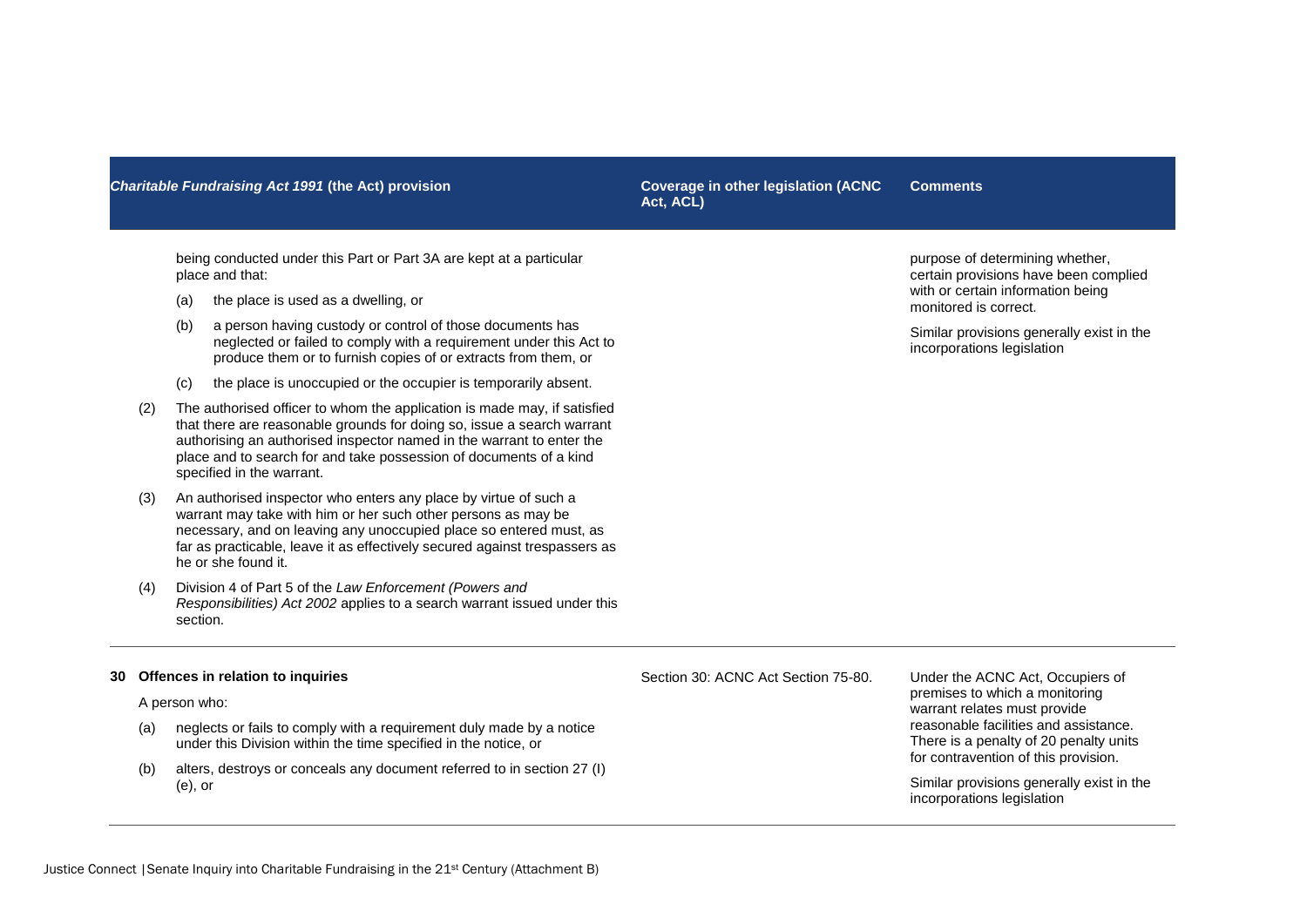**Act, ACL) Comments**

- (c) refuses to take an oath required to be taken under this Division, or
- (d) hinders or obstructs the Minister or any authorised inspector in the exercise of his or her functions under this Division,

is guilty of an offence.

Maximum penalty: 50 penalty units or imprisonment for 6 months, or both.

### **32 Application of funds in absence of authority**

- (1) lf the Minister has revoked the authority of any person or organisation or if the Minister is satisfied that a person or organisation is conducting or has conducted a fundraising appeal without lawful authority or in a manner contrary to the person's or organisation's authority to do so, the Minister may apply to the Supreme Court for an order for the disposition of assets of the person or organisation which the Supreme Court is satisfied are, or are traceable to, the proceeds of any fundraising appeal conducted by the person or organisation.
- (2) More than one such application may be made in respect of the same person or organisation.
- (3) Having regard to the purposes or objects of any fundraising appeals to which any such assets are referable, the Supreme Court may make such order for their disposition as it thinks fit.
- (4) The Supreme Court in any such case may make such consequential or ancillary orders as it thinks fit.

Section 32: No direct equivalent. However the ACNC enforcement powers are outlined under Division 80.

Under the ACNC Act, the ACNC has various enforcement powers. While these are not as extreme at those of the Minister under section 32 of the Act, they include an ability to ensure charities meet their obligations with compliance powers which allow the ACNC to:

- issue formal warnings:
- direct charities to do or not to something;
- apply to the courts for enforceable undertakings or injunctions;
- suspend or remove a responsible person;
- disqualify a responsible person; or
- revoke a charity's registration.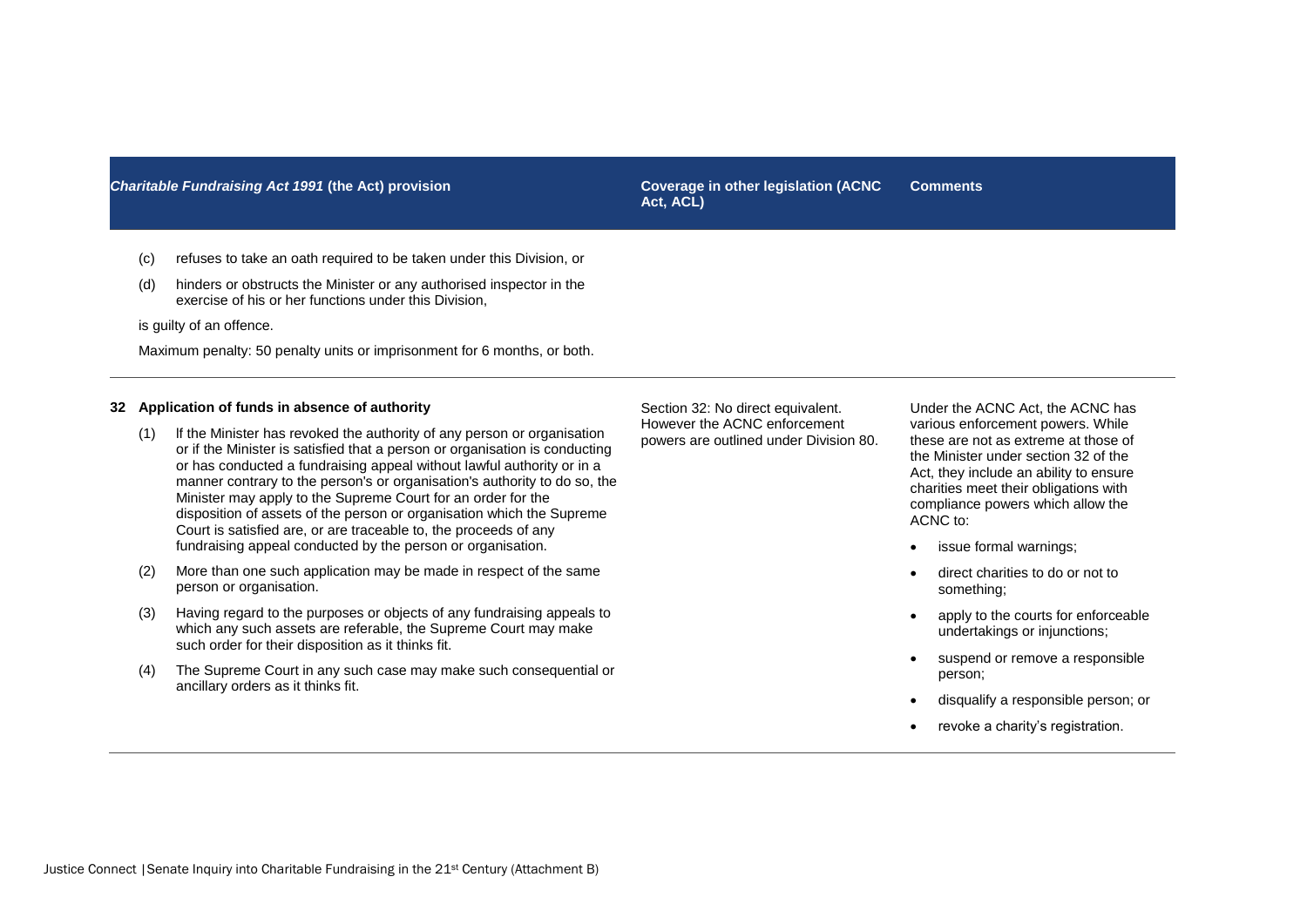**Act, ACL) Comments**

### **47 Public access to information**

- (1) A person or organisation that is (or, within the previous 12 months, was) the holder of an authority must, within 30 days after being requested to do so by any person, furnish the person with:
	- (a) any audited financial statements requested by the person concerning, fundraising appeals conducted by the person or organisation concerned during its last financial year and, to the extent that the regulations so require, during previous financial years, and
	- (b) in the case of an organisation such information as the regulations may prescribe concerning the objects and constitution (including the names and addresses of members of the governing body of the organisation) of the organisation.

Maximum penalty: 5 penalty units.

- (2) Any such information and financial statements may, at the request of any person, be supplied to the person by or on behalf of the Minister.
- (3) A person is not entitled to be supplied with information or financial statements under this section unless the person has paid any relevant fee prescribed by the regulations.

Section 47: ACNC Act, Division 40 (Australian Charities and Not-for-profits Register).

ACNC Governance Standard 1

The ACNC Register contains information about the charities registered with the ACNC. The Commissioner must publish the Register on the internet. This information includes: details about the entity, information statements and any regulatory actions.

Governance Standard 1 also requires charities to provide information about their charitable purpose to the public. Common steps a charity can take to meet these standard includes providing information about a charity's purpose and how it meets it on a website or through social media.

### **48 Remuneration of board members of charitable organisations**

- (1) A person is not prohibited (despite any law to the contrary) from holding office or acting as a member of the governing body of a non-profit organisation having as one of its objects a charitable purpose merely because the person receives any remuneration or benefit from the organisation if:
	- (a) the Minister, by order published in the Gazette, has declared that this section applies to that office, or

Section 48: ACNC Governance Standard 5.

This provision is outdated and cumbersome. The ACNC allows board members of charities to be remunerated in accordance with the Governance Standards, and in particular Governance Standard 5 requires that Responsible Persons act honestly and fairly in the best interests of the charity and for its charitable purposes and ensure that the financial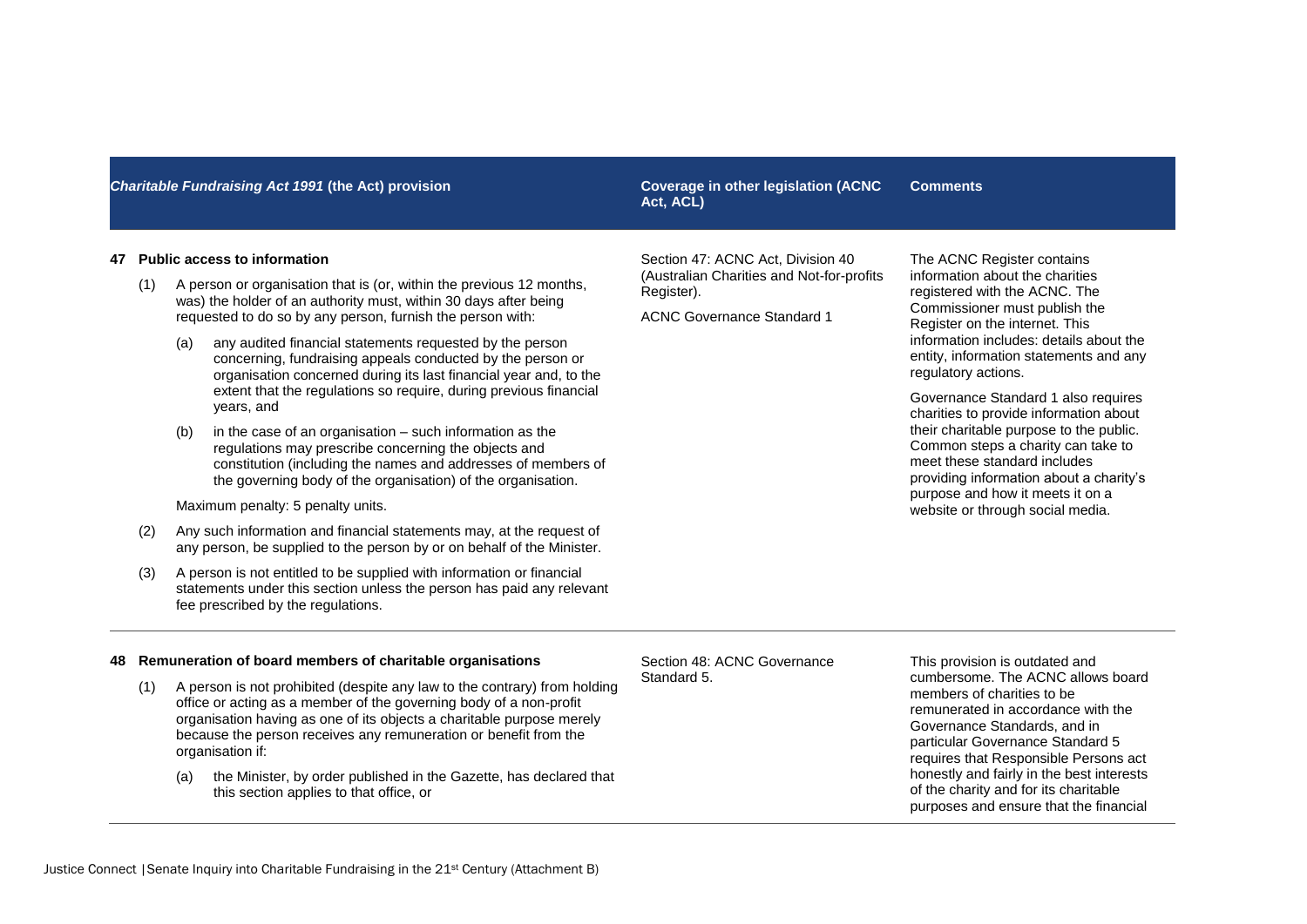**Act, ACL) Comments**

- (b) the Minister has given prior approval of a person who receives any such remuneration or benefit holding that office or acting in that capacity, or
- (c) the person concerned holds that office or acts in that capacity by virtue of his or her office as a minister of religion or a member of a religious order.
- (2) An approval under this section is subject to any conditions imposed by the Minister when giving the approval.
- (3) An approval under this section is to be in writing. Applications for such approvals must be addressed in writing to the Minister by the organisation concerned.
- (4) For the purposes of this section, everybody, organisation or office referred to in section 7(1) is taken to be a non-profit organisation having among its objects one or more charitable purposes.

affairs of the charity are managed responsibly. Accordingly, any payments to board members that are unreasonable, unauthorised or unjustifiable may mean that the charity is not complying with the Governance Standards.

Charities that prepare financial statements may also need to disclose key management personnel (such as a board member), which will be publically available on the ACNC Register.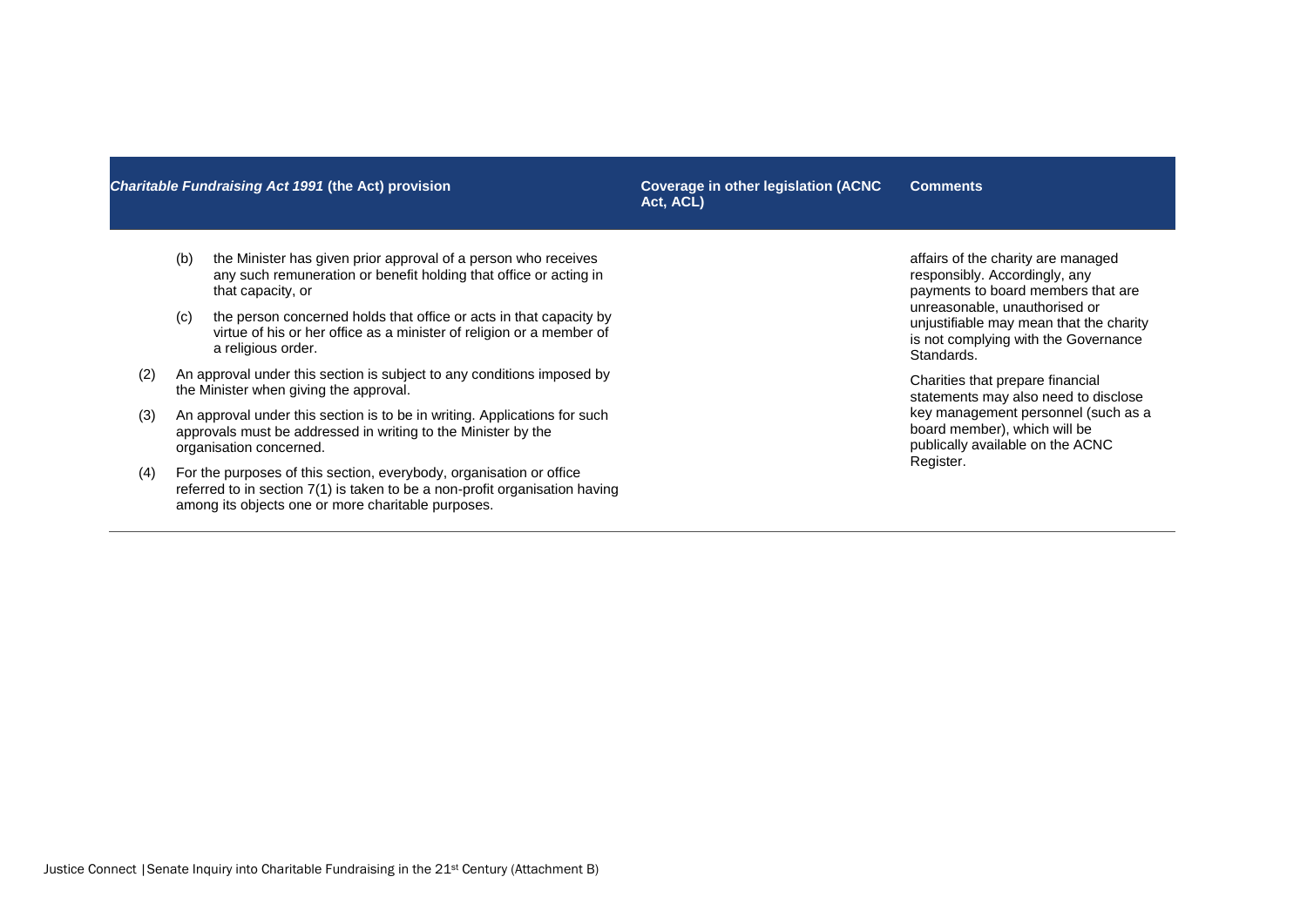### **Schedule 1**

# **Part 1 – General Conditions**

### **1 Internal controls**

Proper and effective controls must be exercised by an authorised fundraiser over the conduct of all fundraising appeals, including accountability for the gross income and all articles obtained from any appeal and expenditure incurred.

ACNC Governance Standard 5 No explicit conduct rules. But both

the PFRA Standard and the FIA Code require ethical conduct such as transparency which arguably cover these conditions generally

Intent of South Australian Code::

- establish required practices for the conduct and management of charitable collections;
- **•** ensure collection activities give confidence to potential donors in the charity sector;
- ensure donors are given the opportunity to make informed decisions about donating;
- ensure donors' rights to privacy are respected;
- ensure that the decision not to donate is respected;
- ensure collectors' rights are respected by licensees

ACNC Governance Standard 5 As above Covered by ACNC Governance

Covered by ACNC Governance Standard 5

While safeguarding of assets is not covered in codes, this will generally be addressed in internal rules of organisations, and duties of office holders for most organisations.

Accounting requirements generally required by other legislation (e.g. accounting/financial reporting requirements for IA and companies under state and federal legislation.), as well as organisations own rules

As proposed a "mandatory code" could be an option and could be explicit on this matter (although duplicative for ACNC charities)

### **2. Safeguarding of assets**

An authorised fundraiser must ensure that all assets obtained during, or as a result of, a fundraising appeal are safeguarded and properly accounted for.

Standard 5 While safeguarding of assets is not covered in codes, this will

generally be addressed in internal rules of organisations, and duties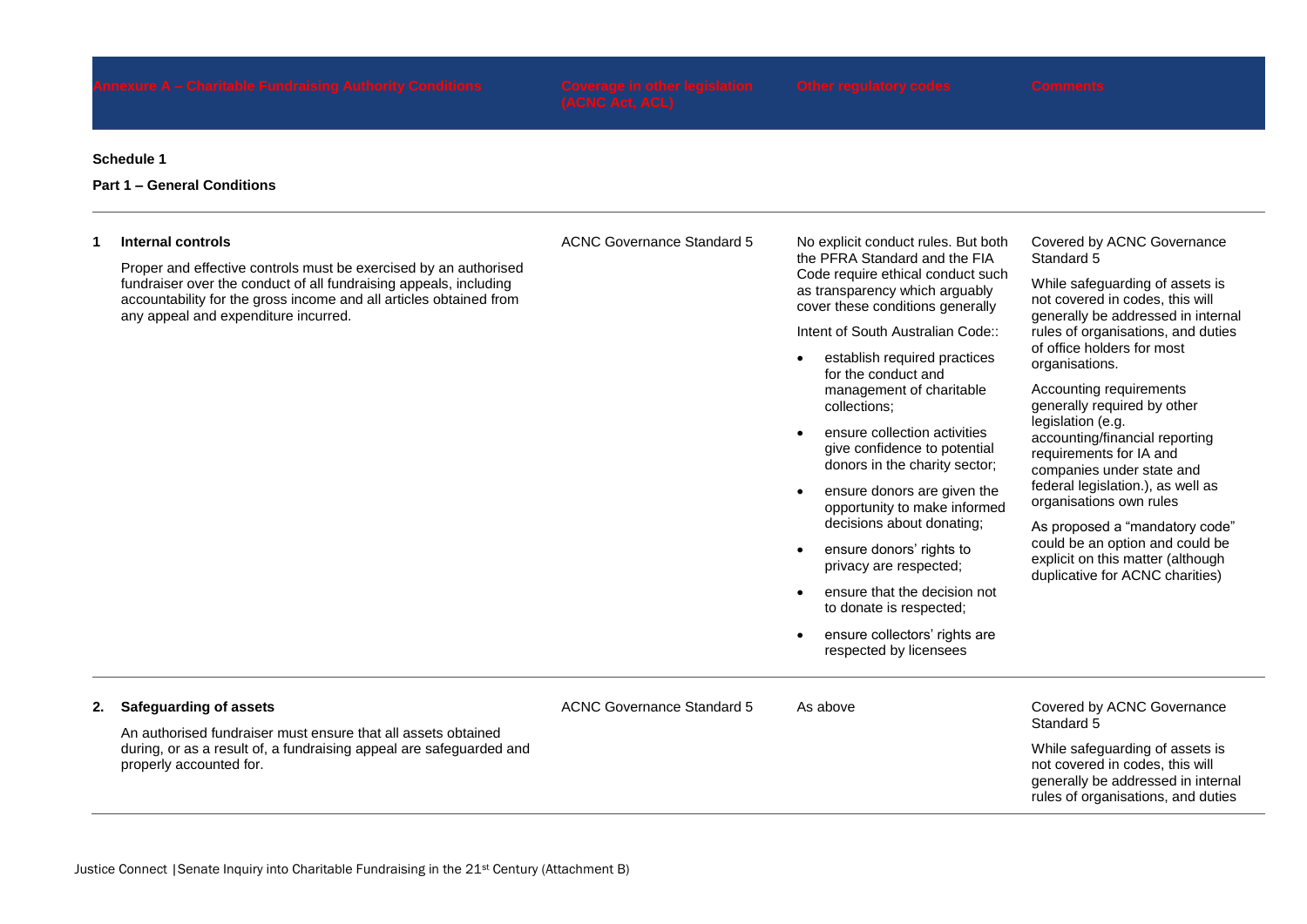of office holders for most organisations.

Accounting requirements generally required by other legislation (e.g. accounting/financial reporting requirements for IA and companies under state and federal legislation.), as well as organisations own rules

As proposed a "mandatory code" could be an option and could be explicit on this matter (although duplicative for ACNC charities)

### **3. Maintenance of proper books of account and records**

- (1) An authorised fundraiser must, in relation to each fundraising appeal it conducts, maintain such books of account and records as are necessary to correctly record and explain its transactions, financial position and financial performance, including the following documents:
	- (a) a cash book for each account (including any passbook account), into which the gross income obtained from a fundraising appeal is paid in accordance with section 20(6) of the Act,
	- (b) a register of assets,
	- (c) a register recording details of receipt books or computerised receipt stationery,

ACNC Act Division 55 (Record keeping)

TAA

### No explicit conduct rules Covered by ACNC Governance Standard 5

While safeguarding of assets is not covered in codes, this will generally be addressed in internal rules of organisations, and duties of office holders for most organisations.

Accounting requirements generally required by other legislation (e.g. accounting/financial reporting requirements for IA and companies under state and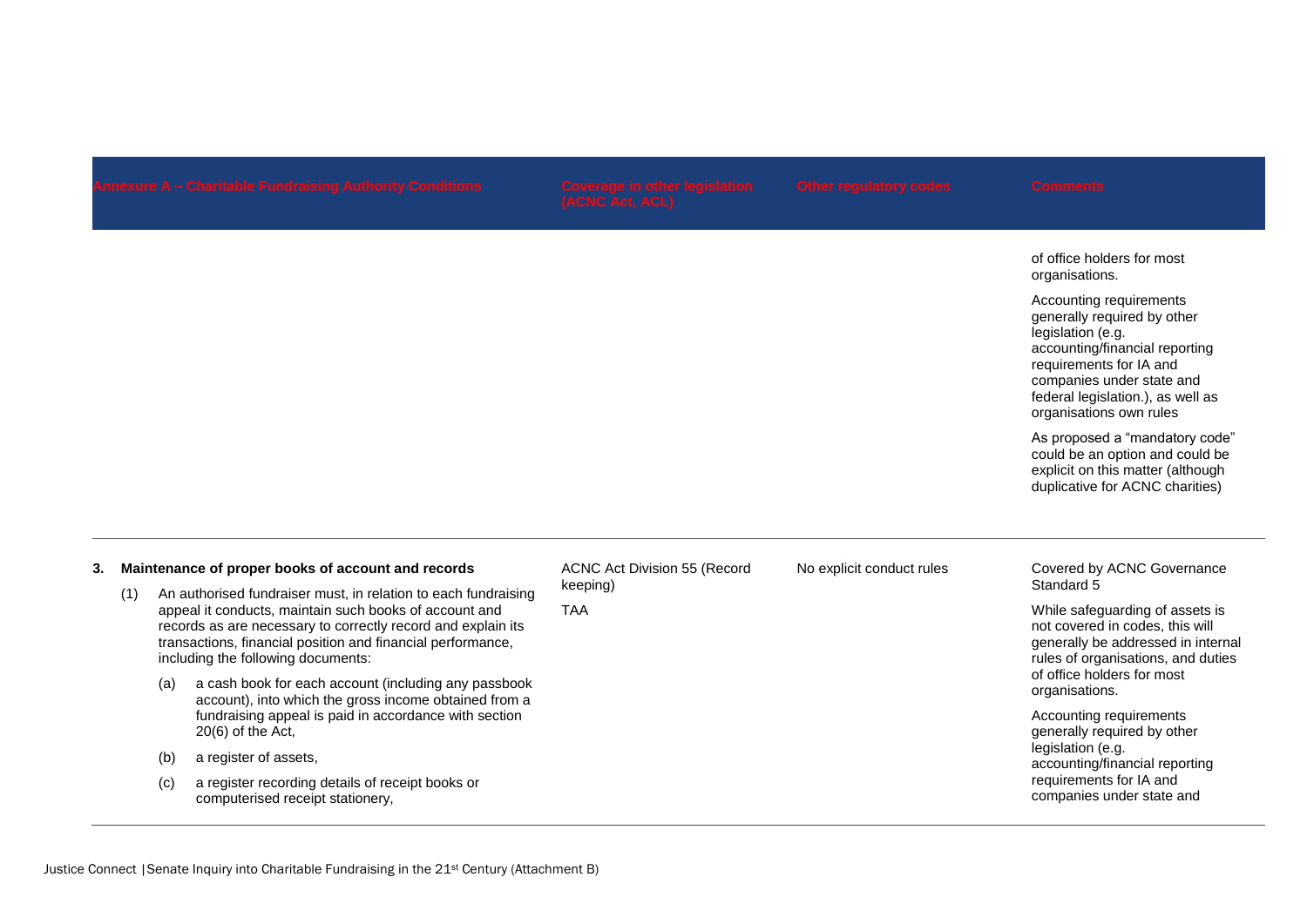(d) a register recording details of tickets or computerised ticket stationery,

- (e) a petty cash book (if petty cash is used).
- (2) If the authorised fundraiser is an organisation, a minute book must be kept containing minutes of all business relating to fundraising appeals that is transacted by the governing body of the organisation (or by any committee of that governing body) and any general or extraordinary meeting of its general membership.
- (3) If the authorised fundraiser engages persons to participate (whether on a paid or voluntary basis) in a fundraising appeal, it must keep a register of participants.

# **4. Report on outcome of appeal or appeals**

- (1) An authorised fundraiser that is an unincorporated organisation must send to the Minister a return referred to in section 23 of the Act;
	- (a) if the organisation ceases to conduct appeals, within two months after it ceases to conduct appeals, and
	- (b) if in any financial year the gross income obtained from any appeals conducted by it exceeds \$100,000:
		- (i) within three months after the audited financial statements are adopted at its annual general meeting, or
		- (ii) within seven months after the conclusion of the financial year concerned,

whichever occurs sooner

ACNC Act – Sections 60-B (Annual information statements) and 60-C (Annual financial reports).

As proposed a "mandatory code" could be an option and could be explicit on this matter (although

duplicative for ACNC charities)

federal legislation.), as well as organisations own rules

No explicit conduct rules Covered by ACNC.

As proposed a "mandatory code" could be an option and could be explicit on this matter (although duplicative for ACNC charities).

Note 1: incorporated organisations are excluded presumably because they are held to similar accountability under their governing incorporating legislation, though potentially not to the same level of detail regarding the specific net amount received after deduction of expenses for each appeal.

Note 2: (as above) s25 of the Act provides that the regulations may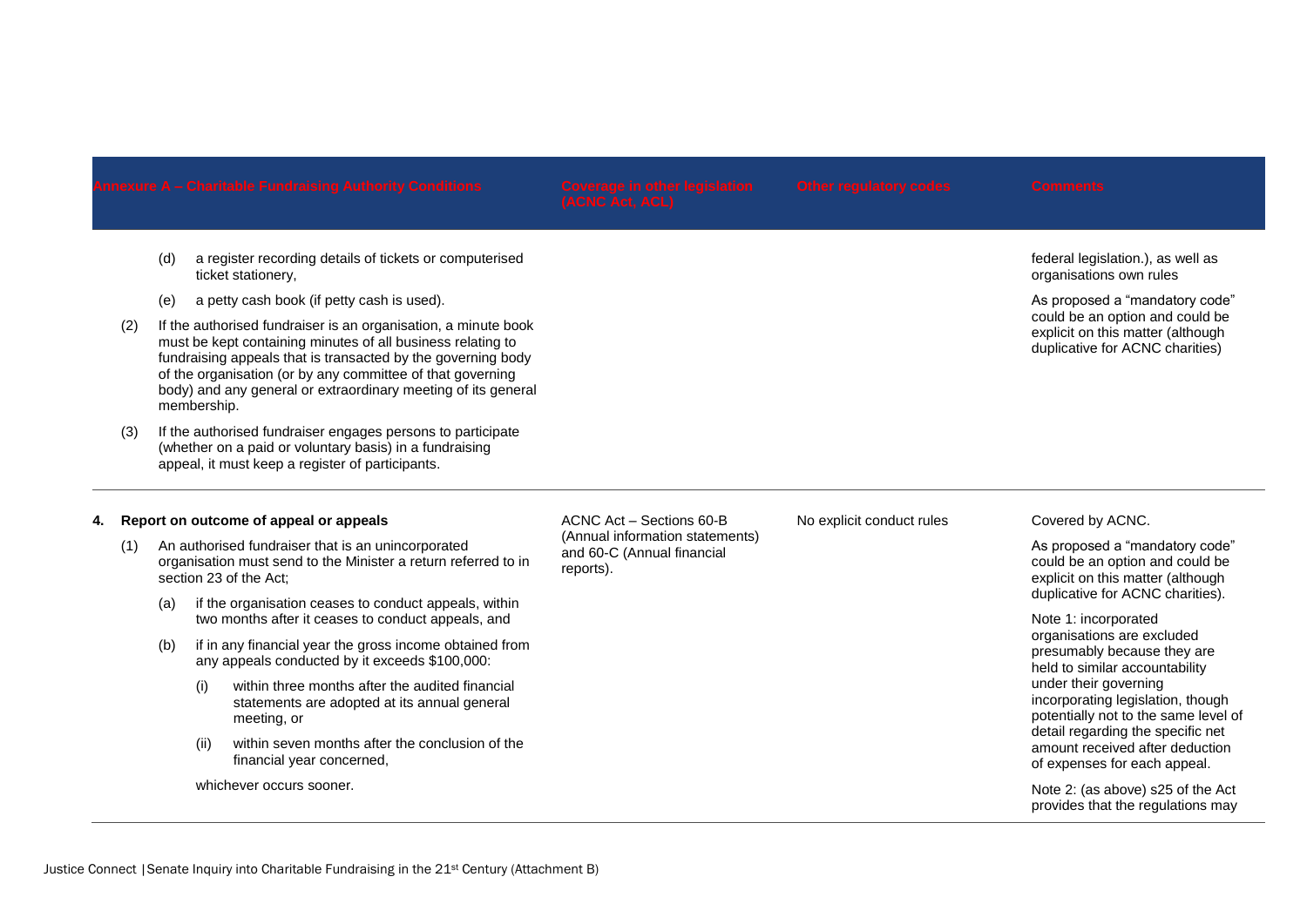(2) An authorised fundraiser that is a natural person must send to the Minister, within one month after the close of each appeal conducted by the person, a return referred to in section 23 of the Act.

make exemptions for this reporting, however no exemptions are listed in the regulations. Further, no prescribed form is available from Fair Trading, and it appears this is not enforced currently.

# **5. Maintenance of an account**

- (1) For the purposes of section 20(6) of the Act, the gross income obtained from fundraising appeals conducted by the authorised fundraiser may be paid into an account approved by this Office. The income must be clearly identifiable in the banking and accounting records maintained by that fundraiser.
- (2) If a fundraising appeal is conducted jointly by the authorised fundraiser and a trader, and the trader maintains an account for the purposes of section 20(6) of the Act, the account is to consist only of money raised in the fundraising appeal conducted on behalf of that fundraiser.
- (3) Disbursement from the account in amounts of \$260 or more must be either by crossed cheque or by electronic funds transfer.
- (4) For the purposes of section 20(6) of the Act, money is not No comparable conduct rules required to be paid into an account consisting only of money raised in the fundraising appeals conducted by the same authorised fundraiser in the following circumstances:
	- (a) the money is paid into a general account of the authorised fundraiser held at an authorised deposittaking institution and accounting procedures are in

# ACNC Governance Standard 5 PFRA Standard requires at 2.3.1

that: Where not otherwise prescribed by law, fundraisers must provide donors with a written disclosure that fees are paid to a named commercial fundraising organisation (this disclosure is typically made on a charity's 'pledge form', which is provided to donors). This has recently been upgraded with a new 'Enhanced Disclosure Notice. This provides more information about the employment/engagement status of the fundraisers, how they are remunerated and whether payment incentives and/or commissions are paid PRFA.

# Covered by ACNC

As proposed a "mandatory code" could be an option and could be explicit on this matter (although duplicative for ACNC charities).

Also note software developments are such that money can be traced and a separate account is not necessary for integrity.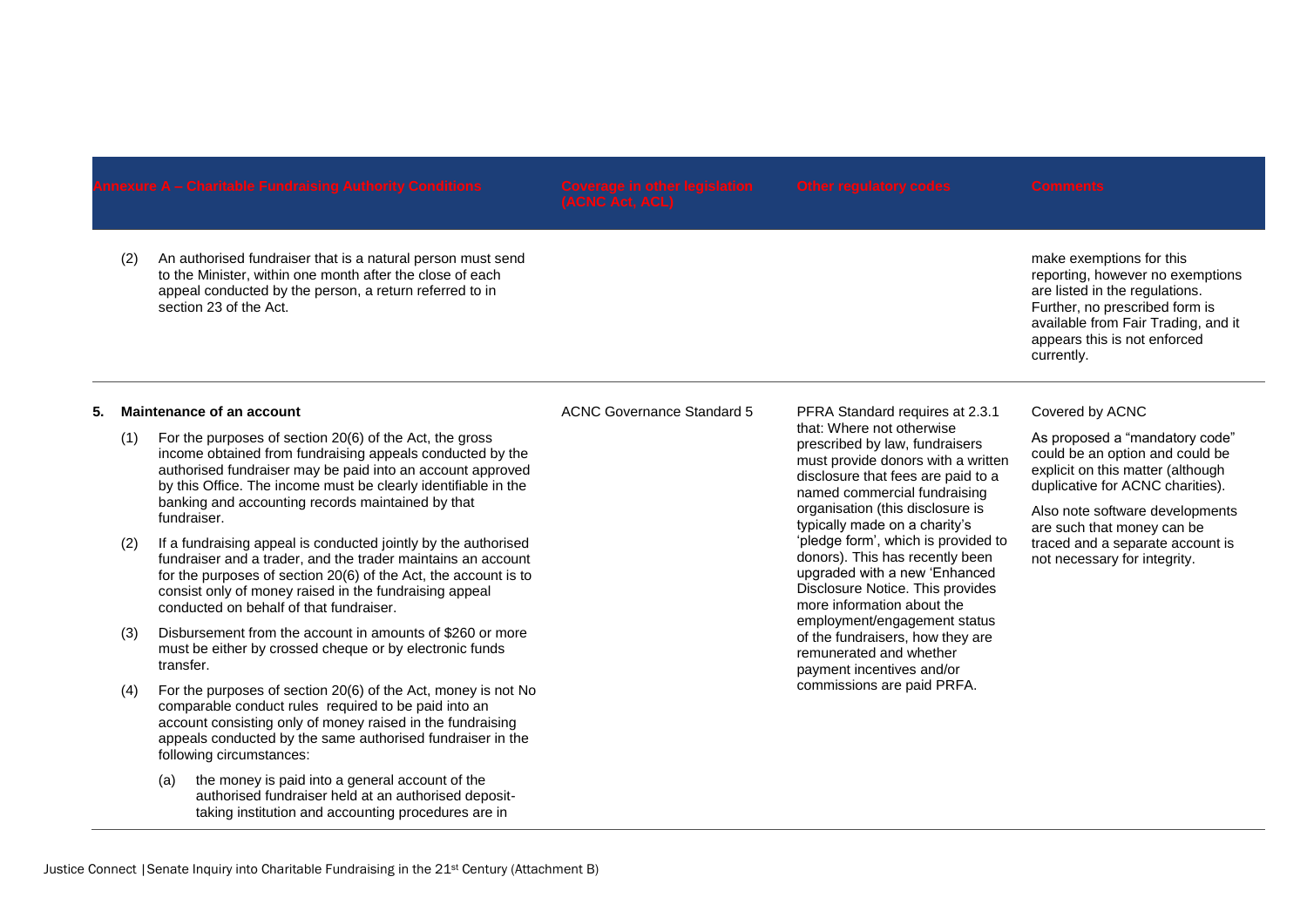place to ensure that money received in the course of a particular fundraising appeal can be clearly distinguished,

- (b) the money is collected by a branch or auxiliary of the authorised fundraiser and the money is paid into a general account bearing the name of the branch or auxiliary held at an authorised deposit- taking institution and accounting procedures are in place to ensure that money received in the course of a particular fundraising appeal can be clearly distinguished,
- (c) the money is collected by volunteers on behalf of the authorised fundraiser and is paid into a general account of the authorised fundraiser held at an authorised deposit-taking institution by way of credit card, cheque or electronic funds transfer and the authorised fundraiser obtains each volunteer's receipt book and reconciles it with any deposit made by that volunteer.
- (5) In relation to any appeals that are conducted for the authorised fundraiser by a trader, the gross income from those fundraising appeals may be paid into the account of the trader. This income must be clearly identifiable in the banking and accounting records of the trader and distributed to the authorised fundraiser in accordance with a written agreement between the trader and the authorised fundraiser.
- (6) In relation to the authorised fundraiser's appeals conducted by volunteers, voluntary organisations or business houses which do not receive any benefit from the appeal (such as an event based or one off type fundraising appeal), the gross income from those fundraising appeals may be paid into the account of the nominated person or organisation. This income must be clearly identifiable in the banking and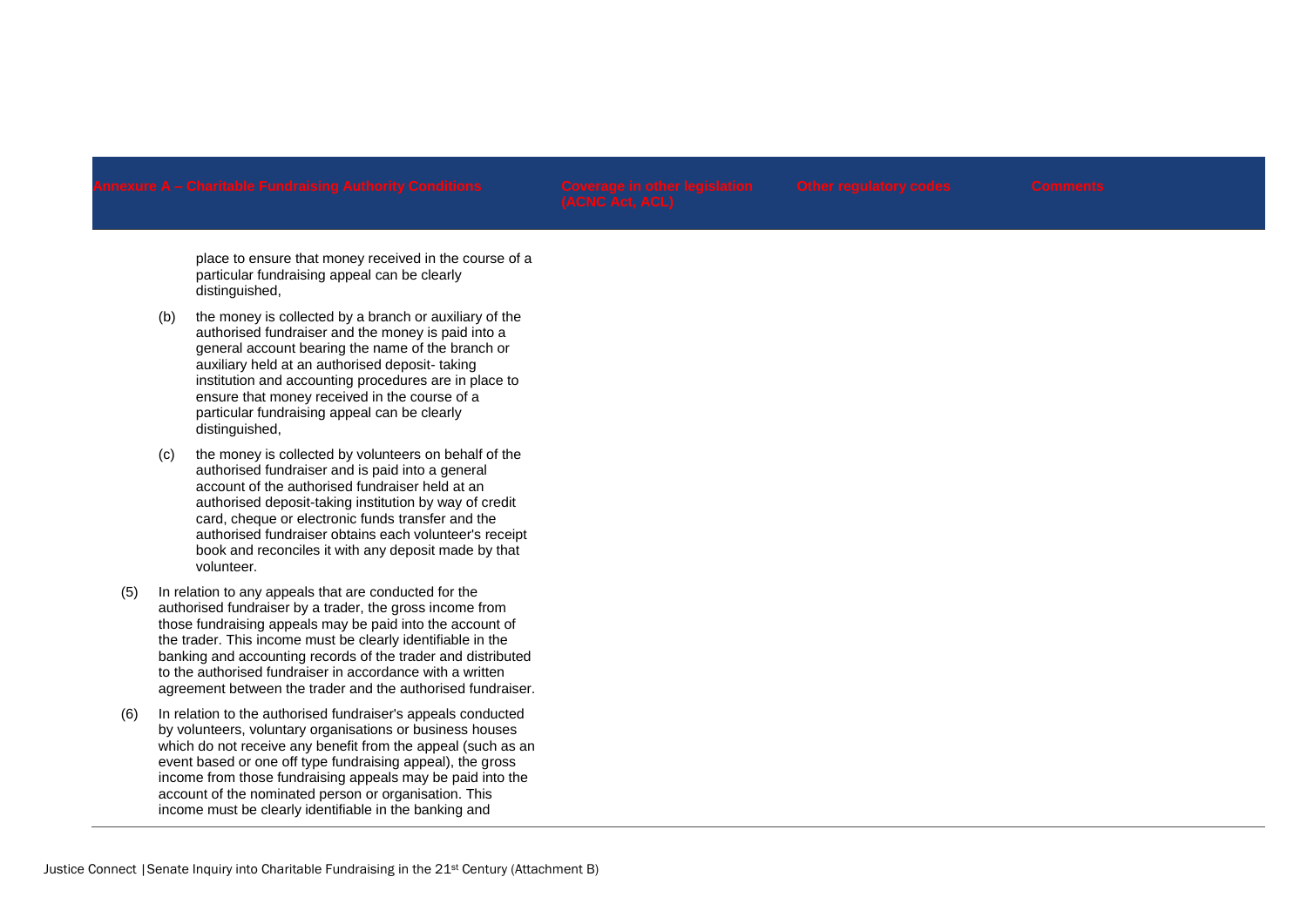accounting records of the person or organisation and distributed to the authorised fundraiser in accordance with a written agreement between the nominated person or organisation and the authorised fundraiser.

# **6. Annual financial accounts**

- (1) The annual financial accounts (also known as financial reports) of an authorised fundraiser that is an organisation must contain:
	- (a) an income statement (also known as a statement of financial performance, a statement of income and expenditure or a profit and loss statement) that summarises the income and expenditure of each fundraising appeal conducted during the financial year, and
	- (b) a balance sheet (also known as a statement of financial position) that summarises all assets and liabilities resulting from the conduct of fundraising appeals as at the end of the financial year.
- (2) The annual financial accounts of an authorised fundraiser that is an organisation must also contain the following information as notes accompanying the income statement and the balance sheet if, in the financial year concerned, the aggregate gross income obtained from any fundraising appeals conducted by it exceeds \$100,000:
	- (a) details of the accounting principles and methods adopted in the presentation of the financial statements,
	- (b) information on any material matter or occurrence, including those of an adverse nature such as an operating loss from fundraising appeals,

ACNC Act – Sections 60-B (Annual information statements) and 60-C (Annual financial reports).

No explicit conduct rules Covered by ACNC

As proposed a "mandatory code" could be an option and could be explicit on this matter (although duplicative for ACNC charities).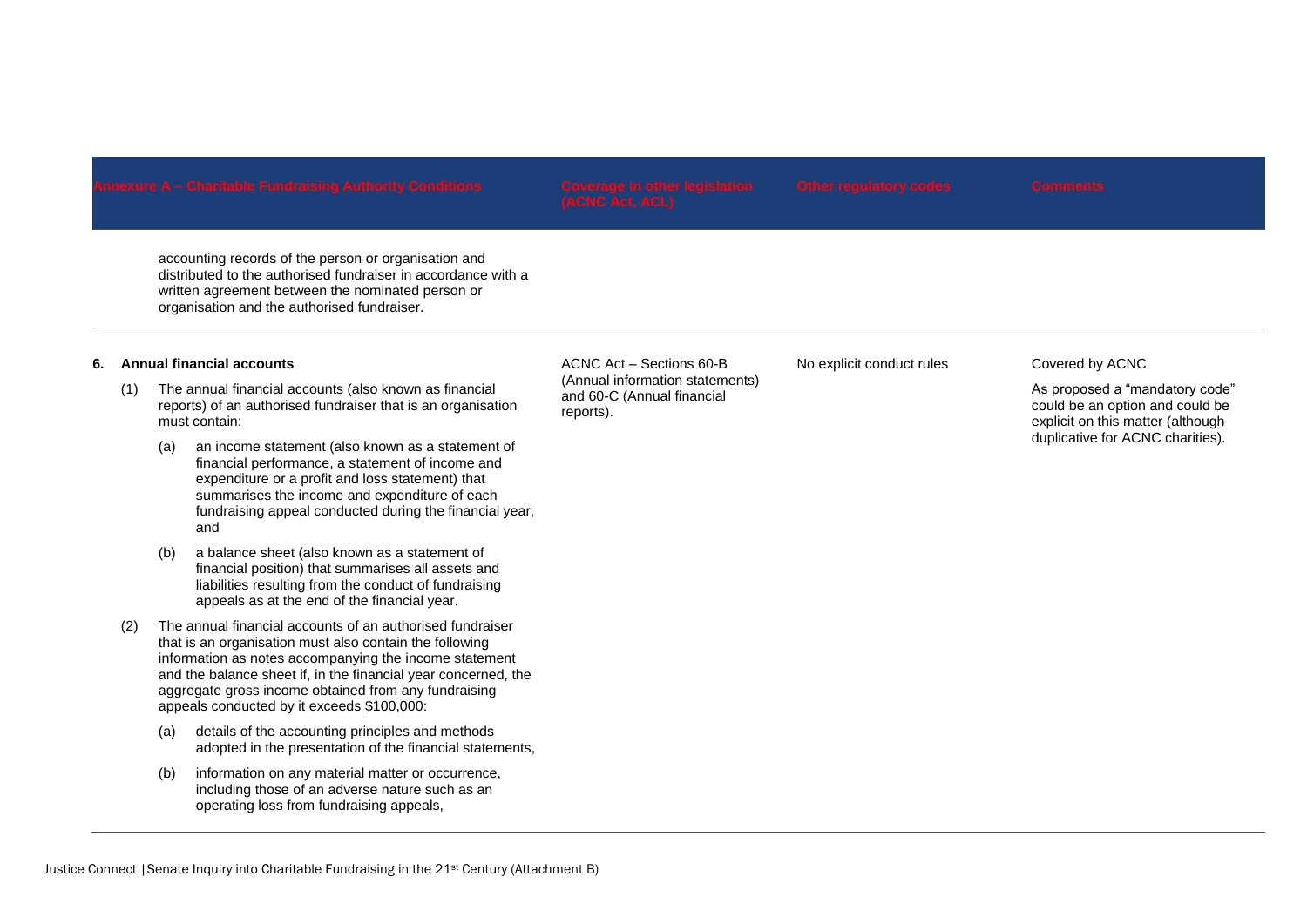- (c) a statement that describes the manner in which the net surplus or deficit obtained from fundraising appeals for the period was applied,
- (d) details of aggregate gross income and aggregate direct expenditure incurred in appeals in which traders were engaged.
- (3) The annual financial accounts of an authorised fundraiser that is an organisation are to include a declaration by the president or principal officer or some other responsible member of the governing body of the organisation stating whether, in his or her opinion:
	- (a) the income statement gives a true and fair view of all income and expenditure of the organisation with respect to fundraising appeals, and
	- (b) the balance sheet gives a true and fair view of the state of affairs of the organisation with respect to fundraising appeals conducted by the organisation, and
	- (c) the provisions of the Act, the regulations under the Act and the conditions attached to the authority have been complied with by the organisation and
	- (d) the internal controls exercised by the organisation are appropriate and effective in accounting for all income received and applied by the organisation from any of its fundraising appeals.
- (4) If the organisation is a company incorporated under the Corporations Act 2001 of the Commonwealth, the declaration above is required in addition to the directors' declaration provided under section 295 of that Act.
- (5) The annual financial accounts of an authorised fundraiser that is an organisation, after being audited in accordance with the provisions of section 24 of the Act or otherwise according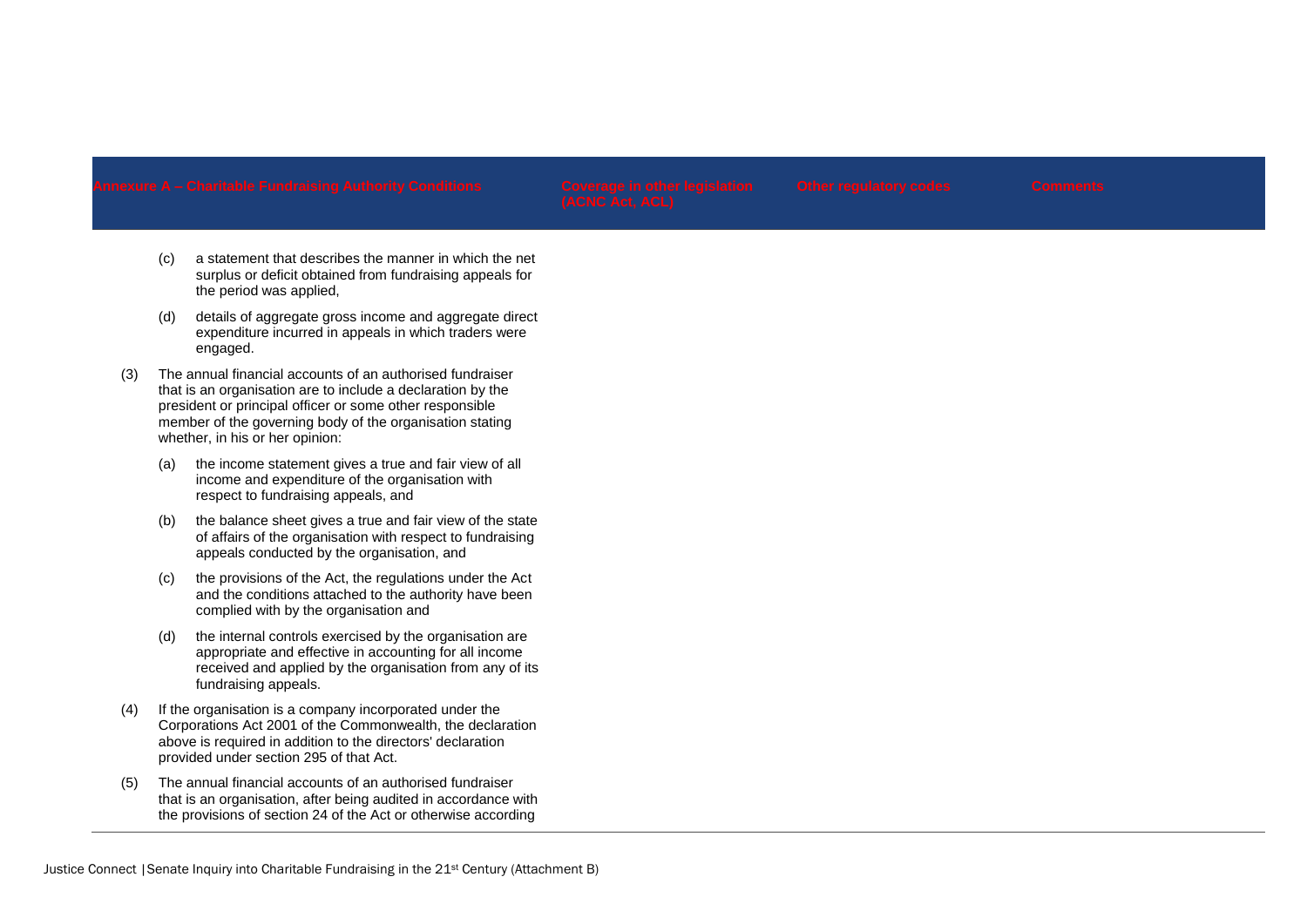ACNC Governance Standard 5

ACL, Part 2-1, section 18

to law, are to be submitted to an annual general meeting of the membership of the organisation within six months after the conclusion of the financial year.

- (6) In addition to the requirements of paragraph (2), the annual financial statements of the authorised fundraiser must contain, as notes accompanying the statement of financial performance and the statement of financial position:
	- (a) details of the type and amount of remuneration or benefit received by a member of the governing body of the authorised fundraiser (other than reimbursement of reasonable out-of-pocket expenses), and
	- (b) the name and position held by each recipient.

For the purpose of this condition, details of the amount of remuneration or benefit is only required to be disclosed if it is received as a direct result of holding office as a member of the governing body of the authorised fundraiser. For example, the remuneration or benefit is received by payment of a director's fee, salary or allowance, or by the provision of free accommodation, a car, etc.

# **7. Ratio of expenses to receipts**

- (1) An authorised fundraiser conducting a fundraising appeal for donations only (that is, without any associated supply of goods or services) must take all reasonable steps to ensure that the expenses payable in respect of the appeal do not exceed 50 per cent of the gross income obtained, whether the appeal is conducted house-to-house, in a public place, by telephone canvassing or in any other manner.
- (2) An authorised fundraiser conducting a fundraising appeal otherwise than for donations only (that is, with associated

No explicit conduct rules

FIA Code (Section 6.3) requires members to ensure that costs incurred in fundraising are proportionate to the funds raise and represent a fair market value for services provided

# Covered by ACNC

The ACNC has released guidance on this point: ACNC Factsheet: [Charities and](https://www.acnc.gov.au/ACNC/FTS/Fact_administration.aspx)  [administration costs](https://www.acnc.gov.au/ACNC/FTS/Fact_administration.aspx)

As proposed a "mandatory code" could be an option and could be explicit on this matter (although duplicative for ACNC charities).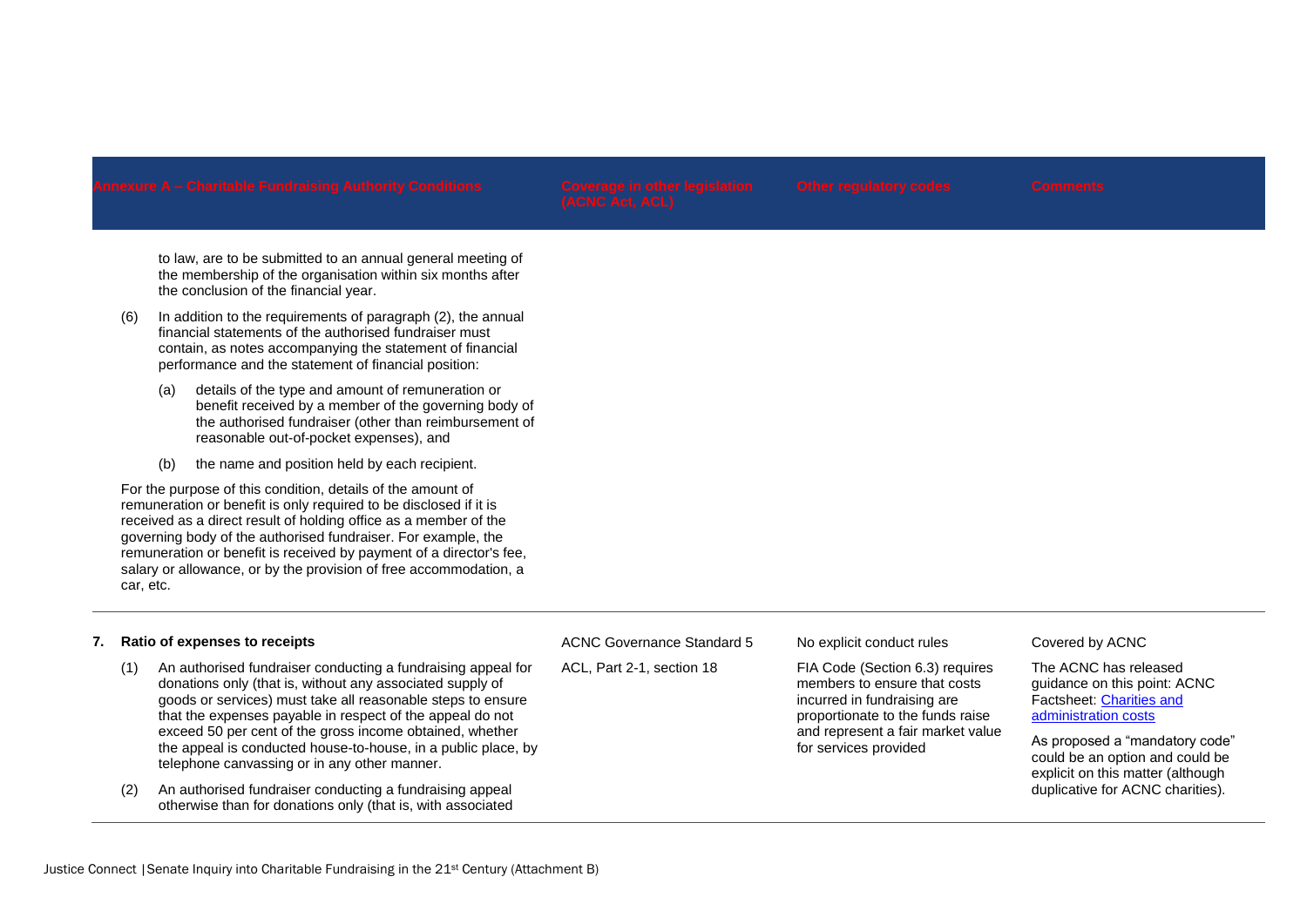supply of goods or services) must take all reasonable steps to ensure that the expenses payable in respect of the appeal do not exceed a fair and reasonable proportion of the gross income obtained.

# **8. Receipting requirements**

Requires immediate receipting for all monies received, regardless of whether requested by donor.

# No explicit conduct rules

South Australian Code (s10) contains similar obligation to provide receipt, except only requires this upon request of the donor.

of the fundraiser ii) Fundraiser

As proposed a "mandatory code" could be an option and could be explicit on this matter (although duplicative for ACNC charities).

|     | 9. Record systems for items used in fundraising appeals                                                                                                                                           | No explicit conduct rules                                              | As proposed a "mandatory code"<br>could be an option and could be<br>explicit on this matter.                                                                                                                                                                                                                                                     |                                                                                                                                                                                                                                   |
|-----|---------------------------------------------------------------------------------------------------------------------------------------------------------------------------------------------------|------------------------------------------------------------------------|---------------------------------------------------------------------------------------------------------------------------------------------------------------------------------------------------------------------------------------------------------------------------------------------------------------------------------------------------|-----------------------------------------------------------------------------------------------------------------------------------------------------------------------------------------------------------------------------------|
|     | Requires all receipt books, collection boxes, and identification cards or<br>badges to be logged and the date issued and returned recorded                                                        |                                                                        |                                                                                                                                                                                                                                                                                                                                                   |                                                                                                                                                                                                                                   |
|     |                                                                                                                                                                                                   |                                                                        |                                                                                                                                                                                                                                                                                                                                                   | The PFRA could incorporate such<br>a requirement into its Standard                                                                                                                                                                |
| (1) | 10. Persons conducting or participating in a fundraising appeal on<br>behalf of an authorised fundraiser                                                                                          | Condition $10(2)$ – ACL, Part 2-1,<br>section 18 and Part 3-1, section | PFRA (Standard 2.3.2):<br>fundraisers must always wear the<br>prescribed identification badge<br>and have this clearly visible to the<br>public on their torso while<br>working. Unless otherwise<br>specified by legislation or permit<br>conditions, this badge must<br>contain at least: i) A recent photo<br>of the fundraicer ii) Eundraicer | Covered by ACL to some degree<br>(and furthermore with additional                                                                                                                                                                 |
|     | The authorisation given by an authorised fundraiser to a<br>member, employee or agent who conducts or participates in<br>a fundraising appeal otherwise than as a face-to-face<br>collector must: | 29(h)                                                                  |                                                                                                                                                                                                                                                                                                                                                   | proposals for amendment).<br>The PFRA could incorporate<br>additional requirements into its<br>Standard pertaining to<br>identification badges, including:<br>Consecutive numbering Where<br>fundraiser is paid, inclusion of the |
|     | be in writing, and<br>(a)<br>include the person's name, and<br>(b)                                                                                                                                |                                                                        |                                                                                                                                                                                                                                                                                                                                                   |                                                                                                                                                                                                                                   |

(b) include the person's name, and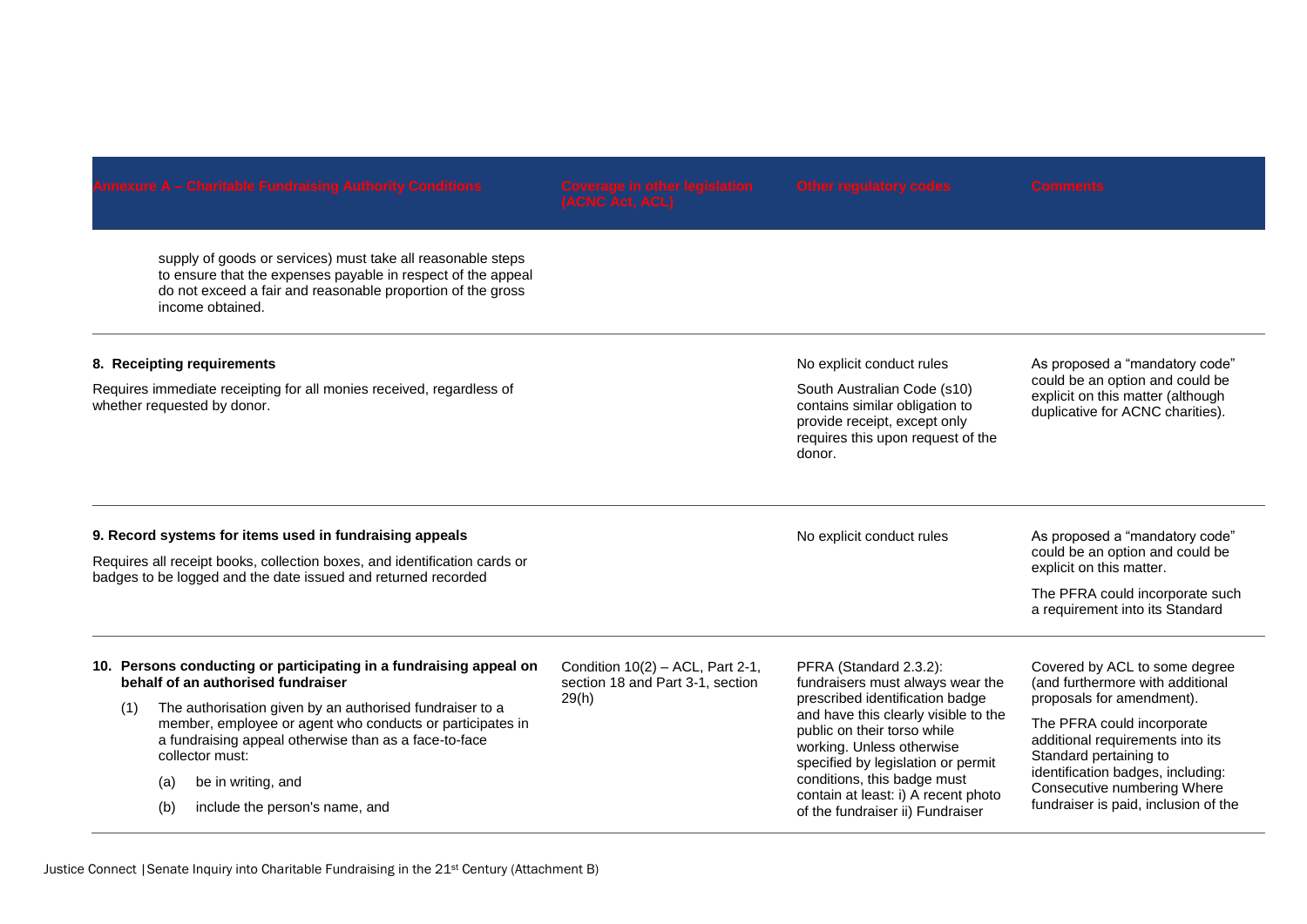- (c) include the terms and conditions under which the authorisation is granted, and
- (d) include a description of the appeal or appeals to be undertaken, and
- (e) indicate the specific period for which the authorisation will apply, including the issue and expiry dates, and
- (f) be signed and dated by the authorised fundraiser (or a delegate of the authorised fundraiser or its governing body).
- (2) The authorisation given by an authorised fundraiser to a member, employee or agent who participates in a fundraising appeal as a face-to-face collector must:
	- (a) be in the form of an identification card or badge, and
	- (b) be consecutively numbered, and
	- (c) include the name of the authorised fundraiser and a contact telephone number, and
	- (d) include the name of the face-to-face collector, and
	- (e) if the face-to-face collector receives a wage, commission or fee for services, the identification card or badge must include the words "paid collector" and the name of the collector's employer, and
	- (f) indicate its issue and expiry dates, and
	- (g) be signed and dated by the authorised fundraiser (or a delegate of the authorised fundraiser or its governing body, and
	- (h) be of sufficient size to ensure that the particulars on it may be easily read by members of the public, and

name iii) Charity name and logo iv) The words "Paid Collector" v) Charity contact information vi) agency name. Because the PFRA relies upon reference to specified legislation or permit conditions, it does not duplicate existing requirements.

FIA (Standards 3 & 4) requires badge with name of fundraiser as well as full name of organisation. corporate registration number, full business address and the logo. Does not rely on but complements existing legislation.

South Australian Code (Rule 7) requires wearing of a badge with name, name of charity, and organisations contact details or website, and state whether paid. Where not face-to-face must disclosure whether paid, their name, and the name of the licensed charity

words "paid collector" Issue and expiry dates Signature of charity and/or agency Return requirements.

As proposed a "mandatory code" could be an option and could be explicit on this matter – but would then duplicate the ACL to some degree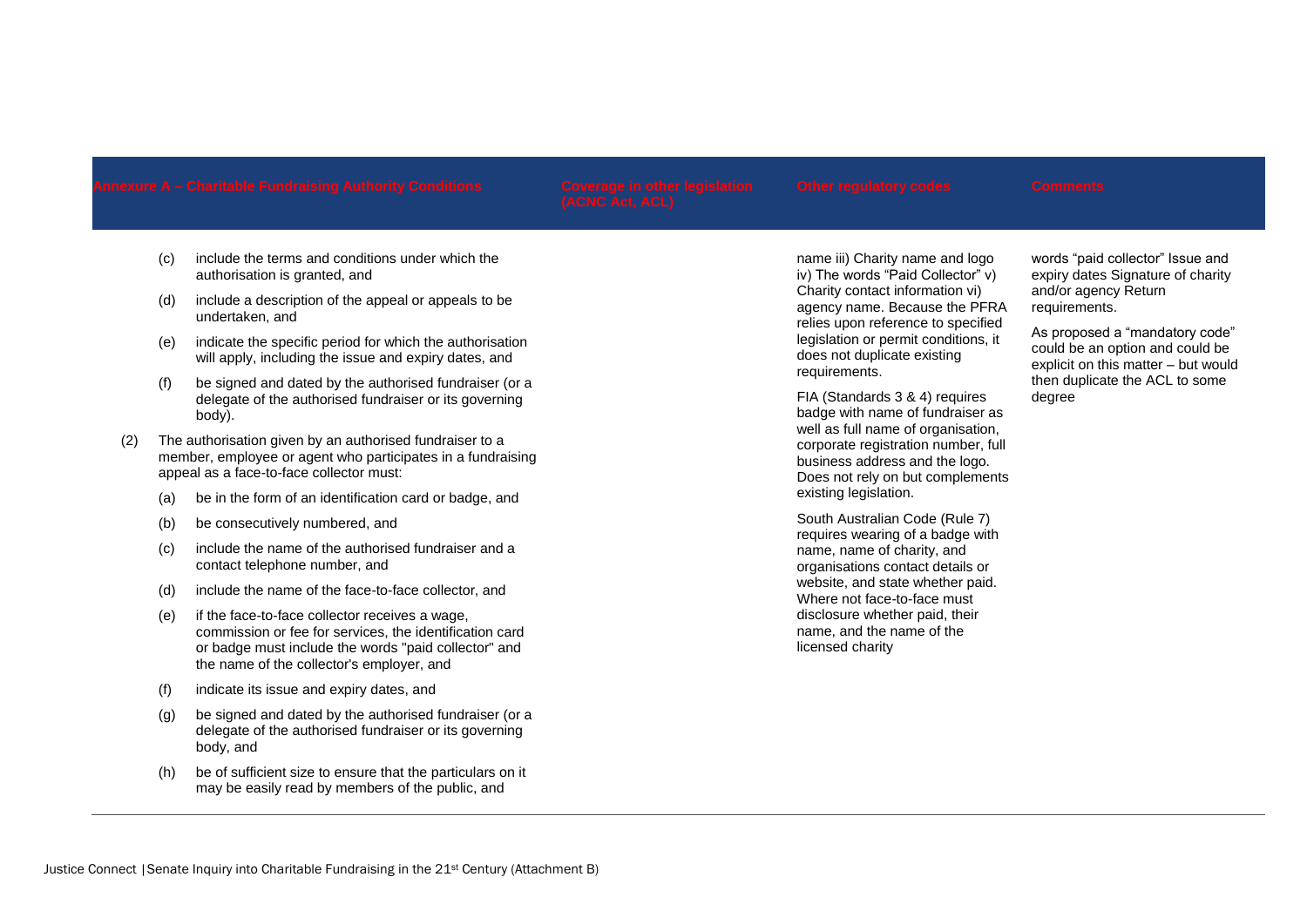- (i) be recovered by the authorised fundraiser from the face-to-face collector as soon as the face-to-face collector's authorised involvement in the appeal is ended.
- (3) In an appeal conducted jointly with a trader, the person signing the authorisation for the purposes of condition 10  $(1)(f)$  or  $(2)(g)$  may be the trader, but only if the trader is authorised to do so under a written agreement between the trader and the authorised fundraiser.
- (4) Despite condition 10(2), the authorisation by Apex, the Country Women's Association, Lions, Quota, Rotary or Soroptimist or UHA of NSW Incorporated (being community service organisations) of a member as a face-to-face collector may be in the form of the organisation's membership badge if:
	- (a) the appeal concerned is of a type generally associated with the organisation, and
	- (b) the name and contact telephone number of the organisation is clearly shown at the place of solicitation on a banner or sign or similar display, and
	- (c) the organisation maintains a register of membership badges on which is entered, in relation to each badge issued, a number assigned to and shown on the badge, the name of the person to whom it was issued, the date of issue and the date it was returned, and
	- (d) the organisation recovers any membership badge it issues to a person as soon as the person ceases to be a member of the organisation.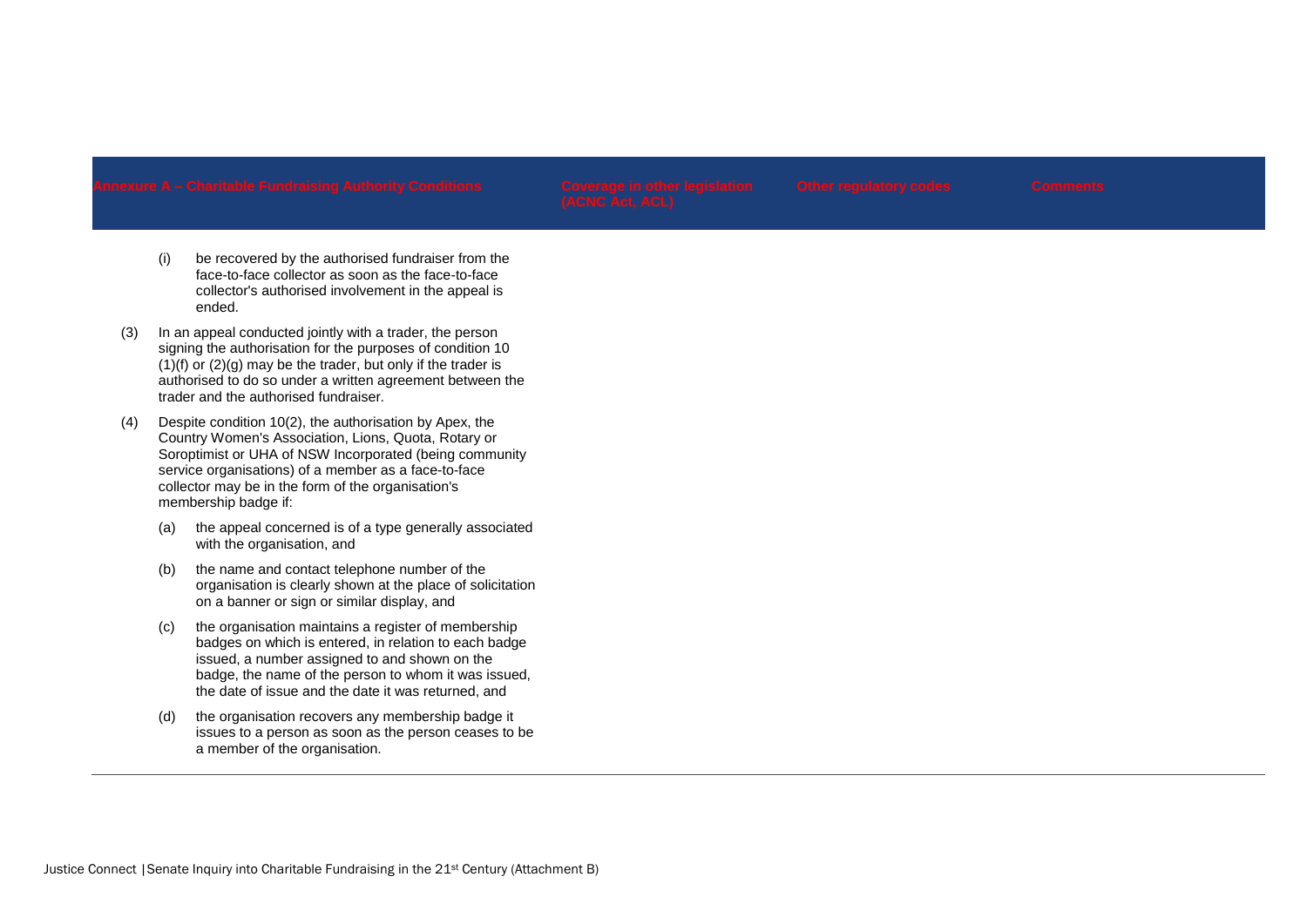# **11. Fundraising through direct marketing**

If a fundraising appeal involves solicitation by way of direct marketing (including by telephone, electronic device such as a facsimile machine, the website or direct mailing), the authorised fundraiser must ensure that:

- (1) the content of all direct marketing communications is not misleading or deceptive or likely to mislead or deceive, and
- (2) if requested by the person being solicited, the person is informed of the source from which the authorised fundraiser obtained the person's name and other details, and
- (3) if requested by the person being solicited, the person's name and other details are removed as soon as practicable from the source of names or contacts used for the purposes of the appeal (or if removal of the name and details is not practicable, the name and details are to be rendered unusable), and
- (4) the name and other details of a person are not provided or sold to any other person or organisation without the express consent of the person to whom the information relates, and
- (5) each contract (entered into as a result of direct marketing) for the purchase of goods or services to the value of more than \$100, provides that the purchaser has the right to cancel the contract within a period of time that is not less than five business days (excluding weekends and public holidays), and
- (6) a purchaser that enters a contract referred to in paragraph (e) is notified, at the time of entering the contract, of the purchaser's right to cancel the contract and the time within that right must be exercised, and
- (7) all direct marketing by phone complies with the Telecommunications (Do Not Call Register) (Telemarketing

Condition  $11(1)$  and  $(8) - ACL$ . Part 2-1, section 18

Condition 11 – ACL, Part 3-2, sections 69-88 (unsolicited consumer agreements)

ACNC Governance Standard 5

FIA (Code 4.11): Requires promotional material not to be false, misleading or deceptive

### Covered by the ACNC

Under ACNC Governance Standard 5 charities are required to ensure its responsible persons act with reasonable care and diligence and that they act honestly and fairly in the best interests of the charity for its charitable purposes, and this is applicable to a charity's processes and policies for managing people's information and data.

Certain charities will also be required to comply with, or opt to comply with the Privacy Act, and Australian Privacy Principle 7, which sets out requirements for direct marketing.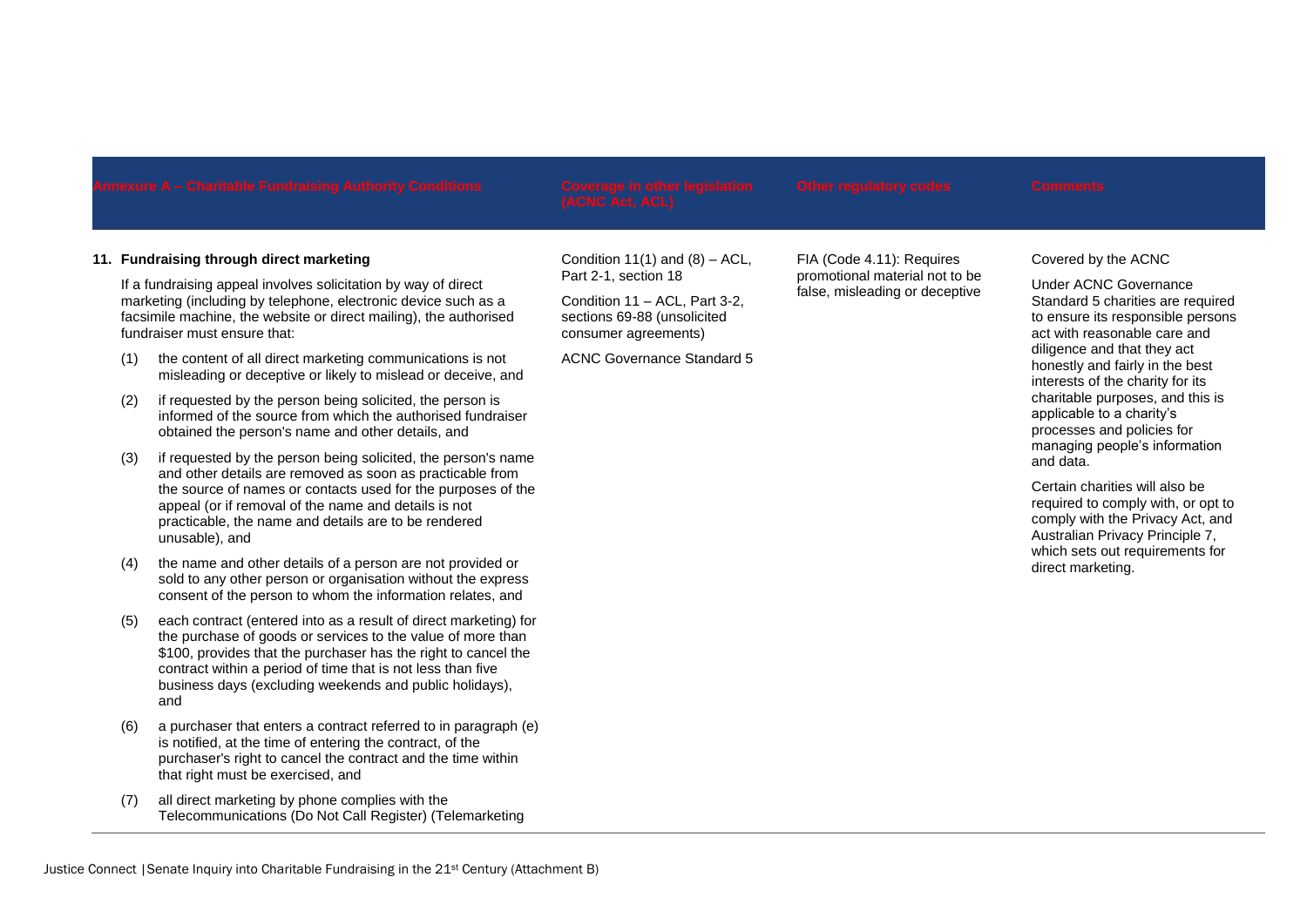and Research Calls) Industry Standard 2007 of the Commonwealth.

(8) in relation to fundraising appeals involving telemarketing operations, a telemarketer who receives a wage, commission or fee, whether or not requested to do so by the person being solicited, is required to disclose to that person at the beginning of the conversation the fact that he or she is so employed and the name of his or her employer for the purposes of the appeal.

# **12. Use of collection boxes for monetary donations**

- (1) If a collection box or similar device is used for monetary donations, it must be:
	- (a) securely constructed, and
	- (b) properly sealed, and

ACNC Governance Standard 5 No explicit conduct rules Covered by ACNC

As proposed a "mandatory code" could be an option and could be explicit on this matter (although duplicative for ACNC charities).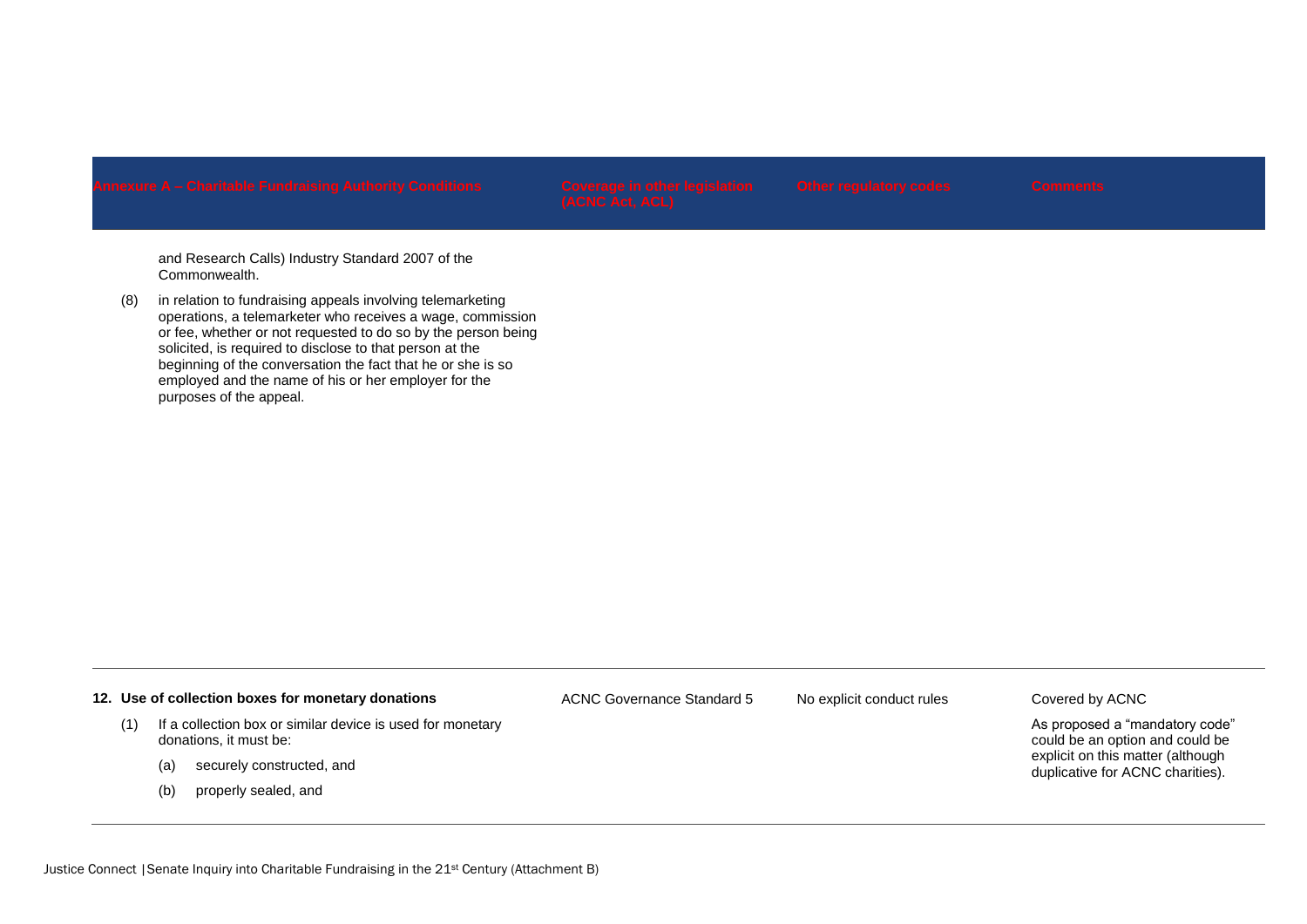ACNC Governance Standard 5 No explicit conduct rules Covered by ACNC

- (c) consecutively numbered, and
- (d) clearly labelled with the name of the authorised fundraiser.
- (2) Proper supervision, security and control must be exercised over the use and clearance of the box or device.

### **13. Authorisation of expenditure**

If the authorised fundraiser is an organisation, all payments made in connection with:

- (1) any expenditure involved with the conduct of a fundraising appeal, and
- (2) any disposition of funds and profits resulting from a fundraising appeal, must be properly authorised by or on behalf of the organisation.

# ACL, Part 2-1, section 18 and Part 3-1, section 29(h)

- FIA Code: generally covered by ethical conduct requirements in section 3 requiring transparency, honesty and integrity. Specifically
- requests for information or questions by a donor are covered by section 4.4 of the ethics code
- ensuring promotional material is not misleading or deceptive is covered by section 4.11 of the ethics code and the

Covered by ACL (as proposed, including to section 29 (false and misleading representations) would be relevant in relation to this section

As proposed a "mandatory code" could be an option and could be explicit on this matter (although duplicative for ACNC charities).

Best practice and proper procedures can be set out in in ACNC quidance.

The application of 2.4.2 in the PFRA Standard could be expanded so as not to be limited to 'conversation', as it is presently. It could be amended to

# **14. Advertisements, notices and information**

- (1) Any advertisement, notice or information provided as part of a fundraising appeal must:
	- (a) clearly and prominently disclose the name of the authorised fundraiser, and
	- (b) not be reasonably likely to cause offence to a person, and
	- (c) be based on fact and must not be false or misleading.
- (2) A person conducting or participating in a fundraising appeal must use his or her best endeavours, at all times, to answer honestly any question directed to the person in relation to the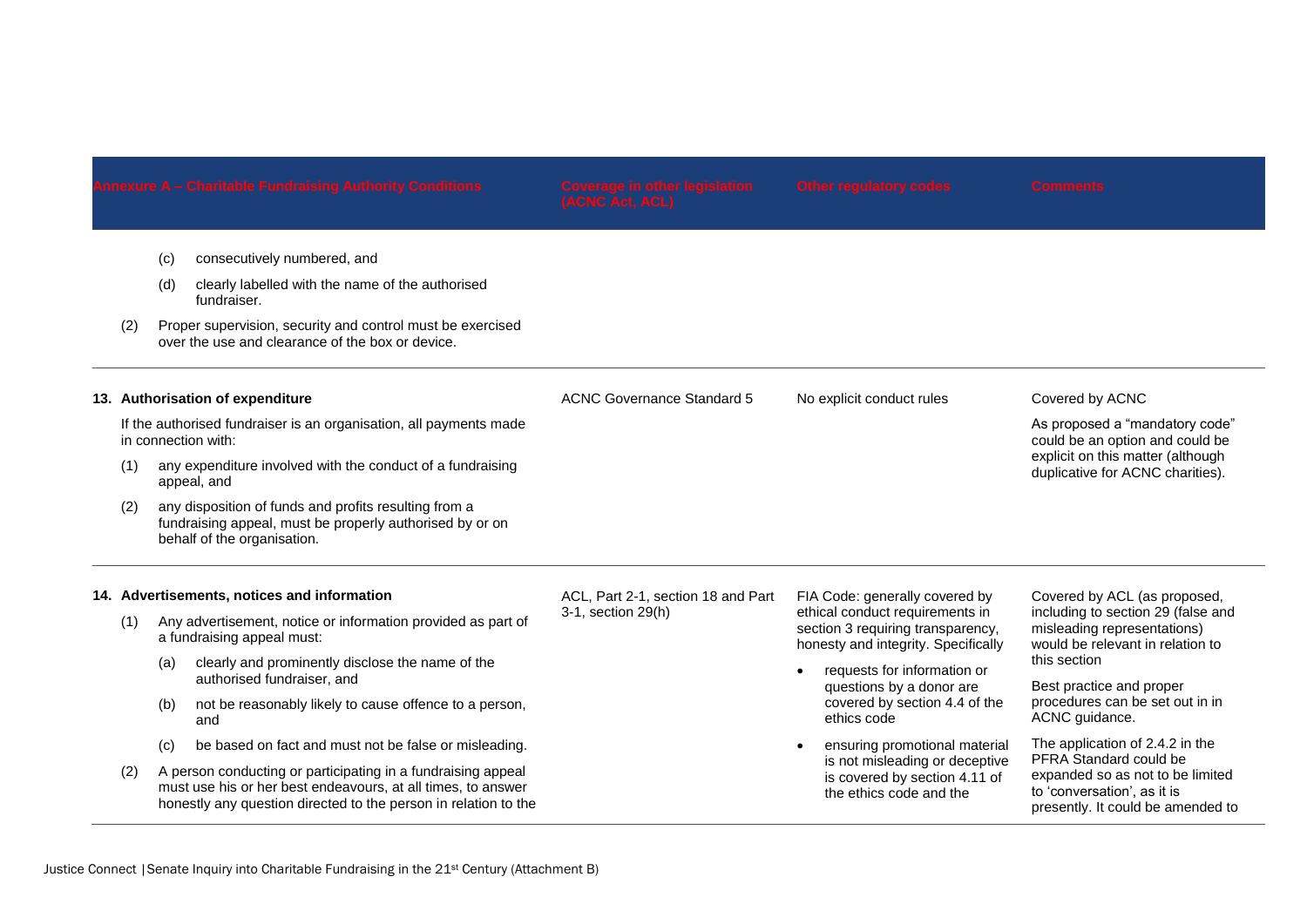purpose of the appeal or the details of the appeal, or to arrange to find answers to questions that he or she is unable to answer. In particular, if it is requested, information is to be given as to how the gross income and any articles obtained from the appeal will be distributed and on the other matters referred to in sub-paragraphs (3)(a) and (4).

- (3) If a fundraising appeal is jointly conducted with a trader or if a person, in the course of a trade or business, provides services directly related to the fundraising appeal, such as telemarketing services, the following additional requirements must be complied with:
	- (a) any written or printed advertisement, notice or information must include:
		- (i) the full name under which the trader or person operates for purposes of the appeal, and
		- (ii) the normal place of business, the telephone number, the facsimile number, the e-mail address and the website address of the trader or person, and
		- (ill) the benefit to be received by the authorised fundraiser must be expressed as a percentage of the gross proceeds of the appeal or an actual dollar amount. The disclosure cannot be expressed as a percentage of the "net" income of the appeal or a percentage of the "wholesale" price of a product, and
		- (iv) the benefit to be received by the trader or business from the appeal must be expressed as a percentage of the gross proceeds of the appeal or an actual dollar amount. The disclosure

associated Practice Note: Promotional Materials

 The practice notes stipulate that such conduct includes misrepresentations about facts, results, and consequences regarding the cause/beneficiaries or fundraising outcomes which are undertaken, which is also partly addressed by Conduct section 5.1

SA Code of Practice

Section 9 requires that promotional materials disclose the purpose for which the funds are collected.

Section 12 requires that all collectors must be provided with an information sheet with various details including the purpose for which the funds are raised.

PFRA requires at 2.4.2 that: Fundraisers must never mislead a member of the public or use false information in a conversation in an attempt to obtain a donation. This has recently been updated to comply with the provisions of the ACL and the advice of CAANZ.

The PFRA Standard requires at PFRA standard at 2.4.2 that:

include explicit reference to providing information about how gross fundraising income will be distributed, upon request.

The PFRA's Standard could be amended to include the following disclosure information: Full name of trader Telephone and website address of trader Whether the appeal is of limited duration (commencement and end date) or an ongoing appeal (to include the words "this is an ongoing appeal")

The PFRA also recommends the inclusion of PFRA contact information should a donor or prospective donor be unable to resolve a complaint directly with the charity.

As proposed a "mandatory code" could be an option and could be explicit on this matter (although duplicative of ACL to some degree and ACNC charities).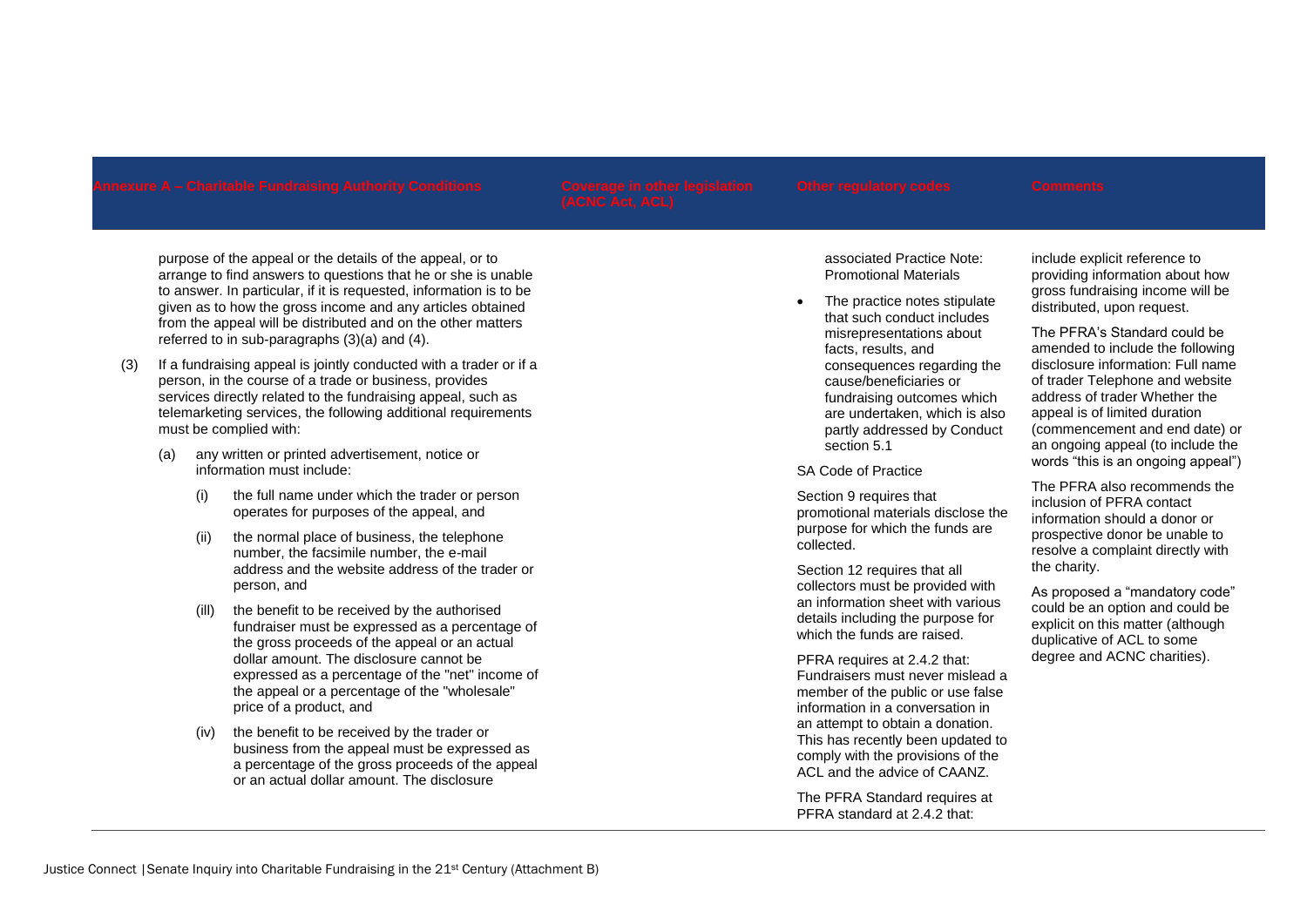cannot be expressed as a percentage of the "net" income of the appeal, and

- (v) the date on which the appeal commenced, or will commence, and the date on which it will end,
- (b) in respect of any advertisement, notice or information provided or displayed:
	- (i) the format and text of any advertisement or any notice must be approved by the authorised fundraiser, and
	- (ii) if the name of the trader or person is shown, it must be in the same print size as the name of the authorised fundraiser, and
	- (iii) if the logo of the authorised fundraiser is displayed (including any such logo in the form of a graphic or watermark), it must appear once only, and represent not more than 10 per cent of the surface area.
- (4) if a fundraising appeal involves the collection of donated goods or material, any advertisement, notice or information must also include particulars of what is to happen to any goods and material collected.
- (5) If a fundraising appeal referred to in condition 14(3) involves the collection of donated goods and material:
	- (a) details of the basis for calculating or providing the benefit to be received by the authorised fundraiser, as referred to in condition 14(3)(a)(iii), must be expressed in the advertisement, notice or information as:
		- (i) a percentage of the average gross income derived or expected to be derived from all goods

Fundraisers must never mislead a member of the public or use false information in a conversation in an attempt to obtain a donation. It is requires adherence to General Principles (1.1) including 'Integrity and Honesty' and 'Transparency'.

Additionally, the PFRA Standard requires at 2.3.1 that: Where not otherwise prescribed by law, fundraisers must provide donors with a written disclosure that fees are paid to a named commercial fundraising organisation (this disclosure is typically made on a charity's 'pledge form', which is provided to donors) . This has recently been upgraded with a new 'Enhanced Disclosure Notice' for PFRA members. This provides more information about the employment/engagement status of the fundraisers, how they are remunerated and whether payment incentives and/or commissions are paid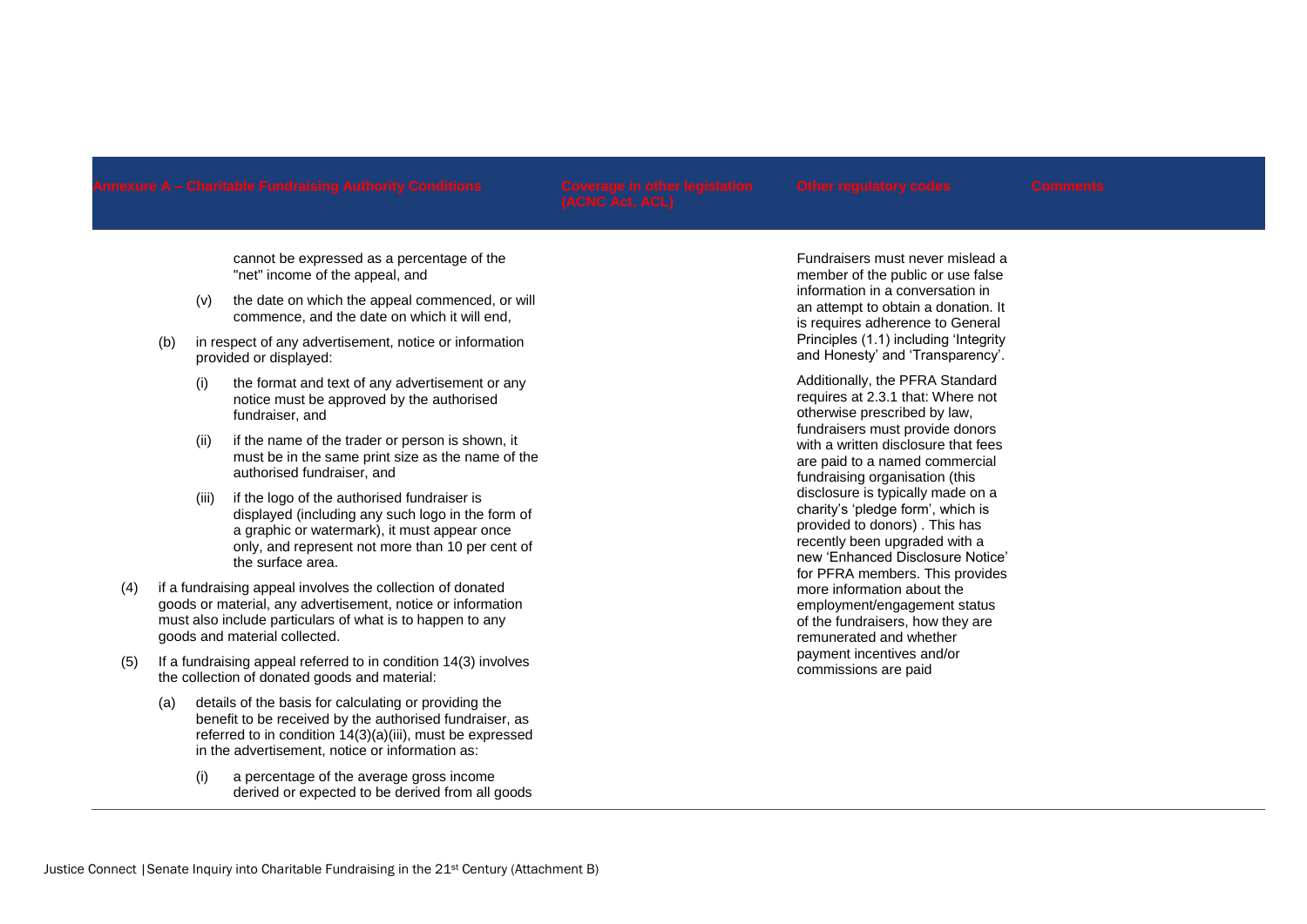and material collected over a specified period of the appeal, and

- (ii) if the collection device is a bin, an average dollar amount derived or expected to be derived from each bin for each month over a specified period of the appeal, and
- (b) if the advertisement, notice or information is continuously displayed:
	- (i) the details referred to in condition  $14(5)(a)$  must be reviewed at least once every 12 months (starting from the date the advertisement, notice or information is first displayed), and the advertisement, notice or information updated if the review reveals a significant change in those details, and
	- (ii) the advertisement, notice or information must be updated if at any other time there is a significant change in those details.
- (6) The requirements of condition 14 do not apply in relation to a notice referred to in conditions 15(1)(e)(i) or (3)(a).

# **15. Appeals for goods to be donated by way of collection bins or bags**

(1) If a fundraising appeal involves the collection of donated goods or material jointly with a trader and the collection device is a bin, the following requirements must be complied with:

(a) each bin must be consecutively numbered, and the number displayed in a prominent manner on the bin, ACL, Part 2-1, section 18 and Part 3-1, section 29(h)

No explicit conduct rules ACL (as proposed, including to section 29 (false and misleading representations) would be relevant in relation to this section)

> As proposed a "mandatory code" could be an option and could be explicit on this matter (although duplicative of ACL to some degree and ACNC charities).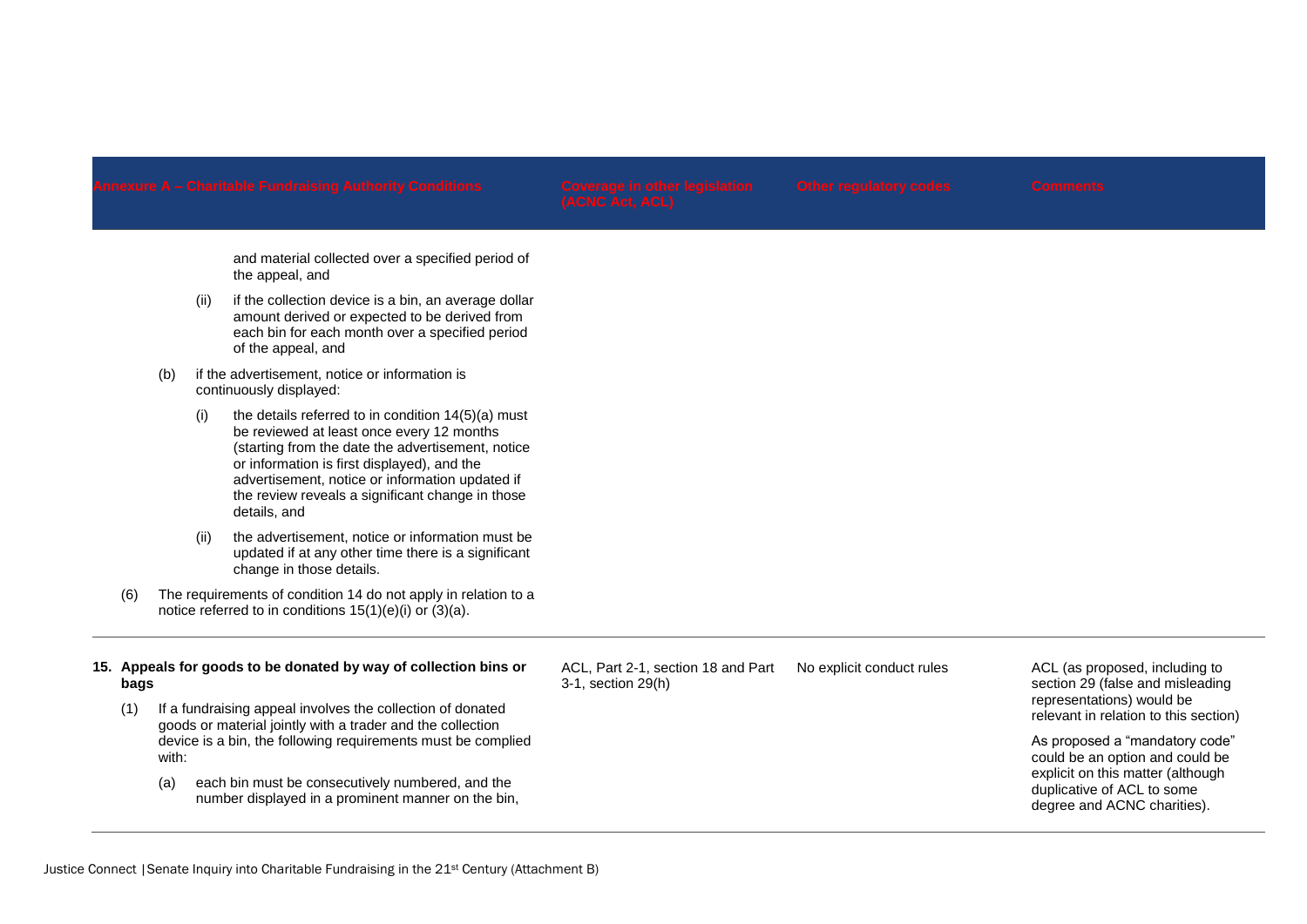- (b) if there is more than one bin used in connection with the appeal, there must be a reference on the bin to the total number of bins currently used in connection with the appeal, and this reference should be reviewed and updated whenever there is a significant change in the number of bins in use but otherwise at least once every 12 months (starting from the date the appeal commences),
- (c) the trader must maintain a record of bins that includes the date, and the number and location of each bin,
- (d) at least once a month during the appeal, the trader must provide to the authorised fundraiser a report that includes the date, and the number and location of each bin
- (e) if the appeal is for the collection of donated articles of clothing:
	- (i) each bin must have continuously displayed on its chute a notice, to be obtained from this Office, that bears the words "COMMERCIALLY OPERATED", and
	- (ii) the trader must maintain a record of the appeal (that relates to that appeal only), that includes the date, and the aggregate gross weight of unsorted clothing obtained from the appeal, and
	- (iii) at least once a month during the appeal, the trader must provide to the authorised fundraiser a report (that may be combined with the report referred to in condition 15(1)(d)) that includes the date, and the aggregate gross weight of unsorted clothing obtained from the appeal.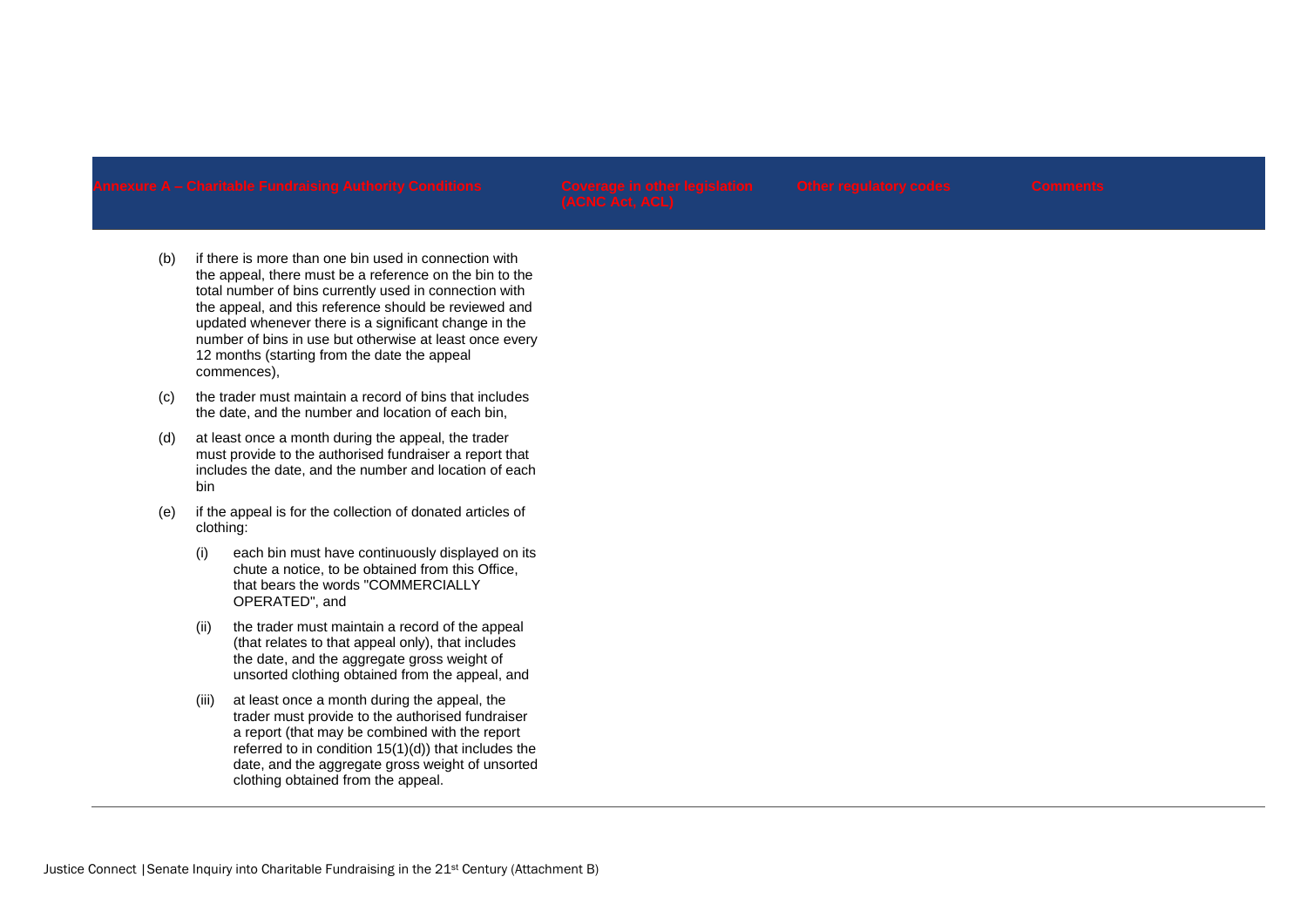- (2) If a fundraising appeal involves the collection of donated goods or material jointly with a trader and the collection device is a collection bag, the following requirements must be complied with:
	- (a) the trader must maintain a record that includes the date, and the locality and the number of bags distributed as part of the appeal
	- (b) at least once a month during the appeal, the trader must provide to the authorised fundraiser a report that includes the date, and the locality and the number of bags distributed as part of the appeal
	- (c) if the appeal is for the collection of donated articles of clothing:
		- (i) each bag, or any advertisement, notice or information distributed with each bag, must bear the words "COMMERCIALLY OPERATED" in a clearly visible position, printed in accordance with the specifications set out in condition 15(4)
		- (ii) the trader must maintain a record of the appeal (that relates to that appeal only) that includes the date, and the aggregate gross weight of unsorted clothing obtained from the appeal, and
		- (iii) at least once a month during the appeal, the trader must provide to the authorised fundraiser a report (that may be combined with the report referred to in condition  $15(2)(b)$ ) that includes the date, and the aggregate gross weight of unsorted clothing obtained from the appeal.
- (3) If a fundraising appeal is for the collection of donated articles of clothing by the authorised fundraiser (not jointly with a trader), the following requirements must be complied with: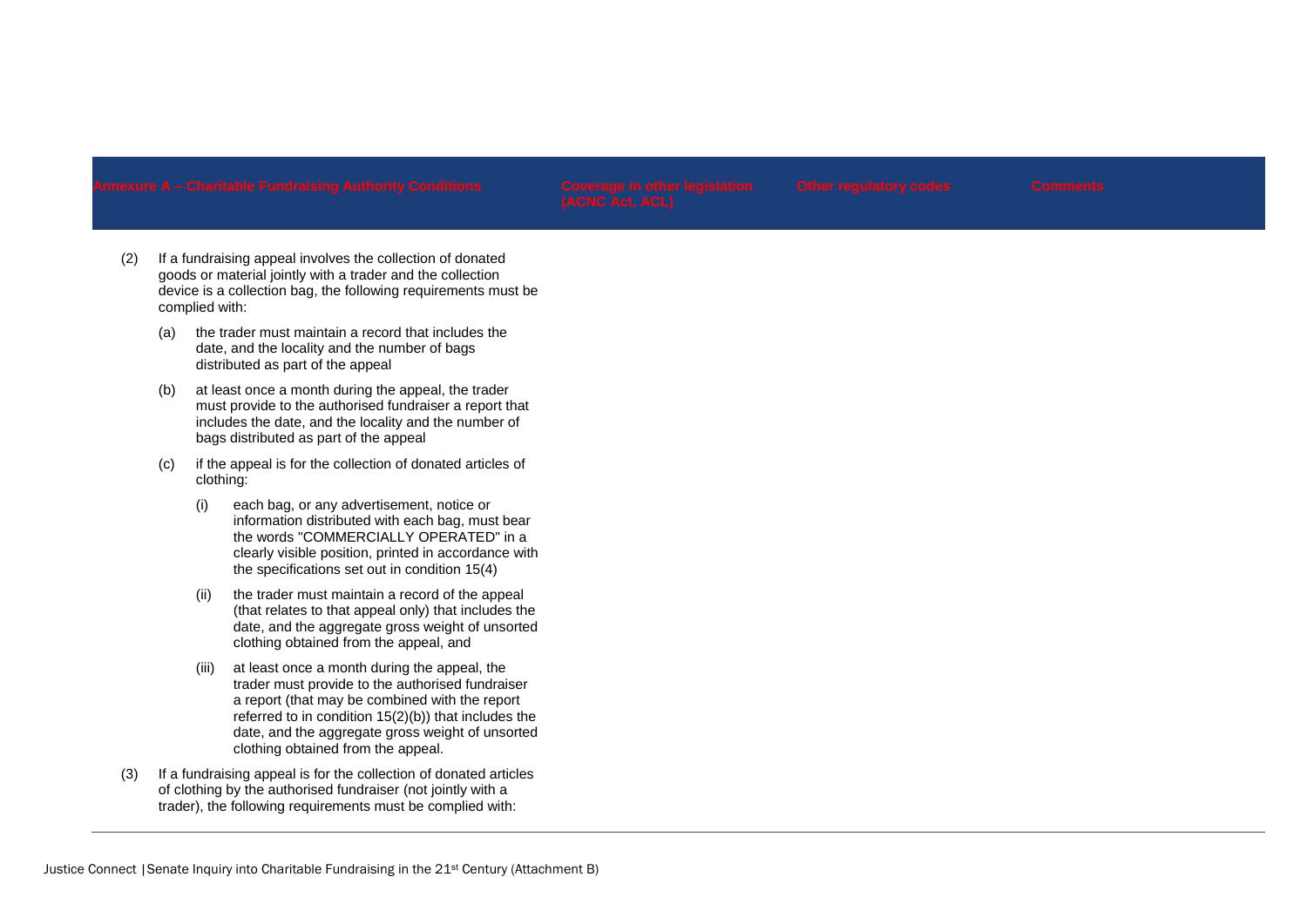- (a) if the collection device is a bin, each bin must have continuously displayed on its chute a notice, to be obtained from this Office, that bears the words "CHARITY OPERATED",
- (b) if the collection device is a collection bag, each bag, or any advertisement, notice or information distributed with each bag, must bear the words "CHARITY OPERATED" in a clearly visible position, printed in accordance with the specifications set out in condition  $15(4)$ .
- (4) For the purposes of conditions  $15(2)(c)(i)$  and  $(3)(b)$ , the words "COMMERCIALLY OPERATED" and "CHARITY OPERATED" must:
	- (a) be in capital letters, in Helvetica, Arial or similar font style, and not less than 5 millimetres in height, and
	- (b) appear in black and white in the following format:



# **17. Agreement with trader**

- (1) If a fundraising appeal is conducted jointly with a trader, the return to the authorised fundraiser must be governed by a written agreement between the authorised fundraiser and the trader,.
- (2) Such an agreement must include at least the following particulars:
	- (a) the amount of the return to be obtained by the authorised fundraiser from the appeal, or the basis or method by which this will be calculated, (the disclosure

ACNC Governance Standard 5 FIA Code Defines a Supplier, which although different to a trader, will generally overlap. Section 6 sets out requirement for a written contract outlining responsibilities of parties

> FIA Practice note Fundraising Supplier Agreements further outlines the specifications of what an agreement with a Supplier should include, and generally

# Covered by ACNC

Many of these are not relevant to agreements due to the diversity and innovation in fundraising. Better not to be so prescriptive and rely on good practice guidance from the ACNC.

The PFRA Standard could be amended to include similar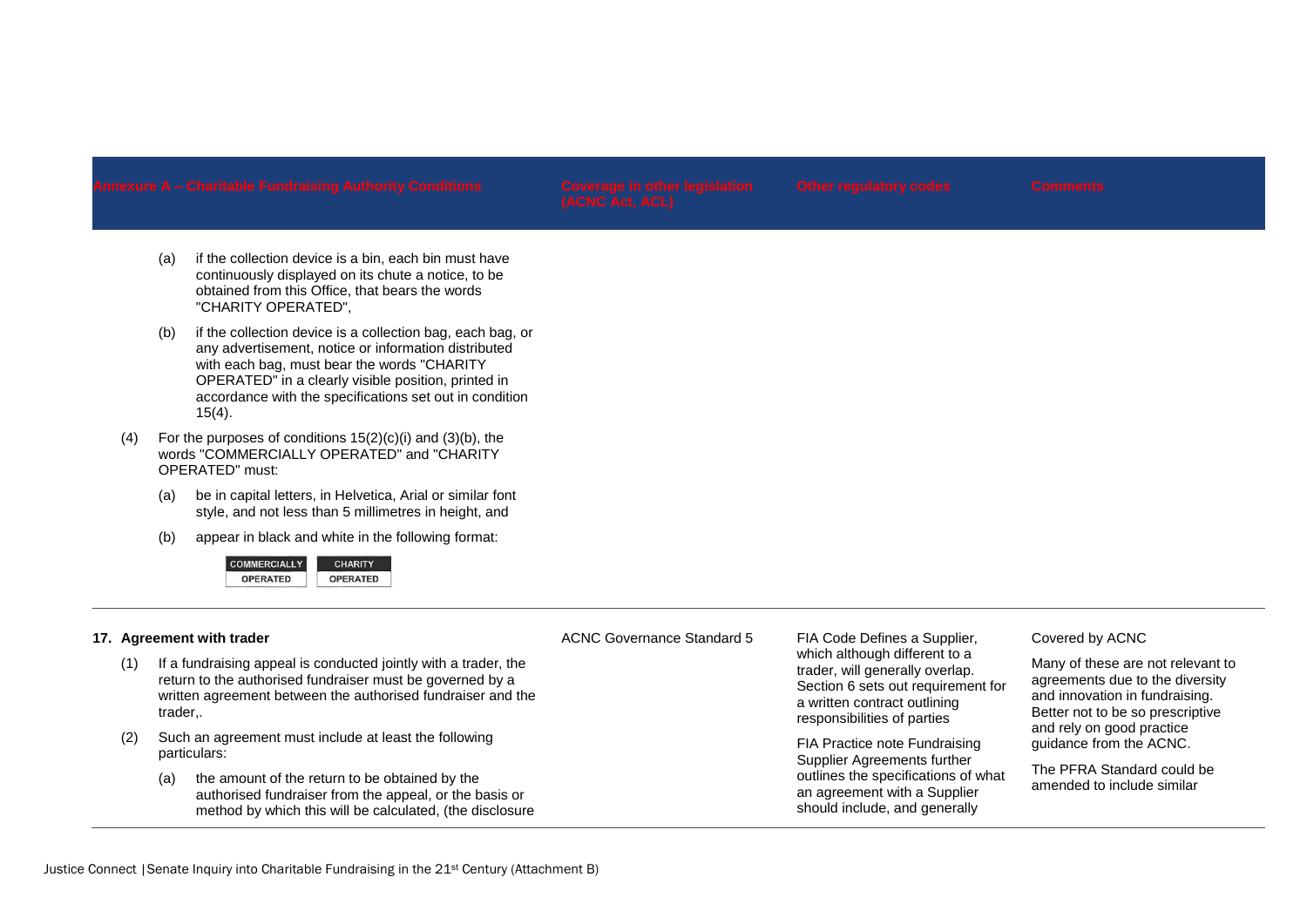cannot be expressed as a percentage of the "net" income of the appeal or a percentage of the "wholesale" price of a product) and the manner in which payment will be effected,

- (b) details of any commission, wage or fee payable to the trader and any other persons from the gross income obtained from the appeal,
- (c) details of the type, and any limitation on the amount, of expenses to be borne by the trader and the authorised fundraiser as part of the appeal,
- (d) the basic rights, duties and responsibilities of both parties,
- (e) insurance risks to be covered by each party (for example, public liability, workers compensation for employees, personal accident insurance for volunteers, third party property insurance),
- (f) details of any records and documentation to be maintained by the trader (including those required by or under the Act) and the requirement that the trader keep these at the registered office of the authorised fundraiser, except as provided by condition 19,
- (g) details of the specific internal controls and safeguards to be employed to ensure proper accountability for the gross income obtained from the appeal,
- (h) the process to be followed in resolving disputes between the parties to the contract or agreement, complaints from the public and grievances from employees,
- (i) the reporting requirements imposed on the trader,

mirrors the requirements in the Fair Trading fundraising condition.

PFRA Standard does not impose any requirements in respect of the agreements entered into between charities and agencies, other than that we require members to follows all applicable state fundraising laws, but could be amended to include similar requirements in relation to charityagency agreements

requirements in relation to charityagency agreements

As proposed a "mandatory code" could be an option and could be explicit on this matter (although duplicative of ACNC charities).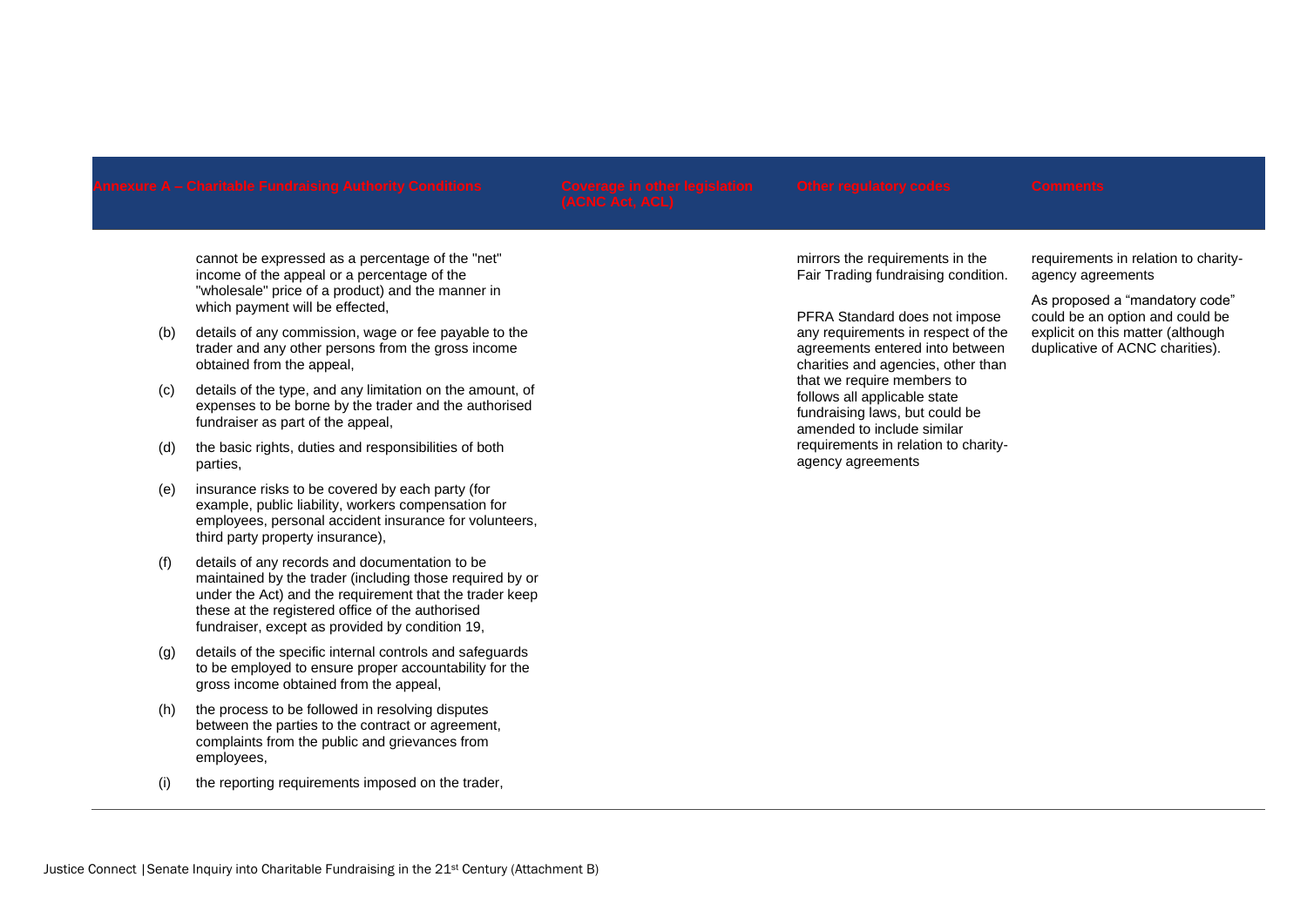- (j) an undertaking by the trader to comply with the provisions of the Act, the regulations under the Act and the conditions of the authority,
- (k) a mechanism to deal with the effect on the contract of any subsequent addition, variation or deletion of an existing condition of the authority,
- (I) the circumstances in which the contract is or may be terminated.

# **18. Management**

- If the authorised fundraiser is an organisation, in relation to its fundraising activities:
- (a) it must be administered by a governing body of not fewer than three persons,
- (b) all business transacted by the governing body must be properly recorded in the organisation's minutes,
- (c) the minimum quorum for all meetings of the governing body must not be fewer than three persons,
- (d) persons who are members of the same family can not comprise more than one third of the governing body, and
- (e) persons who are members of the same family can not be cosignatories on the same transaction on the bank account of the organisation.
- (2) If the authorised fundraiser has individuals acting as trustees for a trust, in relation to its fundraising activities: (a) it must be administered by not fewer than three trustees, (b) all business transacted by the trustees must be properly recorded in a minute book, (c) the minimum quorum for all meetings of the trustees must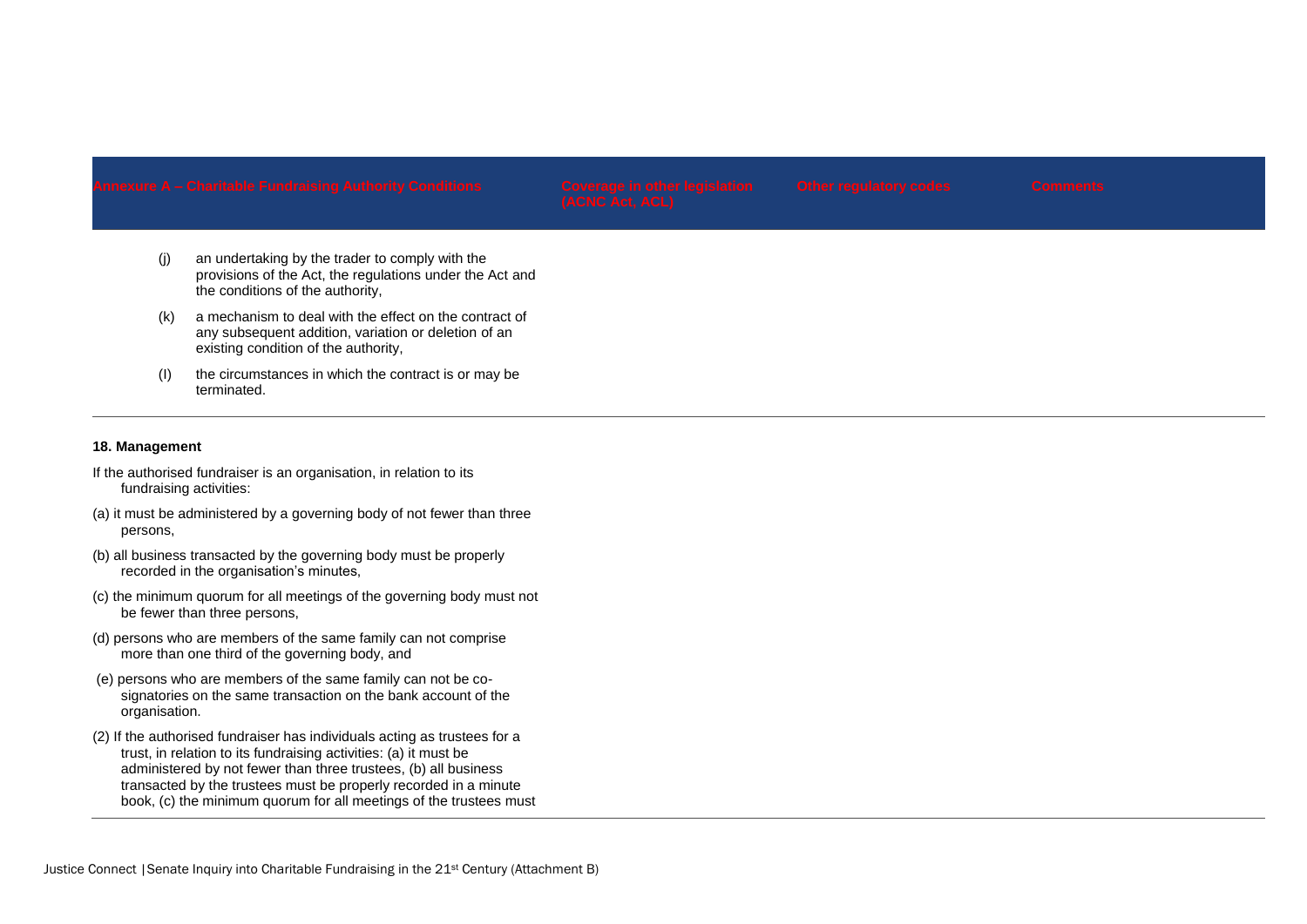not be fewer than three persons, (d) persons who are members of the same family can not comprise more than one third of the trustees, and (e) persons who are members of the same family can not be co-signatories on the same transaction on the bank account of the organisation.

# **19 (and 23) Location of records and length of retention**

19. Circumstances under which records may be kept at a place other than registered office Records may be removed from the authorised fundraiser's registered office: (1) to be taken into the custody of the auditor for purposes of audit, or (2) for a purpose required by law or by a condition of the authority, or (3) to be taken to a place, the location of which has been notified in writing to this Office.

Act requires records to be retained for at least 7 years at the registered address provided in the authority application.

Condition 23 allows any non-accounting records to be retained for only three years

Condition allows records to be kept elsewhere when Fair Trading is notified, or for the purposes of auditing or as a legal requirement

# **20. Conflicts of interest**

(1) The authorised fundraiser must establish a mechanism for dealing with any conflicts of interest that may occur involving a member of the governing body or an office-holder or employee of the authorised fundraiser. This includes the

ACNC Governance Standard 5 FIA: Ethical conduct standards in

section 3 generally require standards which would prevent conflicts of interest, but do not specify in details in the same way as the Fair Trading conditions.

Covered by ACNC

The ACNC has also released specific quidance on managing conflicts of interest and has a publicly available conflict of interest policy.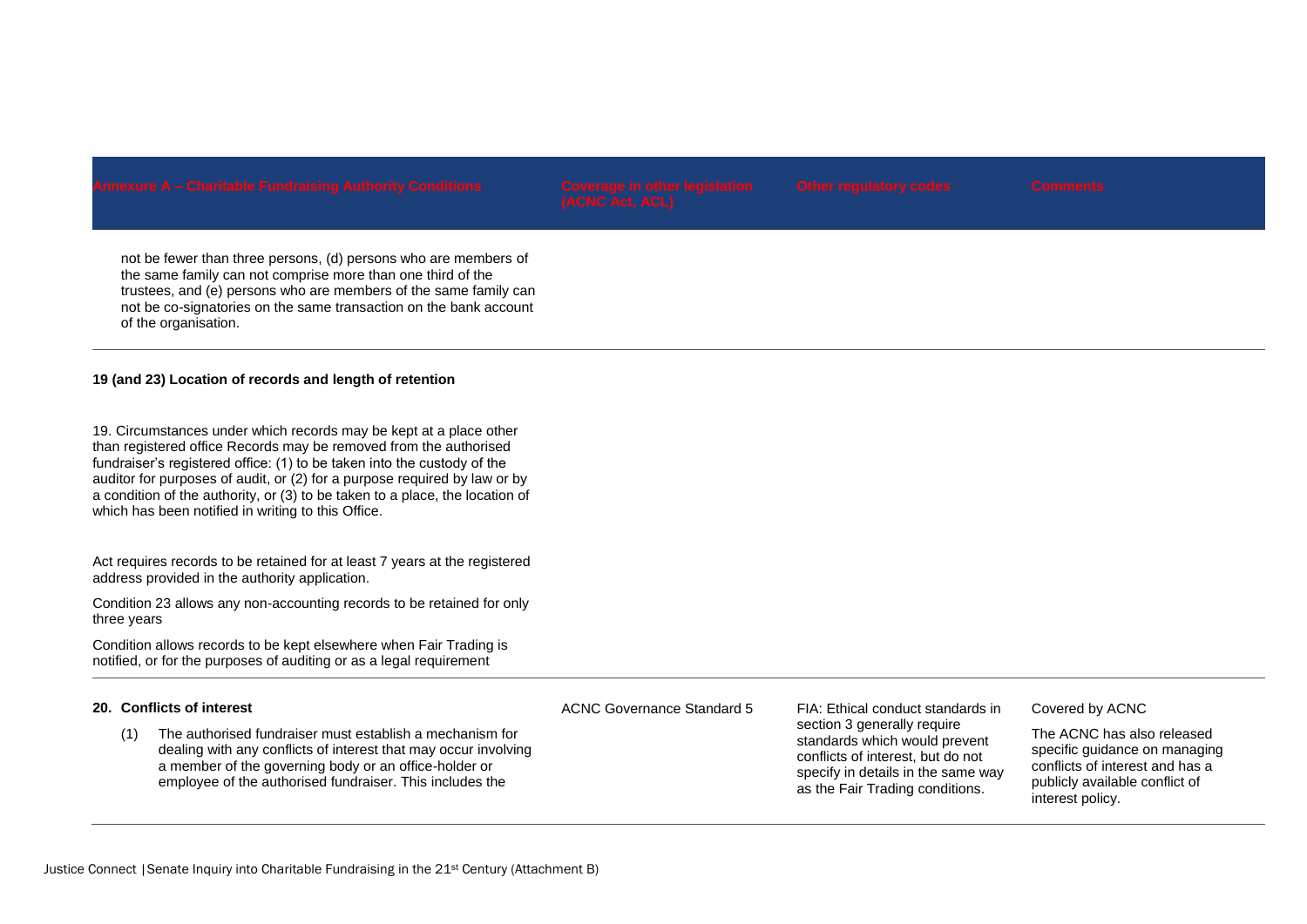establishment and maintenance of a register of financial interests.

- (2) Members of the governing body of the authorised fundraiser that are, or are to be remunerated, must be excluded from that part of a meeting of the governing body where their appointment, conditions of service, remuneration or any proposal for the supply of goods and services by them, or their immediate families, is being considered.
- (3) Members of the governing body that are, or are to be remunerated, must not be counted in a quorum for that part of the meeting where their appointment, conditions of service, remuneration or any proposal for the supply of goods and services by them, or their immediate families, is being considered.
- (4) The appointment, conditions of service, remuneration of, or supply of goods or services by a member of the governing body of the authorised fundraiser must be subsequently ratified by a general meeting of the members of the authorised fundraiser (or a committee to which this function has been delegated).

# **21. Internal disputes**

If the authorised fundraiser is an organisation, its constitution must establish a mechanism for resolving internal disputes within the membership of the organisation in relation to its fundraising activities

### **22. Complaint Handling Mechanism FIA (**Code in section 2.4) only

details FIA's authority to make determinations where there is a National peak bodies, including the FIA and PFRA) working in the charity sector launched a policy

As proposed a "mandatory code" could be an option and could be explicit on this matter (although duplicative of ACL to some degree and ACNC charities).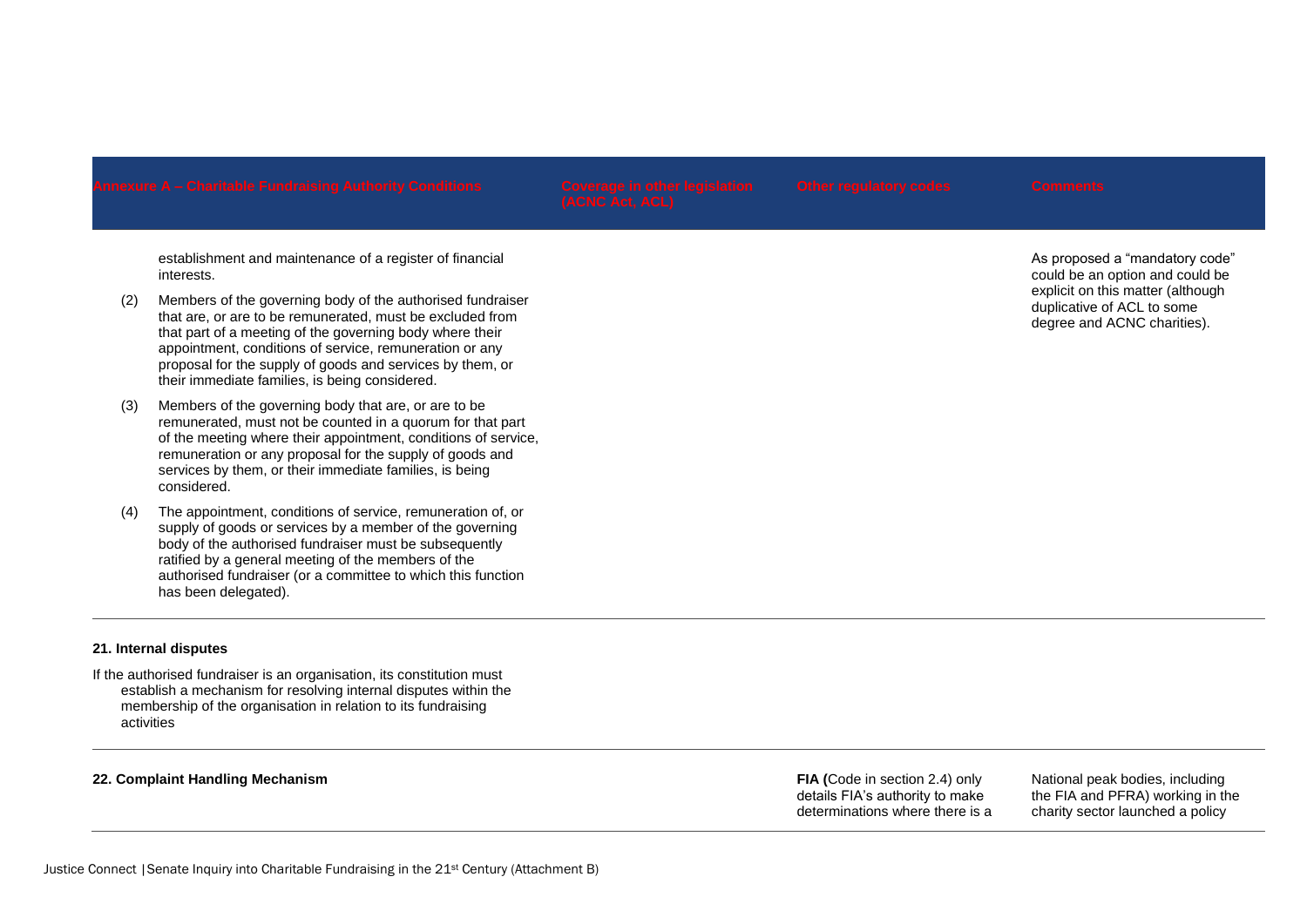Requires a fundraiser to provide a mechanism to deal with complaints by the public and employees regarding fundraising activities

complaint against a fundraiser under the code.

**PFRA** Standard does not require its members to have a complaint handling mechanism in place. However, it requires notification of complaints at 2.4.18 where: Fundraisers must notify their Team Leader or Manager of any complaint or incident alleging a breach of this Standard or otherwise likely to bring face to face fundraising in disrepute. And at 2.4.19, where: Members must notify the PFRA of any complaint or incident alleging a breach of this Standard or otherwise likely to bring face to face fundraising in disrepute which has been raised by a local authority, state government, business association or other body which the PFRA has responsibility for engaging with

(April 2018) to improve how charities handle complaints.

As proposed a "mandatory code" could be an option and could be explicit on this matter.

The PFRA Standard could be expanded to include explicit reference to members' complaint handling processes, and outlining a process for escalation to the PFRA for management. In practice, all charities have a complaint handling process; this could also be required of fundraising agencies. A recent complaint handling framework has been established by the sector however, which could form the basis for inclusion in a wider fundraising regulatory framework

# **23. See above at 19**

Unless otherwise approved by the Minister, all entries made in any record required to be kept by this Schedule must be maintained: (1) in the case of accounting records, for a period of at least seven years, and (2) in any other case, for a period of at least three years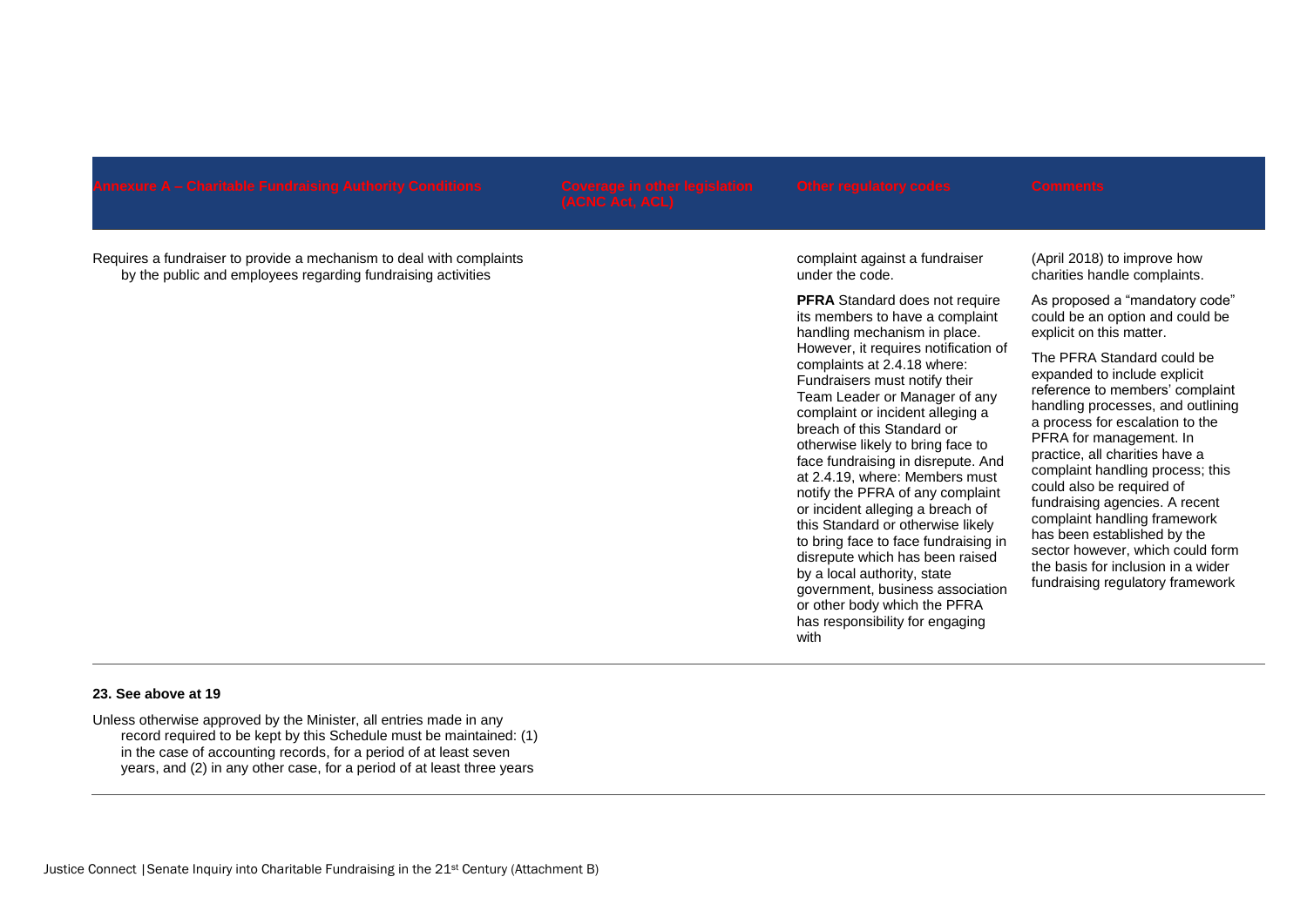| 24. Soliciting from occupants of motor vehicles<br>Prohibits soliciting donations from cars which drivers or passengers<br>being driven or temporarily stopped |                                                                                    | No explicit conduct rules                                                                                                                                    | Conduct may be covered by ACL<br>already, or with proposed<br>amendments (i.e. coerce or<br>harass which does not involve a<br>supply of goods or services) |
|----------------------------------------------------------------------------------------------------------------------------------------------------------------|------------------------------------------------------------------------------------|--------------------------------------------------------------------------------------------------------------------------------------------------------------|-------------------------------------------------------------------------------------------------------------------------------------------------------------|
| <b>PART 2 PARTICIPATION OF CHILDREN IN FUNDRAISING APPEAL</b>                                                                                                  |                                                                                    |                                                                                                                                                              |                                                                                                                                                             |
| 25. Definitions                                                                                                                                                |                                                                                    |                                                                                                                                                              |                                                                                                                                                             |
| 26. Participation of children in fundraising appeals                                                                                                           |                                                                                    |                                                                                                                                                              |                                                                                                                                                             |
| 27. Application of the Division                                                                                                                                |                                                                                    |                                                                                                                                                              |                                                                                                                                                             |
| 28. Parental Consent and contract                                                                                                                              |                                                                                    |                                                                                                                                                              |                                                                                                                                                             |
| 29. Supervision of children                                                                                                                                    |                                                                                    | PFRA: Covered broadly by PFRA<br>standard 2.2 - Public and<br>Fundraiser Safety but with far less<br>specificity. Eg - no ratio or<br>proximity requirements | As proposed a "mandatory code"<br>could be an option and could be<br>explicit on this matter.                                                               |
|                                                                                                                                                                |                                                                                    | PFRA standard 2.4.4                                                                                                                                          |                                                                                                                                                             |
| 30. Working with Children                                                                                                                                      | Other state legislation likely to<br>apply in relation to working with<br>children | PFRA standard 2.2 requires<br>accompaniment of one other<br>person, but not necessarily a child                                                              | As proposed a "mandatory code"<br>could be an option and could be<br>explicit on this matter.                                                               |
|                                                                                                                                                                |                                                                                    | Somewhat contradicted by PFRA<br>standard 2.4.4                                                                                                              |                                                                                                                                                             |